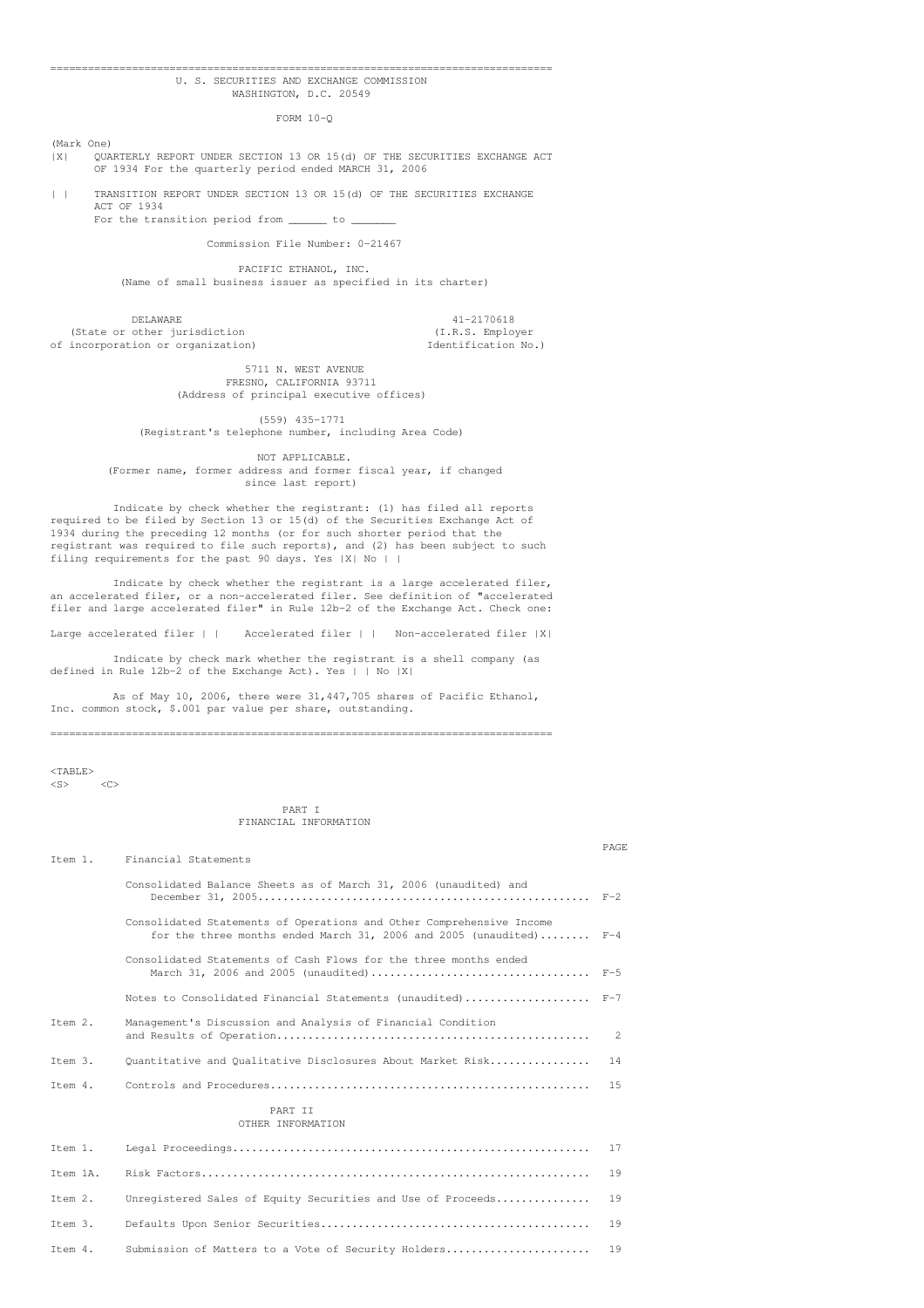Exhibits Filed with this Report

## $\mathrm{F}\,\text{--}\,1$

## PART I - FINANCIAL INFORMATION

ITEM 1. FINANCIAL STATEMENTS.

#### PACIFIC ETHANOL, INC. CONSOLIDATED BALANCE SHEETS AS OF MARCH 31, 2006 AND DECEMBER 31, 2005

|                                                                                                         | 2006<br>-----------    | March 31, December 31,<br>2005<br>----------- |
|---------------------------------------------------------------------------------------------------------|------------------------|-----------------------------------------------|
| ASSETS                                                                                                  | (unaudited)            |                                               |
| <b>CURRENT ASSETS:</b>                                                                                  |                        |                                               |
| Cash and cash equivalents                                                                               |                        | $$4,200,902$ $$4,521,111$                     |
| Investments in marketable securities                                                                    |                        | 2,750,000                                     |
| Accounts receivable (including \$1,611,120 and \$937,713<br>as of March 31, 2006 and December 31, 2005, |                        |                                               |
| respectively, from a related party)                                                                     |                        | 7,955,170 4,947,538                           |
| Notes receivable - related party                                                                        |                        | 240,336 135,995                               |
| Inventories                                                                                             |                        | 644,464 362,972                               |
| Prepaid expenses                                                                                        | 872,906                | 626,575                                       |
| Prepaid inventory                                                                                       |                        | 824,056 1,349,427                             |
| Derivative instruments                                                                                  | 680,904                | _____                                         |
| Other current assets                                                                                    | 603,841<br>___________ | 86,054                                        |
| Total current assets                                                                                    | ------------           | 16,022,579 14,779,672<br>_____________        |
| PROPERTY AND EQUIPMENT, NET                                                                             |                        | 36, 945, 250 23, 208, 248                     |
| OTHER ASSETS:                                                                                           |                        |                                               |
| Goodwill                                                                                                |                        | 2,565,750 2,565,750                           |
| Intangible assets, net                                                                                  |                        | 7,392,281 7,568,723                           |
| Other assets                                                                                            | 606,952                | 62,419<br>-----------                         |
| Total other assets                                                                                      | ------------           | 10,564,983 10,196,892<br>-----------          |
| TOTAL ASSETS                                                                                            | ============           | \$63,532,812 \$48,184,812<br>------------     |

See accompanying notes to consolidated financial statements.

## $F-2$

#### PACIFIC ETHANOL, INC. CONSOLIDATED BALANCE SHEETS AS OF MARCH 31, 2006 AND DECEMBER 31, 2005

| LIABILITIES AND STOCKHOLDERS' EQUITY<br>-------------------------------------                                                                                                                                                                                                                                                                             | 2006<br>-------------             | March 31, December 31,<br>2005<br>-------------                                                                   |
|-----------------------------------------------------------------------------------------------------------------------------------------------------------------------------------------------------------------------------------------------------------------------------------------------------------------------------------------------------------|-----------------------------------|-------------------------------------------------------------------------------------------------------------------|
|                                                                                                                                                                                                                                                                                                                                                           | (unaudited)                       |                                                                                                                   |
| CURRENT LIABILITIES:                                                                                                                                                                                                                                                                                                                                      |                                   |                                                                                                                   |
| Current portion - related party note payable<br>Accounts payable - trade<br>Accounts payable - related party<br>Accrued retention - related party<br>Accrued payroll<br>Other accrued liabilities                                                                                                                                                         | 5,701,705<br>2,674,079<br>187,848 | $$1,200,000$ $$1,200,000$<br>4,755,235<br>13, 244, 401 6, 411, 618<br>1,450,500<br>433,887<br>3,583,860 3,422,565 |
|                                                                                                                                                                                                                                                                                                                                                           |                                   |                                                                                                                   |
| Total current liabilities                                                                                                                                                                                                                                                                                                                                 | 26,591,893                        | 17,673,805                                                                                                        |
| RELATED-PARTY NOTES PAYABLE, NET OF CURRENT PORTION                                                                                                                                                                                                                                                                                                       | 2,059,778                         | 1,995,576                                                                                                         |
| Total Liabilities                                                                                                                                                                                                                                                                                                                                         |                                   | 28,651,671 19,669,381<br>-------------                                                                            |
| COMMITMENTS AND CONTINGENCIES (NOTE 7)                                                                                                                                                                                                                                                                                                                    |                                   |                                                                                                                   |
| STOCKHOLDERS' EOUITY:<br>Preferred stock, \$0.001 par value; 10,000,000 shares<br>authorized, no shares issued and outstanding as of<br>March 31, 2006 and December 31, 2005<br>Common stock, \$0.001 par value; 100,000,000 shares<br>authorized, 30,549,888 and 28,874,442 shares issued and<br>outstanding as of March 31, 2006 and December 31, 2005, |                                   |                                                                                                                   |
| respectively                                                                                                                                                                                                                                                                                                                                              | 30,550                            | 28,874                                                                                                            |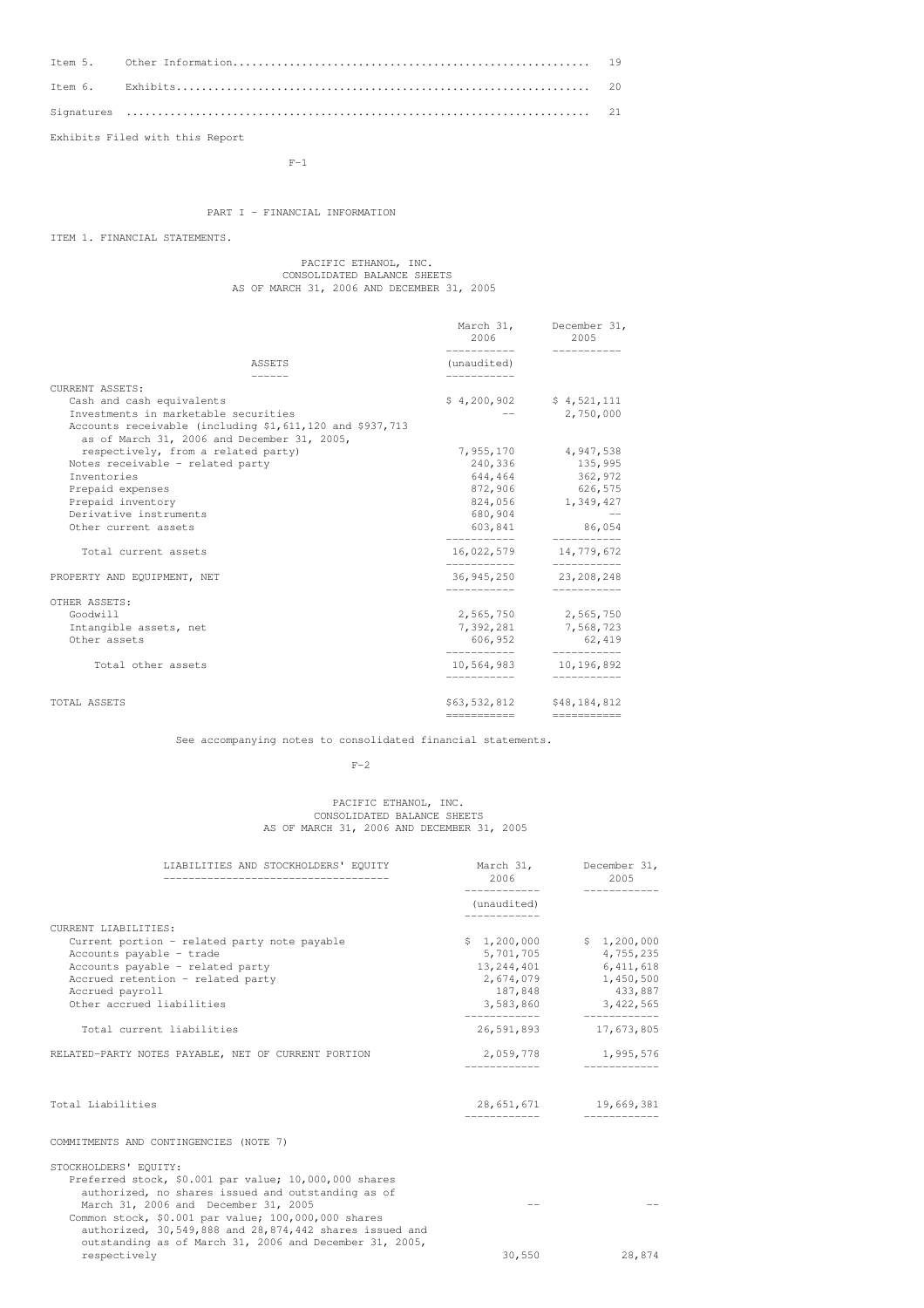| Additional paid-in capital                 | 49,710,101     | 43,697,486     |
|--------------------------------------------|----------------|----------------|
| Unvested consulting expense                | (1, 336, 989)  | (1, 625, 964)  |
| Accumulated other comprehensive income     | 674,208        |                |
| Due from stockholders                      | (600)          | (600)          |
| Accumulated deficit                        | (14, 196, 129) | (13, 584, 365) |
|                                            |                |                |
| Total stockholders' equity                 | 34,881,141     | 28, 515, 431   |
|                                            |                |                |
|                                            |                |                |
| TOTAL LIABILITIES AND STOCKHOLDERS' EOUITY | \$63,532,812   | \$48,184,812   |
|                                            |                | __________     |

See accompanying notes to consolidated financial statements.

## $F-3$

| PACIFIC ETHANOL, INC.<br>CONSOLIDATED STATEMENTS OF OPERATIONS<br>AND OTHER COMPREHENSIVE INCOME<br>FOR THE THREE MONTHS ENDED MARCH 31, 2006 AND 2005<br>(UNAUDITED) |                          |                                                                                                                                                                                                                                                                                                                                                                                                                                                                                                                        |  |
|-----------------------------------------------------------------------------------------------------------------------------------------------------------------------|--------------------------|------------------------------------------------------------------------------------------------------------------------------------------------------------------------------------------------------------------------------------------------------------------------------------------------------------------------------------------------------------------------------------------------------------------------------------------------------------------------------------------------------------------------|--|
|                                                                                                                                                                       | 2006<br>___________      | 2005<br>------------                                                                                                                                                                                                                                                                                                                                                                                                                                                                                                   |  |
| Net sales (including \$5,859,853 and \$353,058 for<br>the three months ended March 31, 2006 and 2005,<br>respectively, to a related party)                            | \$38,239,167 \$2,301,997 |                                                                                                                                                                                                                                                                                                                                                                                                                                                                                                                        |  |
| Cost of goods sold                                                                                                                                                    | 35,913,920               | 2,254,370                                                                                                                                                                                                                                                                                                                                                                                                                                                                                                              |  |
| Gross profit                                                                                                                                                          | 2,325,247                | 47,627                                                                                                                                                                                                                                                                                                                                                                                                                                                                                                                 |  |
| Operating expenses:                                                                                                                                                   |                          |                                                                                                                                                                                                                                                                                                                                                                                                                                                                                                                        |  |
| Selling, general and administrative expenses                                                                                                                          | 2,984,084                | 743,233                                                                                                                                                                                                                                                                                                                                                                                                                                                                                                                |  |
| Services rendered in connection with feasibility<br>study                                                                                                             | ------------             | 852,250<br>-----------                                                                                                                                                                                                                                                                                                                                                                                                                                                                                                 |  |
| Loss from operations                                                                                                                                                  |                          | $(658, 837)$ $(1, 547, 856)$                                                                                                                                                                                                                                                                                                                                                                                                                                                                                           |  |
| Other income (expense), net                                                                                                                                           | 51,779<br>------------   | (107, 853)<br>------------                                                                                                                                                                                                                                                                                                                                                                                                                                                                                             |  |
| Loss before provision for income taxes                                                                                                                                |                          | $(607, 058)$ $(1, 655, 709)$                                                                                                                                                                                                                                                                                                                                                                                                                                                                                           |  |
| Provision for income taxes                                                                                                                                            | 4,705                    | 1,600<br>---------                                                                                                                                                                                                                                                                                                                                                                                                                                                                                                     |  |
| Net loss                                                                                                                                                              | S.<br>============       | $(611, 763)$ $(1, 657, 309)$<br>$\begin{array}{cccccccccccccc} \multicolumn{2}{c}{} & \multicolumn{2}{c}{} & \multicolumn{2}{c}{} & \multicolumn{2}{c}{} & \multicolumn{2}{c}{} & \multicolumn{2}{c}{} & \multicolumn{2}{c}{} & \multicolumn{2}{c}{} & \multicolumn{2}{c}{} & \multicolumn{2}{c}{} & \multicolumn{2}{c}{} & \multicolumn{2}{c}{} & \multicolumn{2}{c}{} & \multicolumn{2}{c}{} & \multicolumn{2}{c}{} & \multicolumn{2}{c}{} & \multicolumn{2}{c}{} & \multicolumn{2}{c}{} & \multicolumn{2}{c}{} & \$ |  |
| Other comprehensive income, net of tax:                                                                                                                               |                          |                                                                                                                                                                                                                                                                                                                                                                                                                                                                                                                        |  |

Cash flow hedges:

| Net change in the fair value of derivatives, net of |   |                                             |   |                                         |
|-----------------------------------------------------|---|---------------------------------------------|---|-----------------------------------------|
| tax                                                 |   | 674,208                                     |   | $-$                                     |
|                                                     |   | --------                                    |   |                                         |
| Comprehensive income (loss)                         |   | 62,445                                      |   | \$(1, 657, 309)                         |
|                                                     |   | -------------<br>____________               |   | __________<br>-------------             |
| Weighted Average Shares Outstanding                 |   | 29,587,193<br>-------------<br>____________ |   | 16,257,942<br>________<br>------------- |
| Net Loss Per Share                                  | S | (0.02)<br>__________                        | S | (0.10)                                  |
|                                                     |   | ___________                                 |   | ___________                             |

## See accompanying notes to consolidated financial statements.

## $F-4$

#### PACIFIC ETHANOL, INC. CONSOLIDATED STATEMENTS OF CASH FLOWS FOR THE THREE MONTHS ENDED MARCH 31, 2006 AND 2005 (UNAUDITED)

2006 2005 ------------ ------------ OPERATING ACTIVITIES: Net loss \$ (611,763) \$ (1,657,309) Adjustments to reconcile net loss to cash provided by (used in) operating activities: Depreciation and amortization 274,172 85,174<br>
Non-cash compensation expense 333,752 232,250<br>
Non-cash consulting expense 267,375 193,011 Non-cash compensation expense 333,752 232,250 Non-cash consulting expense 267,375 193,011 193,011 Non-cash services rendered in connection with feasibility study -- 702,250 Changes in operating assets and liabilities: Accounts receivable (3,007,632) 299,823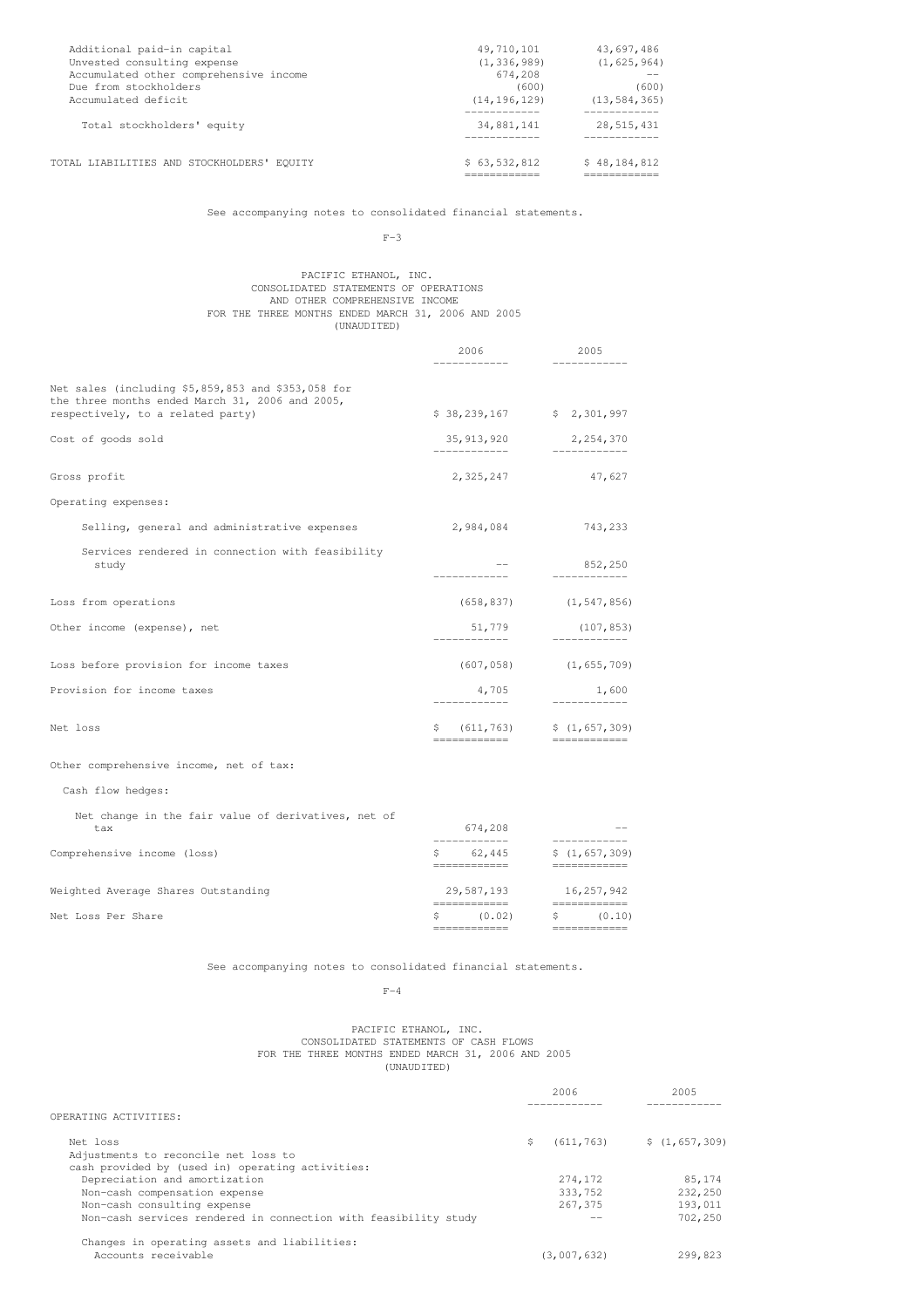| Note receivable, related party<br>Inventories<br>Prepaid expenses and other assets<br>Prepaid inventory<br>Accounts payable and accrued expenses<br>Accounts payable and accrued retention, related party<br>Net cash provided by (used in) operating activities | (104, 341)<br>(1, 315, 347)<br>8,056,362<br>============ | $ -$<br>$(281, 492)$ 37,752<br>10,057<br>525, 371 (40, 147)<br>861,726 (1,341,644)<br>282,703<br>4,998,183 (1,196,080)<br>=============                                                                                                                                                                                                                                                                                                                                                                                                                                 |
|------------------------------------------------------------------------------------------------------------------------------------------------------------------------------------------------------------------------------------------------------------------|----------------------------------------------------------|-------------------------------------------------------------------------------------------------------------------------------------------------------------------------------------------------------------------------------------------------------------------------------------------------------------------------------------------------------------------------------------------------------------------------------------------------------------------------------------------------------------------------------------------------------------------------|
| INVESTING ACTIVITIES:<br>Additions to property, plant and equipment<br>Proceeds from sale of available-for-sale investment<br>Net cash acquired in acquisition of Kinergy, ReEnergy and Accessity<br>Costs associated with share exchange transaction            | 2,750,000<br>-------------                               | $(13, 770, 530)$ $(42, 379)$<br>3,326,924<br>(307, 808)<br>______________                                                                                                                                                                                                                                                                                                                                                                                                                                                                                               |
| Net cash provided by (used in) investing activities                                                                                                                                                                                                              |                                                          | $(11, 020, 530)$ 2,976,737                                                                                                                                                                                                                                                                                                                                                                                                                                                                                                                                              |
| FINANCING ACTIVITIES:<br>Proceeds from sale of stock, net<br>Proceeds from exercise of warrants and stock options<br>Receipt of stockholder receivable                                                                                                           | 5,702,138                                                | 18,895,354<br>67,500                                                                                                                                                                                                                                                                                                                                                                                                                                                                                                                                                    |
| Net cash provided by financing activities                                                                                                                                                                                                                        | ------------                                             | ____________<br>5,702,138 18,962,854                                                                                                                                                                                                                                                                                                                                                                                                                                                                                                                                    |
| Net increase (decrease) in cash and cash equivalents<br>Cash and cash equivalents at beginning of period                                                                                                                                                         | -------------<br>4,521,111                               | ______________<br>$(320, 209)$ 20, 743, 511<br>42                                                                                                                                                                                                                                                                                                                                                                                                                                                                                                                       |
| Cash and cash equivalents at end of period                                                                                                                                                                                                                       | =============                                            | ___________<br>$\begin{array}{cc} 5 & 4.200.902 & 5 & 20.743.553 \end{array}$<br>$\begin{array}{cccccccccc} \multicolumn{2}{c}{} & \multicolumn{2}{c}{} & \multicolumn{2}{c}{} & \multicolumn{2}{c}{} & \multicolumn{2}{c}{} & \multicolumn{2}{c}{} & \multicolumn{2}{c}{} & \multicolumn{2}{c}{} & \multicolumn{2}{c}{} & \multicolumn{2}{c}{} & \multicolumn{2}{c}{} & \multicolumn{2}{c}{} & \multicolumn{2}{c}{} & \multicolumn{2}{c}{} & \multicolumn{2}{c}{} & \multicolumn{2}{c}{} & \multicolumn{2}{c}{} & \multicolumn{2}{c}{} & \multicolumn{2}{c}{} & \mult$ |

See accompanying notes to consolidated financial statements.

## $F-5$

#### PACIFIC ETHANOL, INC. CONSOLIDATED STATEMENTS OF CASH FLOWS THREE MONTHS ENDED MARCH 31, 2006 AND 2005(CONTINUED) (UNAUDITED)

## Supplemental Information:

| Cash paid for interest                                    | Ŝ  | 176,533                  | S. | 128,719      |
|-----------------------------------------------------------|----|--------------------------|----|--------------|
|                                                           |    | ____________             |    | ------------ |
| Cash paid for taxes                                       | Ś  | 4,705                    | S  | 1,600        |
|                                                           |    | ------------             |    | ============ |
| Non-Cash Financing and Investing activities:              |    |                          |    |              |
| Conversion of debt to equity                              | Ŝ  | $- -$                    | S  | 247,682      |
|                                                           |    | ============             |    | ____________ |
| Purchase of ReEnergy with stock                           | Ś  | $- -$                    | \$ | 316,250      |
|                                                           |    | -----------              |    | -----------  |
| Shares contributed by stockholder in purchase of ReEnergy | Ś  | --                       | Ŝ  | 506,000      |
|                                                           |    | ____________             |    | ___________  |
| Shares contributed by stockholder in purchase of Kinergy  | \$ | $- -$                    | Ŝ. | 1,012,000    |
|                                                           |    | ============             |    | ------------ |
| Purchase of Kinergy with stock                            | Ś  | $-$                      |    | 9,803,750    |
|                                                           |    | ____________<br>-------- |    | ------------ |
|                                                           |    |                          |    |              |

 $\langle$ /TABLE>

See accompanying notes to consolidated financial statements.

## $F-6$

#### PACIFIC ETHANOL, INC.

## NOTES TO CONSOLIDATED FINANCIAL STATEMENTS (UNAUDITED)

#### 1. ORGANIZATION AND SUMMARY OF SIGNIFICANT ACCOUNTING POLICIES: ------------------------------------------------------------

BASIS OF PRESENTATION - The accompanying unaudited interim consolidated financial statements have been prepared in accordance with accounting principles generally accepted in the United States and reflect all adjustments, consisting solely of normal recurring adjustments, needed to fairly present the financial results for these interim periods. These financial statements include some amounts that are based on management's best estimates and judgments. These estimates may be adjusted as more information becomes available, and any adjustment could be significant. The impact of any change in estimates is included in the determination of earnings in the period in which the change in estimate is identified. The results of the operations for the three months ended March 31, 2006 are not necessarily indicative of the results that may be expected for the entire 2006 fiscal year.

The Company has omitted footnote disclosures that would substantially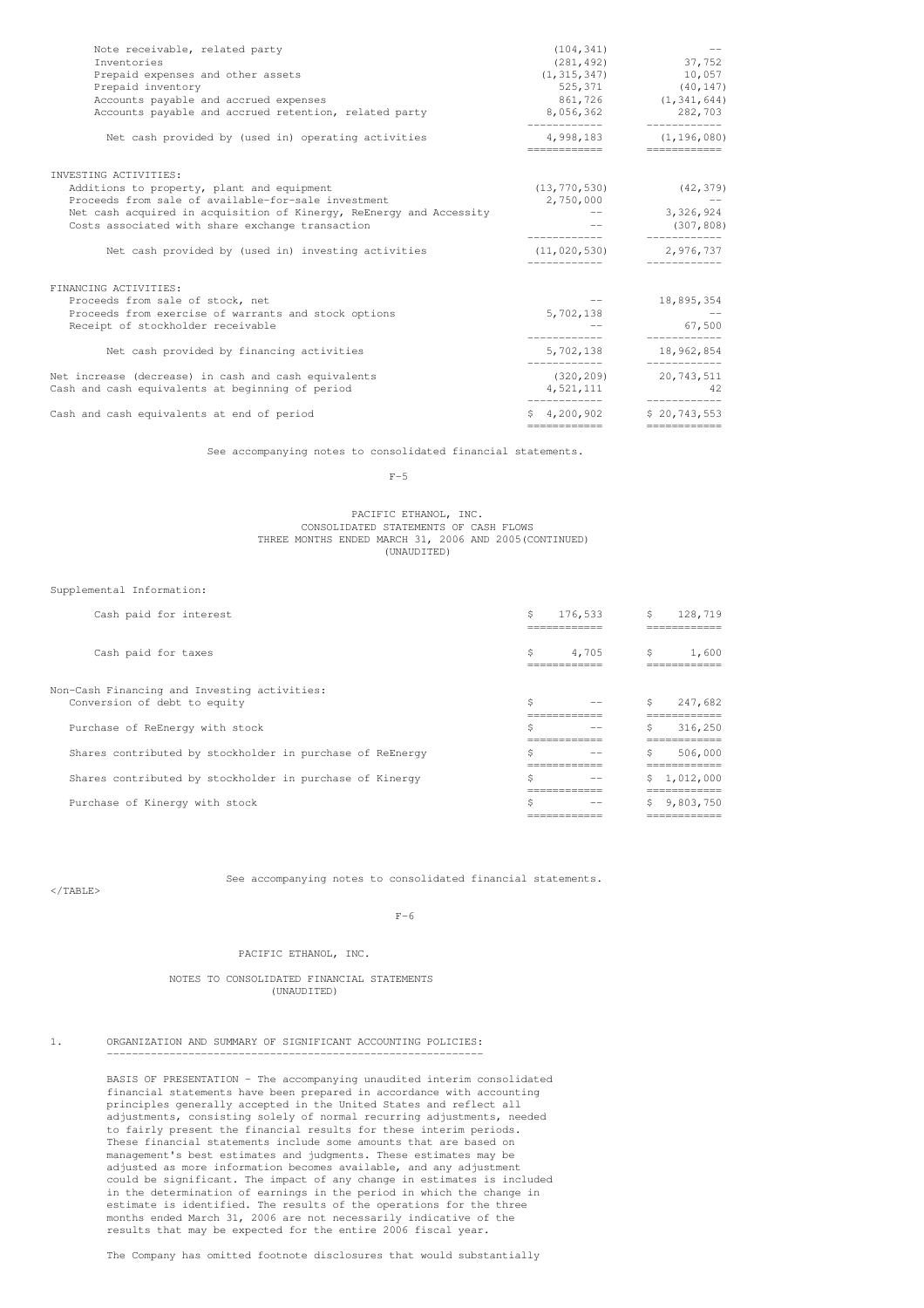duplicate the disclosures contained in the audited financial statements of the Company and the accompanying unaudited interim consolidated financial statements should be read in conjunction with the financial statements for the fiscal years ended December 31, 2005 and 2004 and notes thereto in the Company's Form 10-KSB for the year ended December 31, 2005, filed with the Securities and Exchange Commission on April 14, 2006.

LIQUIDITY - The Company believes that current and future available capital resources, revenues generated from operations, and other existing sources of liquidity, including the credit facilities the Company has and the Company's offering of Series A Preferred Stock and the available proceeds from its debt financing, will be adequate to meet the Company's anticipated working capital and capital expenditure requirements for at least the next twelve months. (See "Preferred Stock Financing" and "Debt Financing" in Note 10.)

CONCENTRATIONS OF CREDIT RISK - Credit risk represents the accounting loss that would be recognized at the reporting date if counterparties failed completely to perform as contracted. Concentrations of credit risk (whether on- or off-balance sheet) that arise from financial instruments exist for groups of customers or counterparties when they have similar economic characteristics that would cause their ability to meet contractual obligations to be similarly affected by changes in economic or other conditions described below.

Financial instruments that subject the Company to credit risk consist of cash balances maintained in excess of federal depository insurance limits and accounts receivable, which have no collateral or security. The accounts maintained by the Company at the financial institution are insured by the Federal Deposit Insurance Corporation (FDIC) up to \$100,000. At March 31, 2006, the uninsured balance was \$3,949,208 and at December 31, 2005 the uninsured balance was \$4,048,476. The Company has not experienced any losses in such accounts and believes that it is not exposed to any significant risk of loss on cash.

F-7

#### PACIFIC ETHANOL, INC.

## NOTES TO CONSOLIDATED FINANCIAL STATEMENTS (UNAUDITED)

During the three months ended March 31, 2006 and 2005, the Company had sales to gasoline refining and distribution companies representing 10% or more of total sales as follows:

## Three Months Ended March 31,

|            | 2006    | 2005            |
|------------|---------|-----------------|
|            | ------- |                 |
| Customer A | 2.2%    | 18%             |
| Customer B | 1.5%    | 10 <sub>3</sub> |
| Customer C | 11%     | 11 응            |

As of March 31, 2006, the Company had receivables of approximately \$3,572,590 from these customers, representing 45% of total accounts receivable.

During the three months ended March 31, 2006 and 2005, the Company had purchases from ethanol suppliers representing 10% or more of total purchases as follows:

|          | Three Months Ended March 31, |         |
|----------|------------------------------|---------|
|          |                              |         |
|          | 2006                         | 2005    |
|          | -------                      | ------- |
| Vendor A | 29 <sub>8</sub>              | --      |
| Vendor B | 2.4%                         | 2.3%    |
| Vendor C | 16%                          | --      |
| Vendor D | --                           | 30%     |
| Vendor E | --                           | 12%     |

INVENTORIES - Inventories consist of bulk ethanol fuel and is valued at the lower-of-cost-or-market, cost being determined on a first-in, first-out basis. Shipping and handling costs are classified as a component of cost of goods sold in the accompanying Statements of Operations and Other Comprehensive Income and Stockholders' Equity.

DERIVATIVE INSTRUMENTS AND HEDGING ACTIVITIES - The Company attempts to minimize its exposure to price risk by using derivative instruments. In 2006 the Company entered into derivative instruments to minimize its exposure to market volatility associated with certain purchase commitments. The Company accounts for its derivative transactions in accordance with Statement of Financial Accounting Standards ("SFAS") No. 133, ACCOUNTING FOR DERIVATIVE INSTRUMENTS AND HEDGING ACTIVITIES, as amended and interpreted. Derivative transactions, which can include forward contracts and futures positions on the New York Mercantile Exchange ("NYMEX"), are recorded on the balance sheet as assets and liabilities based on the derivative's fair value. Changes in the fair value of the derivative contracts are recognized currently in earnings unless specific hedge accounting criteria are met. If derivatives meet those criteria, the derivative's gains and losses offset related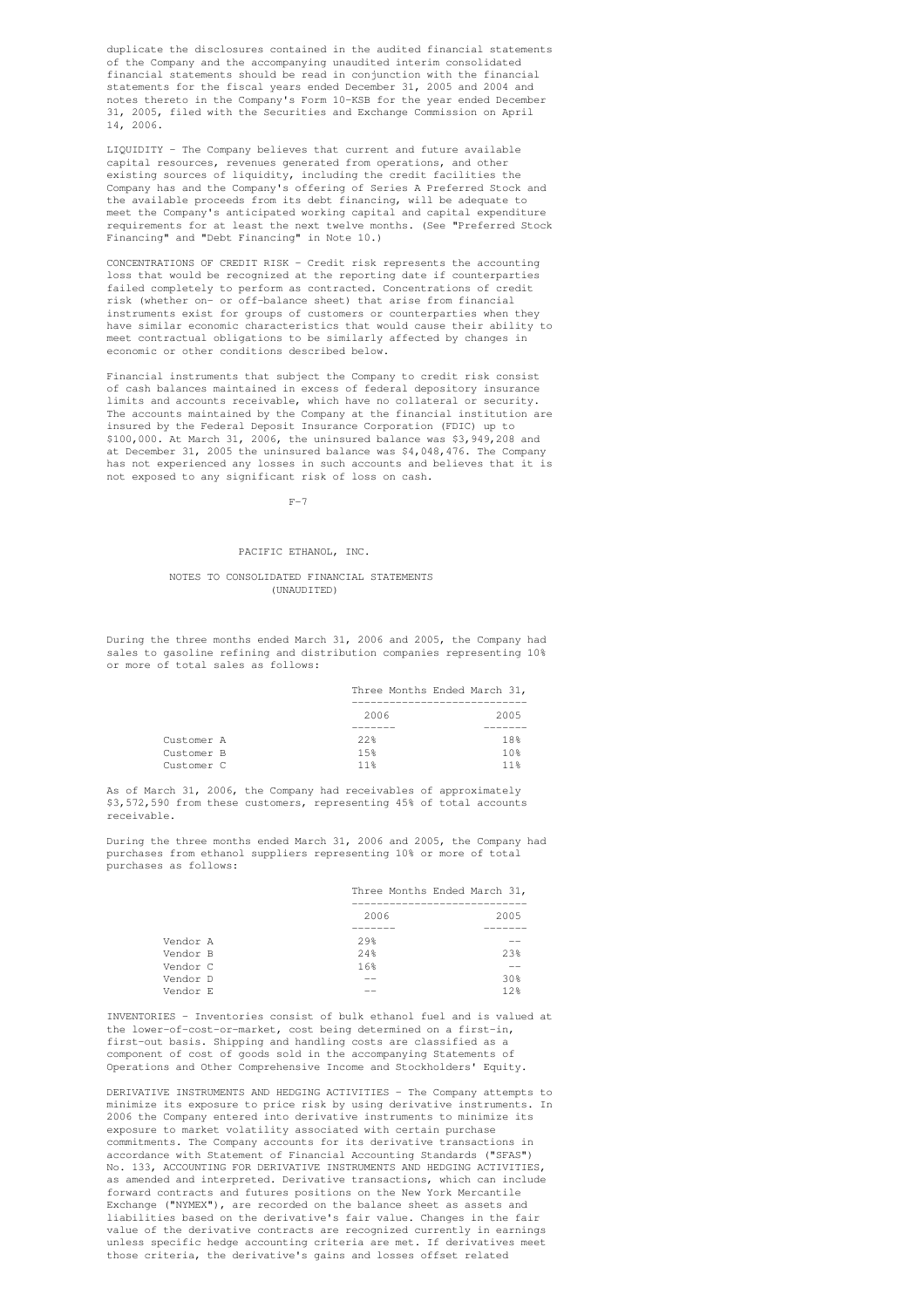results on the hedged item in the Statements of Operations and Other Comprehensive Income. The Company formally designates the derivative as a hedge and documents and assesses the effectiveness of derivatives associated with transactions that receive hedge accounting.

## $F - 8$

#### PACIFIC ETHANOL, INC.

#### NOTES TO CONSOLIDATED FINANCIAL STATEMENTS (UNAUDITED)

IMPAIRMENT OF LONG-LIVED ASSETS - The Company evaluates impairment of long-lived assets in accordance with SFAS No. 144, ACCOUNTING FOR THE IMPAIRMENT OR DISPOSAL OF LONG-LIVED ASSET. The Company assesses the impairment of long-lived assets, including property and equipment and purchased intangibles subject to amortization, which are reviewed for impairment whenever events or changes in circumstances indicate that the carrying amount of an asset may not be recoverable. The asset impairment review assesses the fair value of the assets based on the future cash flows the assets are expected to generate. An impairment loss is recognized when estimated undiscounted future cash flows expected to result from the use of the asset plus net proceeds expected from the disposition of the asset (if any) are less than the related asset's carrying amount. Impairment losses are measured as the amount by which the carrying amounts of the assets exceed their fair values. Estimates of future cash flows are judgments based on management's experience and knowledge of the Company's operations and the industries in which the Company operates. These estimates can be significantly affected by future changes in market conditions, the economic environment, and capital spending decisions of the Company's customers and inflation.

The Company believes the future cash flows to be received from its long-lived assets will exceed the assets' carrying values, and, accordingly, the Company has not recognized any impairment losses through March 31, 2006.

GOODWILL - Goodwill represents the excess of cost of an acquired entity over the net of the amounts assigned to net assets acquired and liabilities assumed. The Company accounts for its goodwill in accordance with SFAS No. 142, GOODWILL AND OTHER INTANGIBLE ASSETS, which requires an annual review for impairment or more frequently if impairment indicators arise. This review would include the determination of each reporting unit's fair value using market multiples and discounted cash flow modeling. The Company has adopted SFAS No. 142 guidelines for annual review of impairment of goodwill and has performed its annual review of impairment, and accordingly, the Company has not recognized any impairment losses through March 31, 2006.

STOCK-BASED COMPENSATION - On January 1, 2006 the Company adopted SFAS No. 123 (revised), SHARE-BASED PAYMENT ("SFAS No. 123R") which requires the measurement and recognition of compensation expense for all share-based payment awards made to employees and directors based on estimated fair values. SFAS No. 123R supersedes the Company's previous accounting under Accounting Principles Board ("APB") Opinion No. 25, ACCOUNTING FOR STOCK ISSUED TO EMPLOYEES, for periods beginning in fiscal 2006. In March 2005, the Securities and Exchange Commission issued Staff Accounting Bulletin ("SAB") No. 107 relating to SFAS No. 123R. The Company has applied the provisions of SAB No. 107 in its adoption of SFAS 123R.

SFAS No. 123R requires companies to estimate the fair value of share-based payment awards to employees and directors on the date of grant using an option-pricing model. The value of the portion of the award that is ultimately expected to vest is recognized as expense over the requisite service periods in the Company's Statements of Operations and Other Comprehensive Income.

The Company adopted SFAS No. 123R using the modified prospective method, which requires the application of the accounting standard as of January 1, 2006, the first day of the Company's fiscal year 2006. The Company's financial statements as of and for the three months ended March 31, 2006 reflect the impact of SFAS No. 123R. In accordance with the modified prospective transition method, the Company's financial statements for prior periods have not been restated to reflect, and do not include, the impact of SFAS No. 123R. The stock-based compensation

#### $F-Q$

#### PACIFIC ETHANOL, INC.

#### NOTES TO CONSOLIDATED FINANCIAL STATEMENTS (UNAUDITED)

expense related to employees or directors stock options and non-employees for the three months ended March 31, 2005 was \$232,250 and \$193,011, respectively. Stock-based compensation expense recognized under SFAS No. 123R for employees and directors and non-employees for the three months ended March 31, 2006 was \$333,752 and \$267,375, respectively.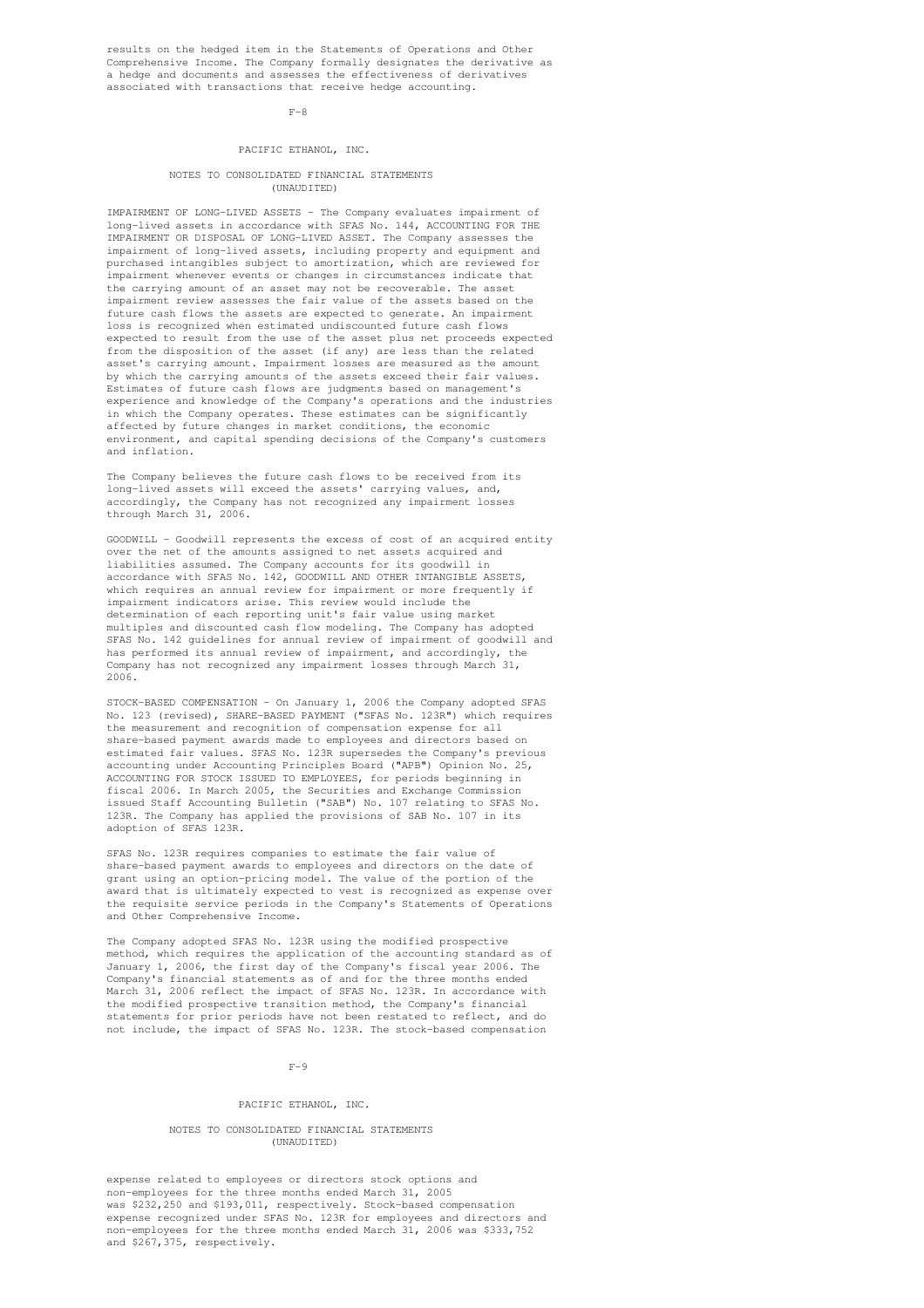The following table illustrates the effect on net loss per share if the Company had applied the fair value recognition provisions of SFAS No. 123R to stock-based awards granted under the Company's stock option plans for the three months ended March 31, 2005.

| Net loss, as reported                                                                 | \$(1, 657, 309) |
|---------------------------------------------------------------------------------------|-----------------|
| Compensation cost included in reported net<br>income under the intrinsic value method | 232,250         |
| Total compensation cost under the fair                                                |                 |
| value method for all awards                                                           | (232, 250)      |
|                                                                                       |                 |
| Pro forma net loss                                                                    | \$(1,657,309)   |
|                                                                                       |                 |

Basic and diluted net loss per share:

| As reported | S. | (0.10) |
|-------------|----|--------|
|             |    |        |
| Pro forma   | S. | (0.10) |
|             |    |        |

The intrinsic value and fair value results are the same due to a weighted average exercise price of \$0.01 for the awards.

There were no options granted during the quarter ended March 31, 2006. Previously granted options have been valued using the Black-Scholes option valuation model. Assumptions used in the Black-Scholes model (depending on the particular option grant being valued and its respective measurement date) were: expected volatility of 53.6% to 55.0%, risk-free interest rate of 3.9% to 4.5%, weighted average expected term of 5.5 to 10.0 years, and expected dividend yield of zero.

Stock-based compensation expense recognized in the Statement of Operations and Other Comprehensive Income for the quarter ended March 31, 2006 includes compensation expense for share-based payment awards granted prior to, but not yet vested as of January 1, 2006 based on the fair value on the date of grant estimated in accordance with the pro forma provisions of SFAS No. 123. For stock-based awards issued to employees and directors, stock-based compensation is attributed to expense using the straight-line single option method, which is consistent with how the prior-period pro formas were provided. The stock-based compensation expense recognized in the Statement of Operations and Other Comprehensive Income for the three months ended March 31, 2006 reflects the Company's estimate of no forfeitures. SFAS No. 123R requires forfeitures to be estimated at the time of grant and revised, if necessary, in subsequent periods if actual forfeitures differ from those estimates.

## $F-10$

## PACIFIC ETHANOL, INC.

## NOTES TO CONSOLIDATED FINANCIAL STATEMENTS (UNAUDITED)

The Company's determination of the fair value of share-based payment awards to employees and directors on the date of grant using the Black-Scholes model is affected by the Company's stock price as well as assumptions regarding a number of complex variables. These variables include, but are not limited to the Company's expected stock price volatility over the term of the awards. The Company estimates the expected term of the awards using the simplified method provided in SAB No. 107.

As of March 31, 2006, the Company had two stock option plans: the Amended 1995 Incentive Stock Plan and the 2004 Stock Option Plan, both of which were carried over from Accessity as a result of the Share Exchange Transaction. Following is a summary of the status of the share-based payment plans for the three months ended March 31, 2006:

## <TABLE>

|                                                                                 | 2004 Plan           |     |                                    | 1995 Plan           |     |                                    |
|---------------------------------------------------------------------------------|---------------------|-----|------------------------------------|---------------------|-----|------------------------------------|
|                                                                                 | Number of<br>Shares |     | Weighted Average<br>Exercise Price | Number of<br>Shares |     | Weighted Average<br>Exercise Price |
| $<$ S>                                                                          | <<                  | <<  |                                    | <<                  | <<  | ----------                         |
| Balance at January 1, 2006                                                      | 822,500             | S.  | 7.78                               | 105,000             | S.  | 5.53                               |
| Granted                                                                         | --                  |     | $- -$                              | --                  |     |                                    |
| Exercised                                                                       | (27, 500)           | \$. | 7.57                               | $- -$               |     | --                                 |
| Forfeited                                                                       |                     |     |                                    |                     |     |                                    |
|                                                                                 |                     |     |                                    |                     |     |                                    |
| Balance at March 31, 2006                                                       | 795,000             | \$. | 7.78                               | 105,000             | \$. | 5.53                               |
| Options exercisable at March 31, 2006                                           | 130,000             | \$  | 7.56                               | 105,000             | \$. | 5.53                               |
| Weighted average fair value of options<br>granted during the three months ended |                     |     |                                    |                     |     |                                    |

March 31, 2006 -- --  $\langle$ /TABLE>

> The total proceeds to the Company from options exercised during the three months ended March 31, 2006 and March 31, 2005 was \$208,075 and \$0, respectively.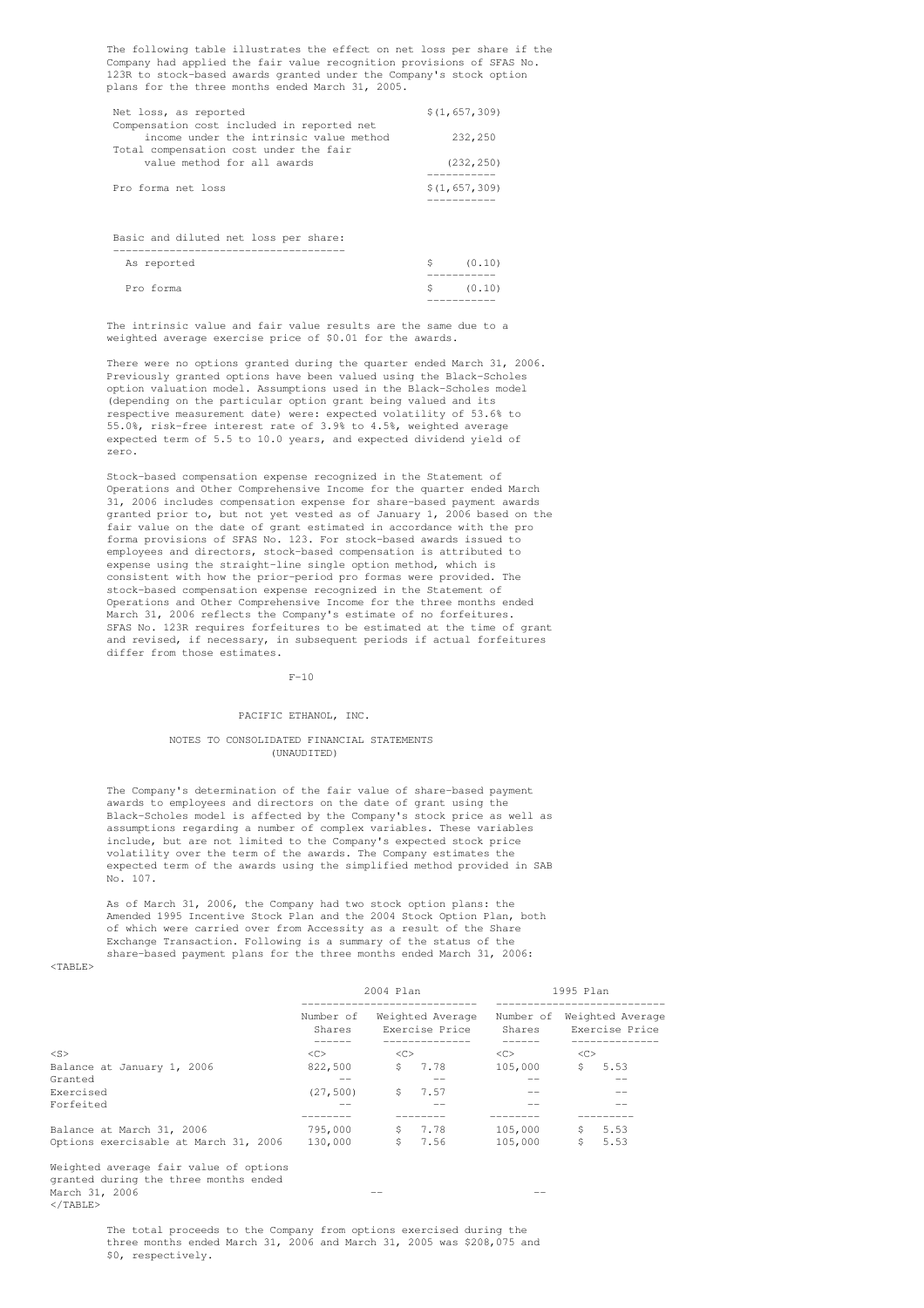Following is a summary of non-vested shares as of March 31, 2006 and changes during the quarter:

|                              |         | Weighted Average |
|------------------------------|---------|------------------|
|                              | Number  | Fair Value       |
|                              |         |                  |
| Balance at December 31, 2005 | 665,000 | \$4.64           |
| Granted during the quarter   | --      | __               |
| Vested during the quarter    | --      | __               |
| Forfeited during the quarter | --      | __               |
|                              |         |                  |
| Balance at March 31, 2006    | 665,000 | \$4.64           |
|                              |         |                  |

As of March 31, 2006, there was \$3,088,350 of total unrecognized compensation cost related to non-vested share-based compensation arrangements, which is expected to be recognized over a weighted average period of 2.6 years.

 $F-11$ 

## PACIFIC ETHANOL, INC.

## NOTES TO CONSOLIDATED FINANCIAL STATEMENTS (UNAUDITED)

Compensation cost recorded as non-cash compensation expense for the three months ended March 31, 2006 and March 31, 2005 was \$601,127 and \$425,261, respectively.

Following is a summary of the status of all options outstanding at March 31, 2006 under the 1995 and 2004 Plans:

| Exercise Price Range | Number                            | Weighted Average<br>Remaining<br>Contractual Life<br>(Years) | Weighted<br>Average<br>Exercise<br>Price | Number<br>Exercisable | Weighted<br>Average<br>Exercise Price |
|----------------------|-----------------------------------|--------------------------------------------------------------|------------------------------------------|-----------------------|---------------------------------------|
| $<$ S>               | <<                                | <<                                                           | <<                                       | <<                    | __________<br><<                      |
| $$3.75 - $7.45$      | 105,000                           | 2.04                                                         | S<br>5.53                                | 105,000               | 5.53                                  |
| 6.63                 | 160,000                           | 9.43                                                         | 6.63                                     | 40,000                | 6.63                                  |
| 7.01                 | 5,000                             | 9.27                                                         | 7.01                                     | 5,000                 | 7.01                                  |
| 8.03                 | 485,000                           | 9.37                                                         | 8.03                                     | 85,000                | 8.03                                  |
| 8.25                 | 115,000                           | 9.27                                                         | 8.25                                     | $- -$                 | --                                    |
| 8.30                 | 30,000                            | 9.33                                                         | 8.30                                     | $- -$                 | --                                    |
|                      | 900,000<br>---------------------- | 8.52                                                         | 7.52                                     | 235,000               | Ŝ<br>6.65<br>_________________        |

 $\langle$ /TABLE>

 $<sub>TARTER</sub>$ </sub>

The aggregate intrinsic value of options outstanding and exercisable at March 31, 2006 and March 31, 2005 was \$12,661,750 and \$3,509,750, respectively.

The Company accounts for stock options granted to non-employees in accordance with Emerging Issues Task Force ("EITF") Issue No. 96-18, ACCOUNTING FOR EQUITY INSTRUMENTS THAT ARE ISSUED TO OTHER THAN EMPLOYEES FOR ACQUIRING, OR IN CONJUNCTION WITH SELLING, GOODS OR SERVICES and SFAS No. 123R. Options granted to non-employees are analyzed under the guidelines of EITF Issue No. 96-18 to determine the appropriate date of measurement of fair value and method of recording the non-cash equity compensation expense.

REVENUE RECOGNITION - The Company derives revenue primarily from sales of ethanol. The Company's sales are based upon written agreements or purchase orders that identify the amount of ethanol to be purchased and the purchase price. Shipments are made to customers, either, directly from suppliers or from the Company's inventory to the customers by truck or rail. Ethanol that is shipped by rail originates primarily in the Midwest and takes from 10 to 14 days from date of shipment to be delivered to the customer or to one of four terminals in California and Oregon. For local deliveries, the product is shipped by truck and delivered the same day as shipment. Revenue is recognized upon delivery of ethanol to a customer's designated ethanol tank in accordance with SAB No. 104, REVENUE RECOGNITION, and the related EITF Issue No. 99-19, REPORTING REVENUE GROSS AS A PRINCIPAL VERSUS NET AS AN AGENT.

Revenues on the sale of ethanol that are shipped from the Company's stock of inventory are recognized when the ethanol has been delivered to the customer provided that appropriate signed documentation of the arrangement, such as a signed contract, purchase order or letter of agreement, has been received, the fee is fixed or determinable and collectibility is reasonably assured.

## $F-12$

## PACIFIC ETHANOL, INC.

NOTES TO CONSOLIDATED FINANCIAL STATEMENTS (UNAUDITED)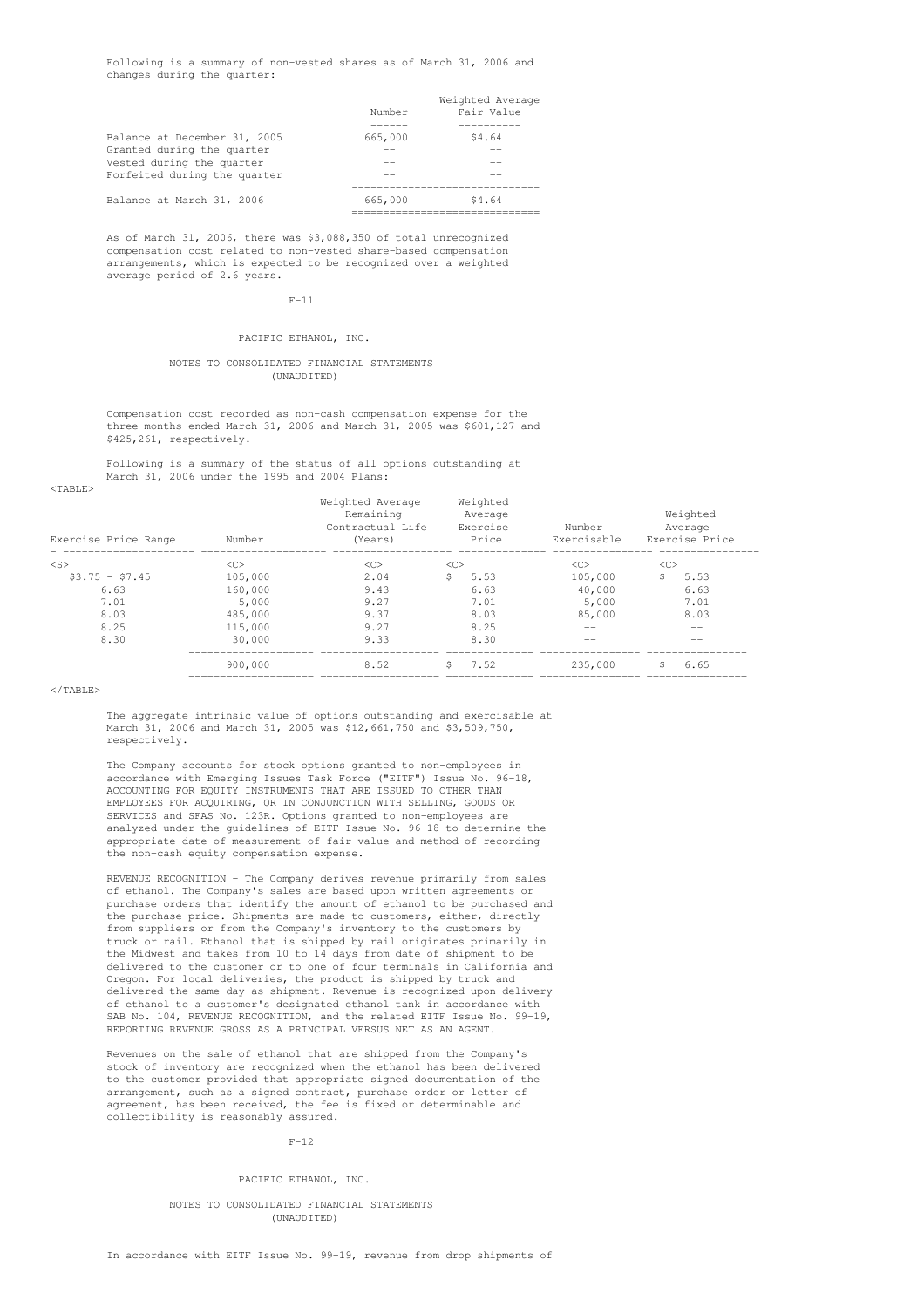third-party ethanol sales are recognized upon delivery, and recorded at the gross amount when the Company is responsible for fulfillment of the customer order, has latitude in pricing, incurs credit risk on the receivable and has discretion in the selection of the supplier. Shipping and handling costs are included in cost of goods sold.

The Company has entered into certain contracts under which the Company may pay the owner of the ethanol the gross payments received by the Company from third parties for forward sales of ethanol less certain transaction costs and fees. From the gross payments, the Company may deduct transportation costs and expenses incurred by or on behalf of the Company in connection with the marketing of ethanol pursuant to the agreement, including truck, rail and terminal fees for the transportation of the facility's ethanol to third parties and may also deduct and retain a marketing fee calculated after deducting these costs and expenses. (See Note 7.) For the three months ended March 31, 2006, the Company did not record revenues under these terms. If and when the Company does purchase and sell ethanol under these terms, the Company will evaluate the proper recording of the sales under EITF Issue No. 99-19.

RECLASSIFICATIONS - Certain prior year amounts have been reclassified to conform to the current presentation. Such reclassification had no effect on net loss.

## 2. SHARE EXCHANGE TRANSACTION:

---------------------------

On March 23, 2005, the Company completed a share exchange transaction ("Share Exchange Transaction"), with the shareholders of Pacific Ethanol California, Inc. ("PEI California") and the holders of the membership interests of each of Kinergy Marketing, LLC ("Kinergy") and ReEnergy, LLC ("ReEnergy"), pursuant to which the Company acquired all of the issued and outstanding shares of capital stock of PEI California and all of the outstanding membership interests of each of Kinergy and ReEnergy. Immediately prior to the consummation of the Share Exchange Transaction, the Company's predecessor, Accessity Corp., a New York Corporation ("Accessity"), reincorporated in the State of Delaware under the name "Pacific Ethanol, Inc." through a merger of Accessity with and into its then-wholly-owned Delaware subsidiary named Pacific Ethanol, Inc., which was formed for the sole purpose of effecting the reincorporation (the "Reincorporation Merger"). In connection with the Reincorporation Merger, the shareholders of Accessity became stockholders of the Company and the Company succeeded to the rights, properties, and assets and assumed the liabilities of Accessity.

The Share Exchange Transaction has been accounted for as a reverse acquisition whereby PEI California is deemed to be the accounting acquiror. The Company has consolidated the results of PEI California, Kinergy, and ReEnergy beginning March 23, 2005, the date of the Share Exchange Transaction. Accordingly, the Company's results of operations for the quarter ended March 31, 2005 consist of the operations of PEI California for that entire period and the operations of Kinergy and ReEnergy from March 23, 2005 through March 31, 2005. The Company's results of operations for the quarter ended March 31, 2006 consist of the Company's operations and the operations of all of its wholly-owned subsidiaries, including PEI California, Kinergy and ReEnergy.

#### $F-13$

#### PACIFIC ETHANOL, INC.

## NOTES TO CONSOLIDATED FINANCIAL STATEMENTS (UNAUDITED)

In connection with the Share Exchange Transaction, the Company issued an aggregate of 20,610,987 shares of common stock to the shareholders of PEI California, 3,875,000 shares of common stock to the limited liability company member of Kinergy and an aggregate of 125,000 shares of common stock to the limited liability company members of ReEnergy.

On March 23, 2005, prior to the consummation of the Share Exchange Transaction, PEI California issued to 63 accredited investors in a private offering an aggregate of 7,000,000 shares of common stock at a purchase price of \$3.00 per share, two-year investor warrants to purchase 1,400,000 shares of common stock at an exercise price of \$3.00 per share and two-year investor warrants to purchase 700,000 shares of common stock at an exercise price of \$5.00 per share, for total gross proceeds of approximately \$21,000,000. PEI California paid cash placement agent fees and expenses of approximately \$1,850,400 and issued five-year placement agent warrants to purchase 678,000 shares of common stock at an exercise price of \$3.00 per share in connection with the offering. Additional costs related to the financing include legal, accounting and consulting fees that totaled approximately \$274,415.

3. PROPERTY AND EQUIPMENT: -----------------------

Property and equipment consisted of the following:

March 31, 2006 December 31, 2005 -------------- ----------------- <S><C><C><C><C><C> Land  $\sim$  515,298  $\sim$  515,298  $\sim$  515,298

<TABLE>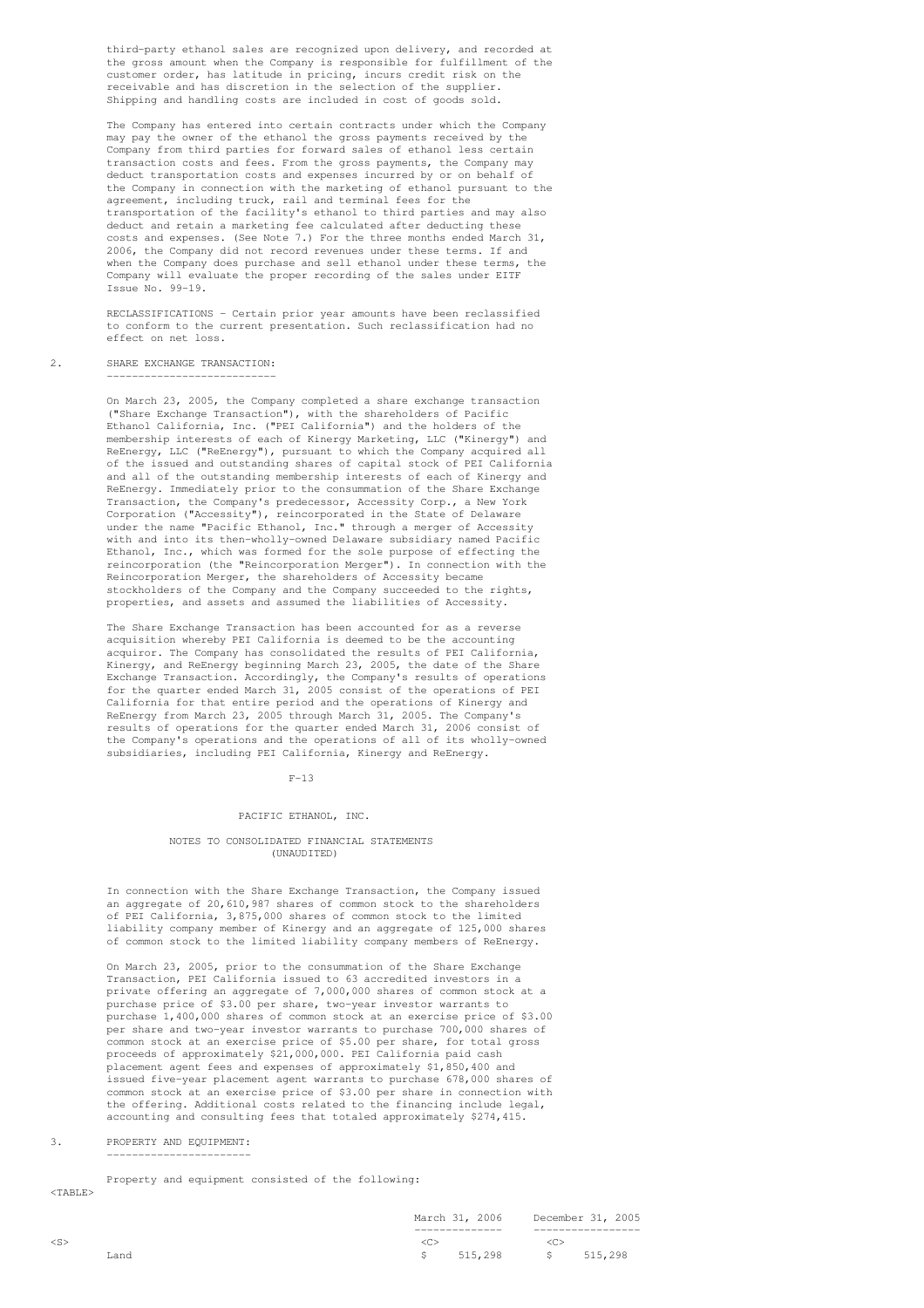| Facilities<br>Equipment and vehicles<br>Office furniture, fixtures and equipment | 4,234,703<br>373,520<br>404,700      | 4,234,703<br>373,520<br>378,149 |
|----------------------------------------------------------------------------------|--------------------------------------|---------------------------------|
| Accumulated depreciation                                                         | 5,528,221<br>(244, 204)<br>--------- | 5,501,670<br>(210, 675)         |
| Construction in progress, Madera<br>Construction in progress, other              | 5,284,017<br>30,727,935<br>933,298   | 5,290,995<br>17, 917, 253       |
|                                                                                  | 36,945,250<br>___________            | 23, 208, 248<br>--------------  |

## </TABLE>

As of March 31, 2006 and December 31, 2005, the Company had incurred costs of \$30,727,935 and \$17,917,253, respectively, under its Amended and Restated Phase 1 Design-Build Agreement and its Phase 2 Design-Build Agreement both dated November 2, 2005 with W.M. Lyles Co., a subsidiary of Lyles Diversified, Inc. ("LDI"), which has been included in construction in progress at March 31, 2006 and December 31, 2005, respectively. Included in this amount is a total of \$1,701,202 and \$1,306,499 related to the construction management fee of W.M. Lyles Co., of which \$478,155 and \$195,901 had not been paid at March 31, 2006 and December 31, 2005, respectively.

As of March 31, 2006 and December 31, 2005, the Company had accounts payable due to W.M. Lyles Co. of \$13,244,402 and \$6,411,618, respectively, related to the construction in progress of an ethanol plant. As of March 31, 2006 and December 31, 2005, the Company had accrued retention due to W.M. Lyles Co. of \$2,674,079 and \$1,450,500, respectively, related to the construction in progress of an ethanol plant. Included in construction in progress at March 31, 2006 and December 31, 2005 is capitalized interest of \$572,158 and \$343,793, respectively.

## F-14

## PACIFIC ETHANOL, INC.

#### NOTES TO CONSOLIDATED FINANCIAL STATEMENTS (UNAUDITED)

The Madera ethanol production facility is estimated to have a construction cost of approximately \$55.3 million as follows: site work (\$1.7 million); building and concrete (\$7.0 million); site utilities (\$1.1 million); equipment and tanks (\$19.2 million); piping (\$5.7 million); electrical (\$3.7 million); and engineering, general conditions, and other (\$16.9 million). In addition to the construction cost, the Madera project will require up to \$10.2 million in additional funding for capital raising expenses, interest during construction, and working capital for a total project cost of approximately \$65.5 million.

Other construction in progress consists of engineering, site design, permitting, and other development costs related to preparation for the construction of additional ethanol production facilities.

As of March 31, 2006 and December 31, 2005, property and equipment totaling \$4,114,391 had not been placed in service. Depreciation expense was \$33,529 for the three months ended March 31, 2006 and \$85,250 for the year ended December 31, 2005.

## 4. ACCRUED LIABILITIES:

--------------------

Accrued liabilities as of March 31, 2006 and December 31, 2005 consisted of the following:

|                                     | March 31,<br>2006 | December 31,<br>2005 |
|-------------------------------------|-------------------|----------------------|
|                                     |                   |                      |
| Fire damage restoration in progress | 2, 144, 385<br>S  | \$3,157,969          |
| Insurance policy premium financing  | 413,688           | 209,469              |
| Bank overdraft                      | 168,553           |                      |
| Other accrued liabilities           | 857,234           | 55,127               |
|                                     |                   |                      |
| Total accrued liabilities           | 3,583,860<br>S    | \$3,422,565          |
|                                     | ___________       | _________            |

#### 5. RELATED PARTY NOTES PAYABLE: ----------------------------

In connection with the acquisition of the grain facility in March 2003, on June 16, 2003 PEI California entered into a Term Loan Agreement (the "Loan Agreement") with LDI whereby LDI loaned PEI California \$5,100,000. On April 13, 2006, Pacific Ethanol Madera, LLC ("PEI Madera"), a second-tier subsidiary of the Company, and LDI entered into an Amended and Restated Loan Agreement (the "Amended and Restated Loan Agreement") whereby the Loan Agreement was assigned by the Company to PEI Madera. The Amended and Restated Loan Agreement currently carries a variable interest rate based on The Wall Street Journal Prime Rate (7.75% as of March 31, 2006) plus 2%. Principal payments are due annually in three equal installments beginning June 20, 2006 and ending June 20, 2008. The amounts owing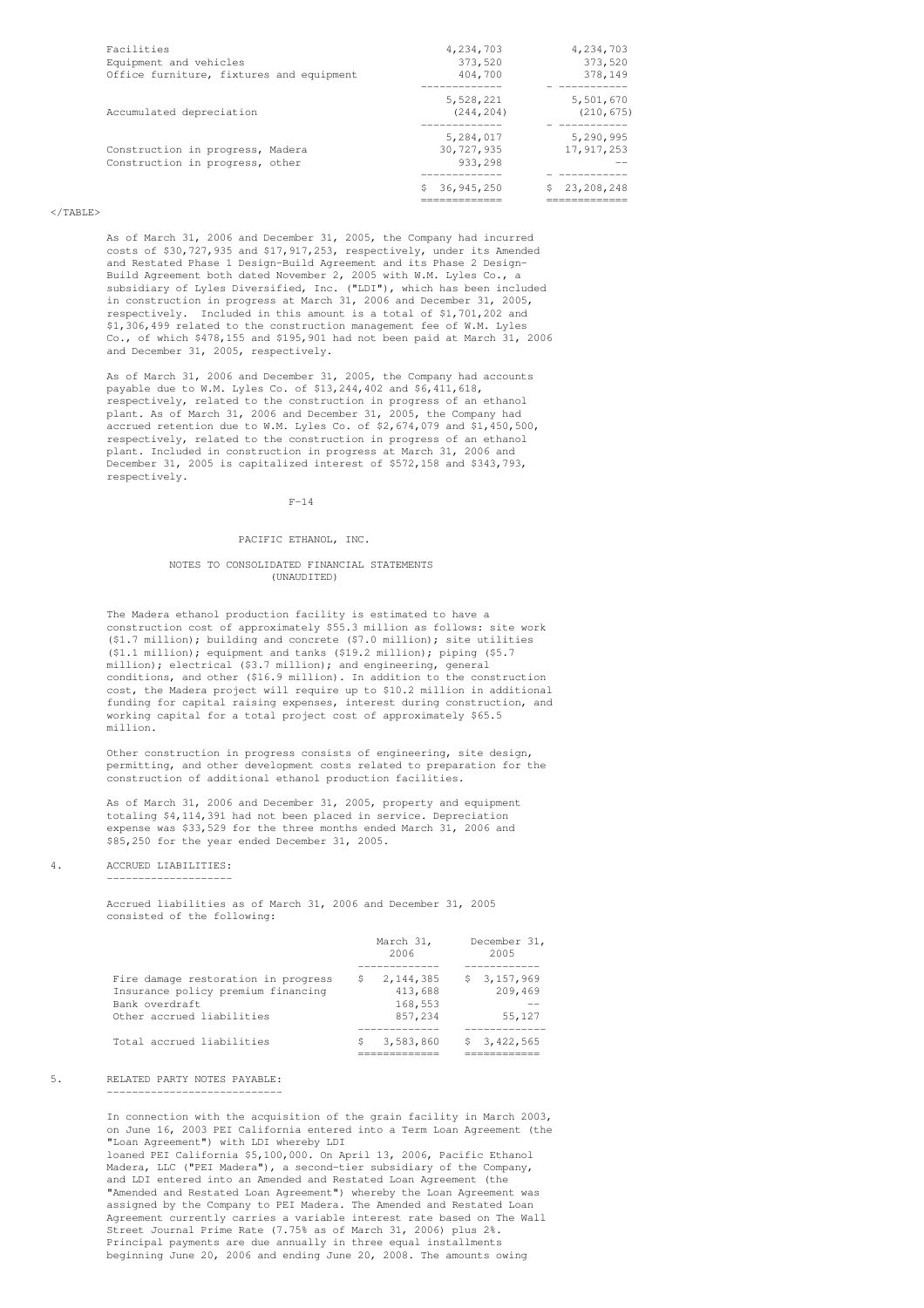under the Amended and Restated Loan Agreement are collateralized by a lien created by a deed of trust on the grain facility. The Amended and Restated Loan Agreement is described in further detail in the Company's Form 10-KSB for the year ended December 31, 2005.

#### $F-15$

## PACIFIC ETHANOL, INC.

#### NOTES TO CONSOLIDATED FINANCIAL STATEMENTS (UNAUDITED)

## 6. STOCKHOLDERS' EQUITY:

---------------------

PREFERRED STOCK - The Company has 10,000,000 shares of preferred stock authorized, 7,000,000 of which have been designated Series A Cumulative Redeemable Convertible Preferred Stock. As of March 31, 2006, no shares of preferred stock were issued and outstanding. (See "Preferred Stock Financing" in Note 10.)

COMMON STOCK - The Company has 100,000,000 shares of common stock authorized. As of March 31, 2006, 30,549,888 shares of common stock were issued and outstanding.

WARRANTS - The following table summarizes warrant activity for the three months ended March 31, 2006 and the year ended December 31, 2005:

#### <TABLE>

| ישעשתי |                              | Number of<br>Shares | Price per<br>Share | Weighted<br>Average<br>Exercise Price |
|--------|------------------------------|---------------------|--------------------|---------------------------------------|
| $<$ S> |                              | <<                  | <<<br>$<<$ $>>$    | <<                                    |
|        | Balance at January 1, 2005   | 124,587             | $$1.5000 - 5.00$   | \$2.24                                |
|        | Warrants granted             | 3,058,000           | $0.0001 - 5.00$    | \$3.21                                |
|        | Warrants exercised           | (277, 769)          | $0.0001 - 5.00$    | \$2.01                                |
|        | Warrants forfeited           | $- -$               | --                 | $- -$                                 |
|        | Balance at December 31, 2005 | 2,904,818           | $0.0001 - 5.00$    | \$3.26                                |
|        | Warrants granted             | $- -$               | $- -$              | $ -$                                  |
|        | Warrants exercised           | (1, 655, 117)       | $0.0001 - 5.00$    | \$3.38                                |
|        | Warrants canceled            |                     |                    |                                       |
|        | Warrants forfeited           | --                  |                    |                                       |
|        | Balance at March 31, 2006    | 1,249,701           | $$0.0001 - 5.00$   | \$3.16                                |
|        |                              |                     |                    |                                       |

The weighted average remaining contractual life and weighted average exercise price of all warrants outstanding and of warrants exercisable as of March 31, 2006 were as follows:

|             |                             | Warrants Outstanding   |                                                      |                                    |                          | Warrants Exercisable               |
|-------------|-----------------------------|------------------------|------------------------------------------------------|------------------------------------|--------------------------|------------------------------------|
|             | Range of<br>Exercise Prices | Number<br>Outstanding  | Weighted<br>Average<br>Remaining<br>Contractual Life | Weighted-Average<br>Exercise Price | Number<br>Exercisable    | Weighted-Average<br>Exercise Price |
|             | \$0.0001                    | 115,001                | 2.98                                                 | \$0.0001                           | $- -$                    | $- -$                              |
|             | \$1.50                      | 1,000                  | 2.87                                                 | \$1.50                             | 1,000                    | \$1.50                             |
|             | \$3.00                      | 863,534                | 1.75                                                 | \$3.00                             | 863,534                  | \$3.00                             |
|             | \$5.00                      | 270,166                | 0.98                                                 | \$5.00                             | 270,166                  | \$5.00                             |
|             |                             | ---------              |                                                      |                                    | ---------                |                                    |
|             |                             | 1,249,701              |                                                      |                                    | 1,134,700                |                                    |
|             |                             | _________<br>_________ |                                                      |                                    | _________<br>----------- |                                    |
| $<$ /TABLE> |                             |                        |                                                      |                                    |                          |                                    |

## F-16

## PACIFIC ETHANOL, INC.

## NOTES TO CONSOLIDATED FINANCIAL STATEMENTS (UNAUDITED)

7. COMMITMENTS AND CONTINGENCIES:

------------------------------

PURCHASE COMMITMENTS - During the three months ended March 31, 2006, the Company entered into purchase contracts with its major suppliers to acquire certain quantities of ethanol, at specified prices. The contracts generally run for six months from April through September, and from October through March. As of March 31, 2006, the outstanding balance on fixed price purchase contracts commencing April 1, 2006 or thereafter was \$81,383,490. The Company has also entered into purchase contracts for delivery beginning April 2006 through March 2007 for 16,716,000 gallons of ethanol for which the purchase price will be determined by the market price at the transaction date.

SALES COMMITMENTS - During the three months ended March 31, 2006, the Company entered into sales contracts with its major customers to sell certain quantities of ethanol at specified prices. The contracts generally run for six months from April through September and from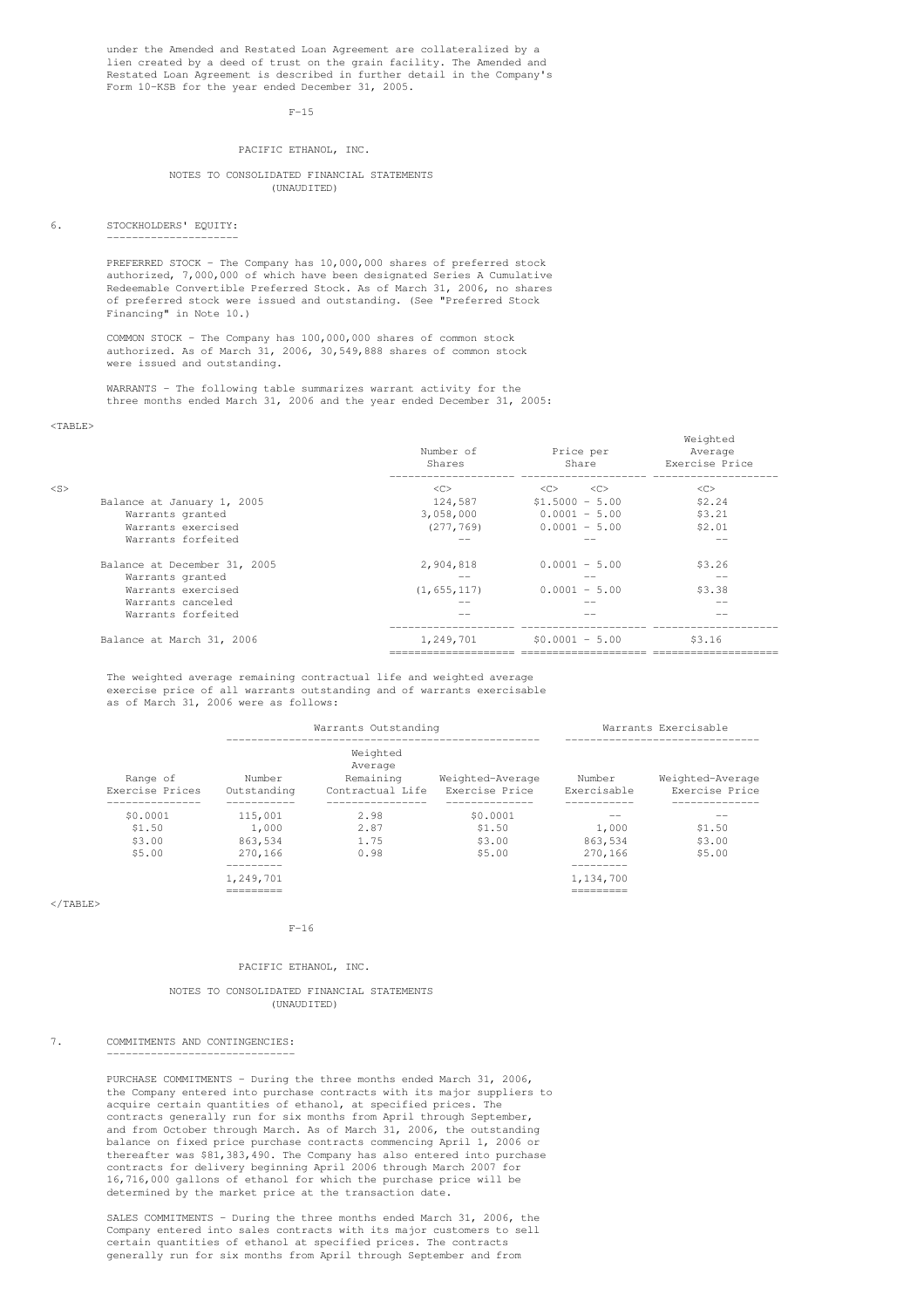October through March. As of March 31, 2006, the outstanding balance on fixed price sales contracts with delivery commencing April 1, 2006 or thereafter was \$74,960,115. The Company has also entered into sales contracts for delivery beginning April 2006 through December 2006 for 9,744,000 gallons of ethanol for which the sales price will be determined by the market price at the transaction date.

ETHANOL PURCHASE AND MARKETING AGREEMENT - On March 4, 2005, Kinergy entered into an Ethanol Purchase and Marketing Agreement with the owner of an ethanol production facility. The agreement was amended in April 2006 effective as of March 4, 2005. The

agreement is effective for two years with automatic renewals for additional one-year periods. Kinergy has the exclusive right to market and sell all of the ethanol from the facility. Pursuant to the terms of the agreement, the purchase price of the ethanol may be negotiated monthly between Kinergy and the owner of the ethanol production facility without regard to the price at which Kinergy will re-sell the ethanol to its customers or Kinergy may pay the owner the gross payments received by Kinergy from third parties for forward sales of ethanol less certain transaction costs and fees and retain a 1.0% marketing fee calculated after deducting these costs and expenses. During the three months ended March 31, 2006, all purchases of ethanol from this facility were based on the monthly negotiated prices.

LITIGATION - GENERAL - The Company is subject to legal proceedings, claims and litigation arising in the ordinary course of business. While the amounts claimed may be substantial, the ultimate liability cannot presently be determined because of considerable uncertainties that exist. Therefore, it is possible that the outcome of those legal proceedings, claims and litigation could adversely affect the Company's quarterly or annual operating results or cash flows when resolved in a future period. However, based on facts currently available, management believes such matters will not adversely affect the Company's financial position, results of operations or cash flows.

LITIGATION - BARRY SPIEGEL - On December 23, 2005, Barry J. Spiegel, a stockholder of the Company and former director of Accessity, filed a complaint in the Circuit Court of the 17th Judicial District in and for Broward County, Florida (Case No. 05018512) (the "Spiegel Action"), against Barry Siegel, Philip Kart, Kenneth Friedman and Bruce Udell (collectively, the "Defendants"). Messrs. Siegel, Udell and Friedman are former directors of Accessity and the Company. Mr. Kart is a former executive officer of Accessity and the Company. The Spiegel Action relates to the Share Exchange Transaction and purports to state five counts against the Defendants: (i) breach of fiduciary duty, (ii) violation of Florida's Deceptive and Unfair Trade Practices Act, (iii) conspiracy to defraud, (iv) fraud, and (v) violation of Florida Securities and Investor Protection Act. Mr. Spiegel is seeking \$22.0 million in damages. On March 8, 2006, Defendants filed a motion to dismiss the Spiegel Action. The Company has agreed with Messrs. Friedman, Siegel, Kart and Udell to advance the costs of defense in connection with the Spiegel Action. Under applicable provisions of Delaware law, the Company may be responsible to indemnify each of the Defendants in connection with the Spiegel Action.

 $F-17$ 

#### PACIFIC ETHANOL, INC.

## NOTES TO CONSOLIDATED FINANCIAL STATEMENTS (UNAUDITED)

LITIGATION - GERALD ZUTLER - In January 2003, DriverShield CRM Corp., or DriverShield, then a wholly-owned subsidiary of the Company's predecessor, Accessity, was served with a complaint filed by Mr. Gerald Zutler, its former President and Chief Operating Officer, alleging, among other things, that DriverShield breached his employment contract, that there was fraudulent concealment of DriverShield's intention to terminate its employment agreement with Mr. Zutler, and discrimination on the basis of age and aiding and abetting violation of the New York State Human Rights Law. The complaint was filed in the Supreme Court of the State of New York, County of Nassau, Index No.: 654/03. Mr. Zutler is seeking damages aggregating \$2.225 million, plus punitive damages and reasonable attorneys' fees. DriverShield's management believes that DriverShield properly terminated Mr. Zutler's employment for cause, and intends to vigorously defend this suit. An Answer to the complaint was served by DriverShield on February 28, 2003. In 2003, Mr. Zutler filed a motion to have DriverShield's attorney removed from the case. The motion was granted by the court, but was subsequently overturned by an appellate court. DriverShield has filed a claim with its insurance carrier under its directors and officers and employment practices' liability policy. The carrier has agreed to cover certain portions of the claim as they relate to Mr. Siegel, DriverShield's former Chief Executive Officer. The policy has a \$50,000 deductible and a liability limit of \$3.0 million per policy year. At the present time, the carrier has agreed to cover the portion of the claim that relates to Mr. Siegel and has agreed to a fifty percent allocation of expenses.

LITIGATION - MERCATOR - In 2003, Accessity filed a lawsuit seeking damages in excess of \$100 million against: (i) Presidion Corporation, f/k/a MediaBus Networks, Inc., Presidion's parent corporation, (ii) Presidion's investment bankers, Mercator Group, LLC, or Mercator, and various related and affiliated parties and (iii) Taurus Global LLC, or Taurus, (collectively referred to as the "Mercator Action"), alleging that these parties committed a number of wrongful acts, including, but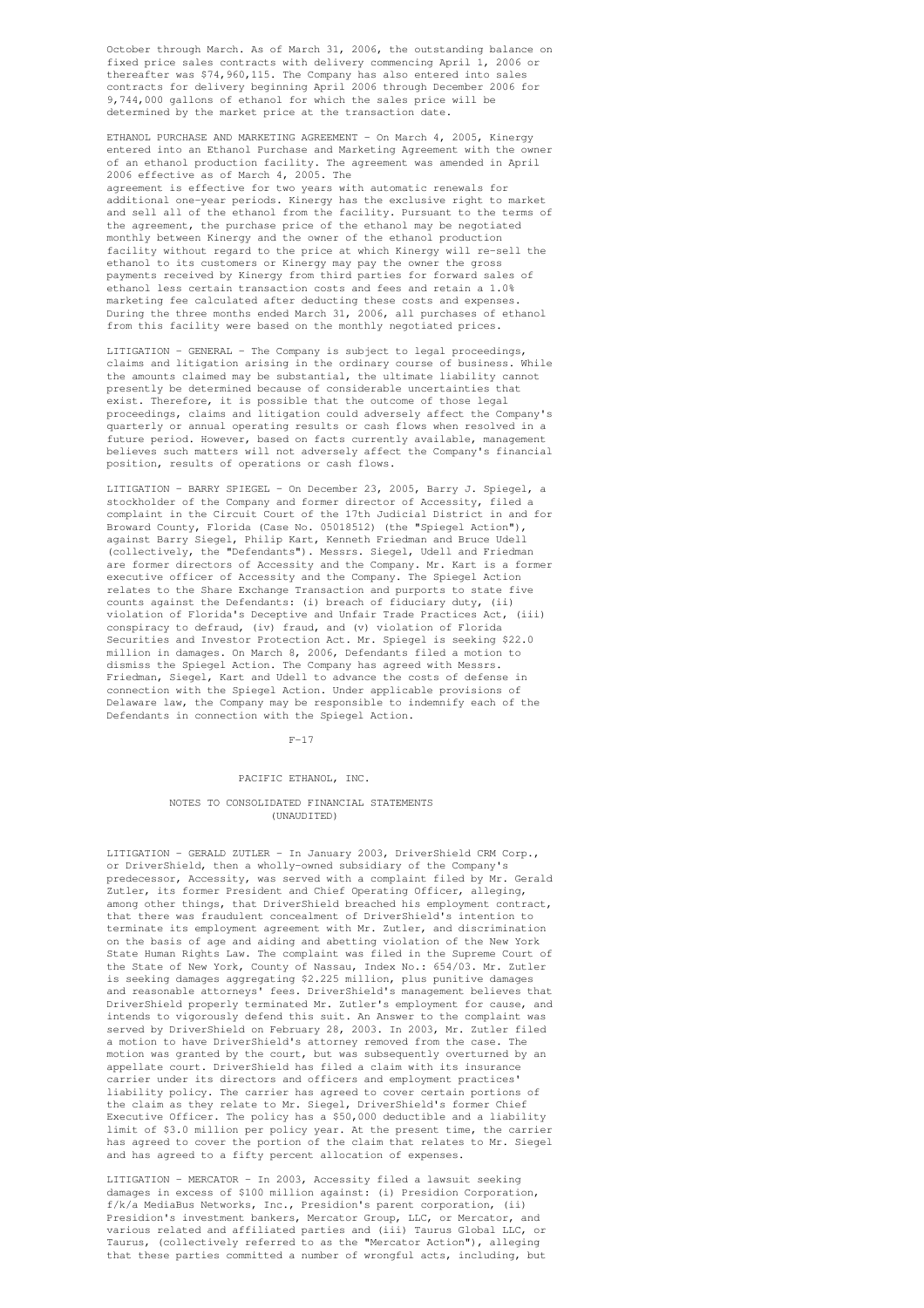not limited to tortuously interfering in a transaction between Accessity and Presidion. In 2004, Accessity dismissed this lawsuit without prejudice, which was filed in Florida state court. The Company recently refiled this action in the State of California, for a similar amount, as the Company believes that this is the proper jurisdiction. On August 18, 2005, the court stayed the action and ordered the parties to arbitration. The parties agreed to mediate the matter. Mediation took place on December 9, 2005 and was not successful. On December 5, 2005, the Company filed a Demand for Arbitration with the American Arbitration Association. On April 6, 2006, a single arbitrator was appointed. The share exchange agreement relating to the Share Exchange Transaction provides that following full and final settlement or other final resolution of the Mercator Action, after deduction of all fees and expenses incurred by the law firm representing the Company in this action and payment of the 25% contingency fee to the law firm, shareholders of record of Accessity on the date immediately preceding the closing date of the Share Exchange Transaction will receive two-thirds and the Company will retain the remaining one-third of the net proceeds from any Mercator Action recovery.

## 8. DERIVATIVES: ------------

The Company from time to time conducts hedging activities using derivative instruments. The hedging activities are conducted to appropriately manage risk by minimizing the Company's exposure to price volatility on purchase contracts with suppliers where the price is to be set at a future date and/or if the purchase contract specifies a

 $F-18$ 

#### PACIFIC ETHANOL, INC.

## NOTES TO CONSOLIDATED FINANCIAL STATEMENTS (UNAUDITED)

floating or "index-based" price for ethanol that is based on either the NYMEX price of gasoline or, to a lesser extent, the Chicago Board of Trade price of ethanol.

The Company may utilize NYMEX unleaded gasoline futures contracts and other derivatives to reduce its exposure to unfavorable changes in NYMEX unleaded gasoline futures associated with its purchase commitments. The Company accounts for its use of these derivatives related to its hedging activities pursuant to SFAS No. 133, ACCOUNTING FOR DERIVATIVE INSTRUMENTS AND HEDGING ACTIVITIES, in which the Company recognizes all of its derivative instruments in its statement of financial position as either assets or liabilities, depending on the rights or obligations under the contracts. Derivate instruments are measured at fair value, pursuant to the definition found in SFAS No. 107, DISCLOSURES ABOUT FAIR VALUE OF FINANCIAL INSTRUMENTS. Changes in the derivative's fair value are recognized currently in earning unless specific hedge accounting criteria are met. Special accounting for qualifying hedges allows a derivative's gains and losses to offset related results on the hedged item in the income statement. Companies must formally document, designate and assess the effectiveness of transacts that receive hedge accounting.

The Company marked its derivative instruments to fair value at each period end. According to the Company's designation of the derivative, changes in the fair value of derivatives are reflected in net income or other comprehensive income.

The Company reviews its contracts to determine if the contracts meet the definition of derivatives pursuant to SFAS No. 133. At March 31, 2006, the company had futures contracts that qualified as derivatives and were formally documented and designated as cash flow hedges of specified purchases commitments anticipated to occur between April 2006 and September 2006. During the three months ended March 31, 2006, the Company recognized unrealized gains of \$680,904 which were included in other comprehensive income. For the three months ended March 31, 2006, the Company recognized \$6,696 in other income for the change in fair value of the ineffective portion of a derivative designated as a cash flow hedge. The consolidated balance sheet at March 31, 2006 includes an increase in other current assets of \$680,904 as a result of unrealized gains.

The Company determined that the remainder of its derivative contracts qualified for the normal purchase and sale exemption and were designated and documented as such at March 31, 2006 and December 31, 2005.

## 9. RELATED PARTY TRANSACTIONS:

---------------------------

NOTES RECEIVABLE - On January 19, 2006, a management employee was advanced \$91,699 at 5% interest, due and payable on or before July 19, 2006, for the withholding taxes due on the reportable gross taxable income related to a warrant exercise of 25,000 shares.

VOTING AGREEMENT - On November 14, 2005, William L. Jones, Neil M. Koehler, Ryan W. Turner, Kenneth J. Friedman and Frank P. Greinke, each of whom is, with the exception of Mr. Turner, who resigned in April 2006, a director and/or executive officer of the Company (the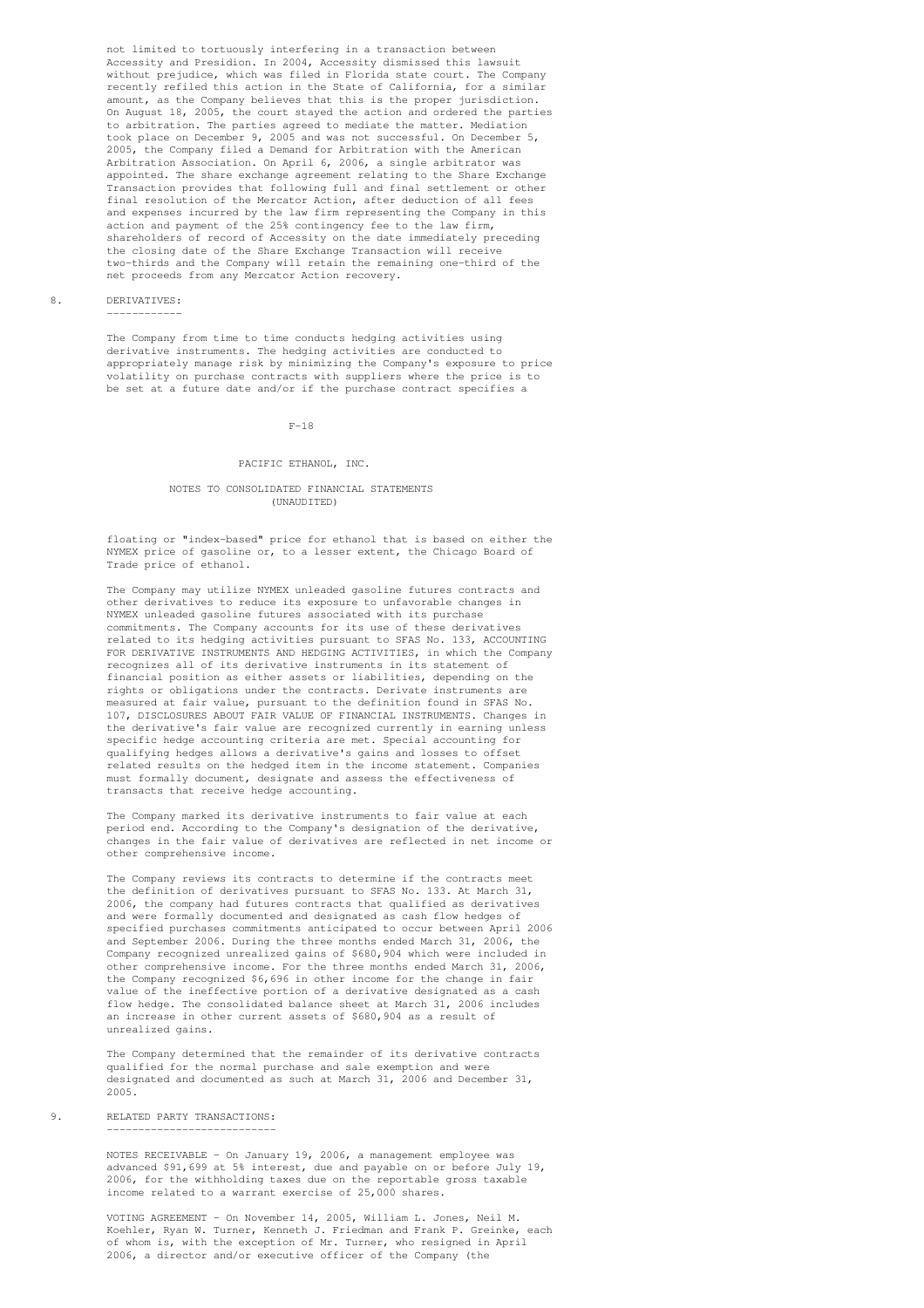## $F-19$

#### PACIFIC ETHANOL, INC.

#### NOTES TO CONSOLIDATED FINANCIAL STATEMENTS (UNAUDITED)

9,162,704 shares of the Company's common stock. The Voting Agreement provides that the Stockholders may not transfer their shares of the Company's common stock, and must keep their shares free of all liens, proxies, voting trusts or agreements, until the Voting Agreement is terminated. The Voting Agreement provides that the Stockholders will each vote or execute a written consent in favor of the transactions contemplated by the Purchase Agreement between the Company and Purchaser (the "Transactions"). In addition, under the Voting Agreement, each Stockholder grants an irrevocable proxy to Neil M. Koehler to act as such Stockholder's proxy and attorney-in-fact to vote or execute a written consent in favor of the Transactions. The Voting Agreement is effective until the earlier of the approval of the Transactions by the Company's stockholders or the termination of the Purchase Agreement in accordance with its terms. The Transactions were approved by the stockholders on December 30, 2005.

RELATED CUSTOMER - On August 10, 2005, the Company entered into a 6-month sales contract with Southern Counties Oil Co., a company owned by a director of the Company. The contract period is from October 1, 2005 through March 31, 2006 for 5,544,000 gallons of fuel grade ethanol to be delivered ratably at approximately 924,000 gallons per month at varying prices based on delivery destinations in Arizona, Nevada and California. During the three months ended March 31, 2006, sales to Southern Counties Oil Co. totaled \$5,859,853 and accounts receivable from Southern Counties Oil Co. at March 31, 2006 totaled \$1,611,120.

#### 10. SUBSEQUENT EVENTS:

------------------

AMENDMENT TO LDI TERM LOAN - On April 13, 2006, PEI Madera and LDI entered into an Amended and Restated Loan Agreement whereby the Loan Agreement was assigned by the Company to PEI Madera. The lien created by a deed of trust on PEI Madera's grain facility is subject and subordinate to the lien created by a deed of trust in favor of the lender under the construction loan with Hudson United Capital and Comerica Bank described below.

WARRANT EXERCISES - From April 1, 2006 through May 10, 2006, the Company issued 744,816 shares of common stock for the exercise of warrants and received proceeds of \$2,300,832. Of these shares, 12,684 shares were issued pursuant to cashless exercises.

OPTION EXERCISES - From April 1, 2006 through May 10, 2006, the Company issued 153,000 shares of common stock for the exercise of options and received proceeds of \$1,076,250.

ADVISORY FEE - On April 14, 2004, the Company entered into an agreement with Cagan-McAfee Capital Partners ("CMCP") and Chadbourn Securities, Inc., a related entity to CMCP, in connection with raising funding for and ethanol production facility. The Company terminated the consulting agreement on November 1, 2005 and pursuant to the terms of a Settlement Agreement, the Company paid Chadbourn \$960,000 on April 13, 2006 in connection with the closing of the Company's offering of Series A Preferred Stock.

CONSULTING AGREEMENT - On April 27, 2005, the Company engaged a consulting firm to explore capital raising alternatives. The Company paid the consulting firm an initial engagement fee of \$300,000 upon execution of its engagement agreement. The engagement agreement also requires an additional engagement fee, the amount of which is dependent

## $F-20$

#### PACIFIC ETHANOL, INC.

#### NOTES TO CONSOLIDATED FINANCIAL STATEMENTS (UNAUDITED)

upon the number of the Company's projects to be financed. The additional engagement fee has a range of a minimum of \$300,000 and a maximum of one-half of one percent (1/2%) of the capital raised, and is payable upon the occurrence of certain events. In addition, the Company is obligated to pay to the consulting firm an arrangement fee of 3% to 3.5% of the capital raised. For the three months ended March 31, 2006, the Company paid the consulting firm \$56,599 in additional expenses. On April 3, 2006, the consulting firm waived any rights it may have had, if any, to be paid a fee in connection with the Closing of the Company's debt financing with Hudson United Capital and Comerica Bank and no additional fees were due to the consulting firm.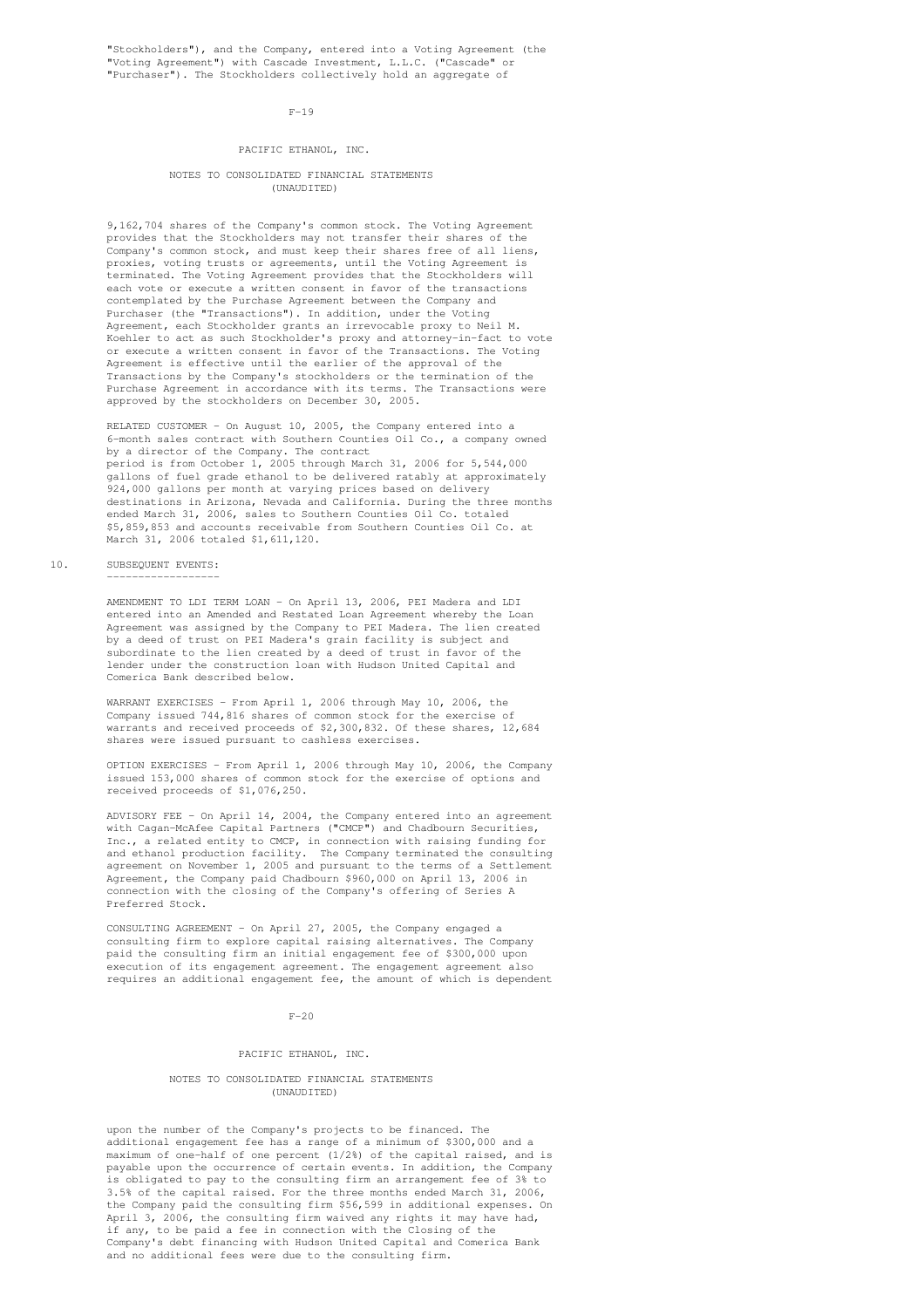PREFERRED STOCK FINANCING - On April 13, 2006, the Company issued to Cascade, 5,250,000 shares of the Company's Series A Cumulative Redeemable Convertible Preferred Stock (the "Series A Preferred Stock"), at a price of \$16.00 per share, for an aggregate purchase price of \$84.0 million. Of the \$84.0 million aggregate purchase price, \$4.0 million was paid to the Company at closing and \$80.0 million was deposited into a restricted cash account and will be disbursed in accordance with the Deposit Agreement described below. The Company is entitled to use the initial \$4.0 million of proceeds for general working capital and must use the remaining \$80.0 million for the construction or acquisition of one or more ethanol production facilities in accordance with the terms of the Deposit Agreement.

The Certificate of Designations, Powers, Preferences and Rights of the Series A Cumulative Redeemable Convertible Preferred Stock (the "Certificate of Designations"), provides for 7,000,000 shares of the Company's preferred stock to be designated as Series A Cumulative Redeemable Convertible Preferred Stock. The Series A Preferred Stock ranks senior in liquidation and dividend preferences to the Company's common stock. Holders of Series A Preferred Stock are entitled to quarterly cumulative dividends payable in arrears in cash in an amount equal to 5% of the purchase price per share of the Series A Preferred Stock; however, such dividends may, at the Company's option, be paid in additional shares of Series A Preferred Stock based on the value of the purchase price per share of the Series A Preferred Stock. The holders of Series A Preferred Stock have a liquidation preference over the holders of the Company's common stock equivalent to the purchase price per share of the Series A Preferred Stock plus any accrued and unpaid dividends on the Series A Preferred Stock. A liquidation will be deemed to occur upon the happening of customary events, including transfer of all or substantially all of the Company's capital stock or assets or a merger, consolidation, share exchange, reorganization or other transaction or series of related transaction, unless holders of 66 2/3% of the Series A Preferred Stock vote affirmatively in favor of or otherwise consent to such transaction.

The holders of the Series A Preferred Stock have conversion rights initially equivalent to two shares of common stock for each share of Series A Preferred Stock. The conversion ratio is subject to customary antidilution adjustments. In addition, antidilution adjustments are to occur in the event that the Company issues equity securities at a price equivalent to less than \$8.00 per share, including derivative securities convertible into equity securities (on an as-converted or as-exercised basis). Certain specified issuances will not result in antidilution adjustments. The shares of Series A Preferred Stock are also subject to forced conversion upon the occurrence of a transaction that would result in an internal rate of return to the holders of the Series A Preferred Stock of 25% or more. Accrued but unpaid dividends on the Series A Preferred Stock are to be paid in cash upon any conversion of the Series A Preferred Stock.

## $F-21$

## PACIFIC ETHANOL, INC.

#### NOTES TO CONSOLIDATED FINANCIAL STATEMENTS (UNAUDITED)

The holders of Series A Preferred Stock vote together as a single class with the holders of the Company's common stock on all actions to be taken by the Company's stockholders. Each share of Series A Preferred Stock entitles the holder to the number of votes equal to the number of shares of the Company's common stock into which each share of Series A Preferred Stock is convertible. However, the number of votes for each share of Series A Preferred Stock may not exceed the number of shares of common stock into which each share of Series A Preferred Stock would be convertible if the applicable conversion price were \$8.99. In addition, the holders of Series A Preferred Stock are afforded numerous customary protective provisions with respect to certain actions that may only be approved by holders of a majority of the shares of Series A Preferred Stock. In addition, the holders of the Series A Preferred Stock are afforded preemptive rights with respect to certain securities offered by the Company and are entitled to certain redemption rights.

The Deposit Agreement between the Company and Comerica Bank provides for a restricted cash account into which \$80.0 million of the aggregate purchase price for the Series A Preferred Stock has been deposited. The Company may not withdraw funds from the restricted cash account except in accordance with the terms of the Deposit Agreement. Under the Deposit Agreement, the Company may, with certain prescribed limitations, requisition funds from the restricted cash account for the payment of construction costs in connection with the construction of ethanol production facilities. Of the \$80.0 million deposited into the restricted cash account, \$20.0 million has been advanced to the Company for use in the construction of its Madera County ethanol plant.

In connection with the issuance of the Series A Preferred Stock, the Company entered into a Registration Rights and Stockholders Agreement (the "Rights Agreement") with Cascade. The Rights Agreement is to be effective until the holders of the Series A Preferred Stock, and their affiliates, as a group, own less than 10% of the Series A Preferred Stock issued under the purchase agreement with Cascade, including common stock into which such Series A Preferred Stock has been converted (the "Termination Date"). The Rights Agreement provides that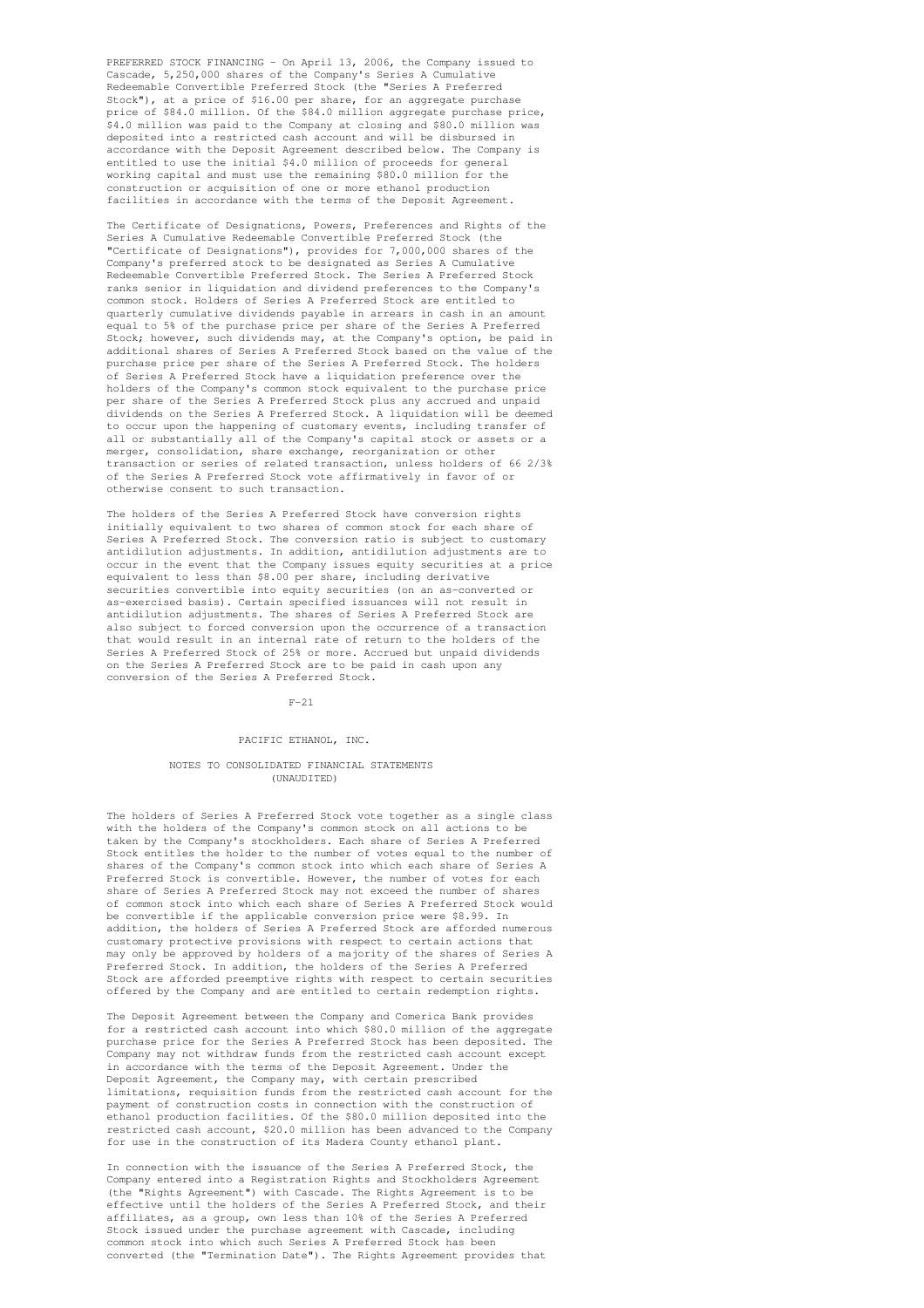holders of a majority of the Series A Preferred Stock, including common stock into which the Series A Preferred Stock has been converted, may demand and cause the Company, at any time after April 13, 2007, to register on their behalf the shares of common stock issued, issuable or that may be issuable upon conversion of the Series A Preferred Stock (the "Registrable Securities"). Following such demand, the Company is required to notify any other holders of the Series A Preferred Stock or Registrable Securities of the Company's intent to file a registration statement and, to the extent requested by such holders, include them in the related registration statement. The Company is required to keep such registration statement effective until such time as all of the Registrable Securities are sold or until such holders may avail themselves of Rule 144(k) under the Securities Act of 1933, which requires, among other things, a minimum two-year holding period and requires that any holder availing itself of Rule 144(k) not be an affiliate of the Company. The holders are entitled to three demand registrations on Form S-1 and unlimited demand registrations on Form S-3; however, the Company is not obligated to effect more than two demand registrations on Form S-3 in any 12-month period.

#### $F-22$

## PACIFIC ETHANOL, INC.

## NOTES TO CONSOLIDATED FINANCIAL STATEMENTS (UNAUDITED)

In addition to the demand registration rights afforded the holders under the Rights Agreement, the holders are entitled to "piggyback" registration rights. These rights entitle the holders who so elect to be included in registration statements to be filed by the Company with respect to other registrations of equity securities. The holders are entitled to unlimited "piggyback" registration rights.

The Rights Agreement provides for the initial appointment of two persons designated by Cascade to the Company's Board of Directors, and the appointment of one of such persons as the Chairman of the Compensation Committee of the Board of Directors. Following the Termination Date, Cascade is required to cause its director designees, and all other designees, to resign from all applicable committees and boards of directors, effective as of the Termination Date.

The Company is in the process of evaluating the proper accounting treatment for the above factors and resulting impact on its consolidated financial statements.

DEBT FINANCING - On April 13, 2006, PEI Madera entered into a Construction and Term Loan Agreement (the "Construction Loan") with Comerica Bank ("Comerica") and Hudson United Capital ("Hudson") for a debt financing (the "Debt Financing"), from Hudson and Comerica (collectively, the "Lender"), in the aggregate amount of up to \$34.0 million. The Debt Financing will provide a portion of the total financing necessary for the completion of the Company's ethanol production facility in Madera County, California (the "Project"). The Project cost is not to exceed approximately \$65.5 million (the "Project Cost").

The Company has contributed assets to PEI Madera having a value of approximately \$13.9 million (the "Contributed Assets"). The Company is responsible for arranging cash equity (the "Contributed Amount") in an amount that, when combined with the Contributed Assets would be equal to no less than the difference between the Debt Financing amount of \$34.0 million and the total Project Cost. The Contributed Amount was approximately \$31.5 million and has been satisfied through the application of \$17.7 million of Cascade's investment in the Company's Series A Preferred Stock.

The Debt Financing will initially be in the form the Construction Loan that will mature on or before the Final Completion Date, after which the Debt Financing will be converted to a term loan (the "Term Loan"), that will mature on the seventh anniversary of the closing of the Term Loan. If the conversion does not occur and PEI Madera elects to repay the Construction Loan, then PEI Madera must pay a termination fee equal to 5.00% of the amount of the Construction Loan. The closing of the Term Loan is expected to be the Final Completion Date. The Construction Loan interest rate will float at a rate equal to the 30-day London Inter Bank Offered Rate ("LIBOR"), plus 3.75%. PEI Madera will be required to pay the Construction Loan interest monthly during the term of the Construction Loan. The Term Loan interest rate will float at a rate equal to the 90-day LIBOR plus 4.00%. PEI Madera will be required to purchase interest rate protection in the form of a LIBOR rate cap of no more than 5.50% from a provider on terms and conditions reasonably acceptable to Lender, and in an amount covering no less than 70% of the principal outstanding on any loan payment date commencing on the closing date through the fifth anniversary of the Term Loan. Loan repayments on the Term Loan are to be due quarterly in arrears for a

#### $F-23$

## PACIFIC ETHANOL, INC.

NOTES TO CONSOLIDATED FINANCIAL STATEMENTS (UNAUDITED)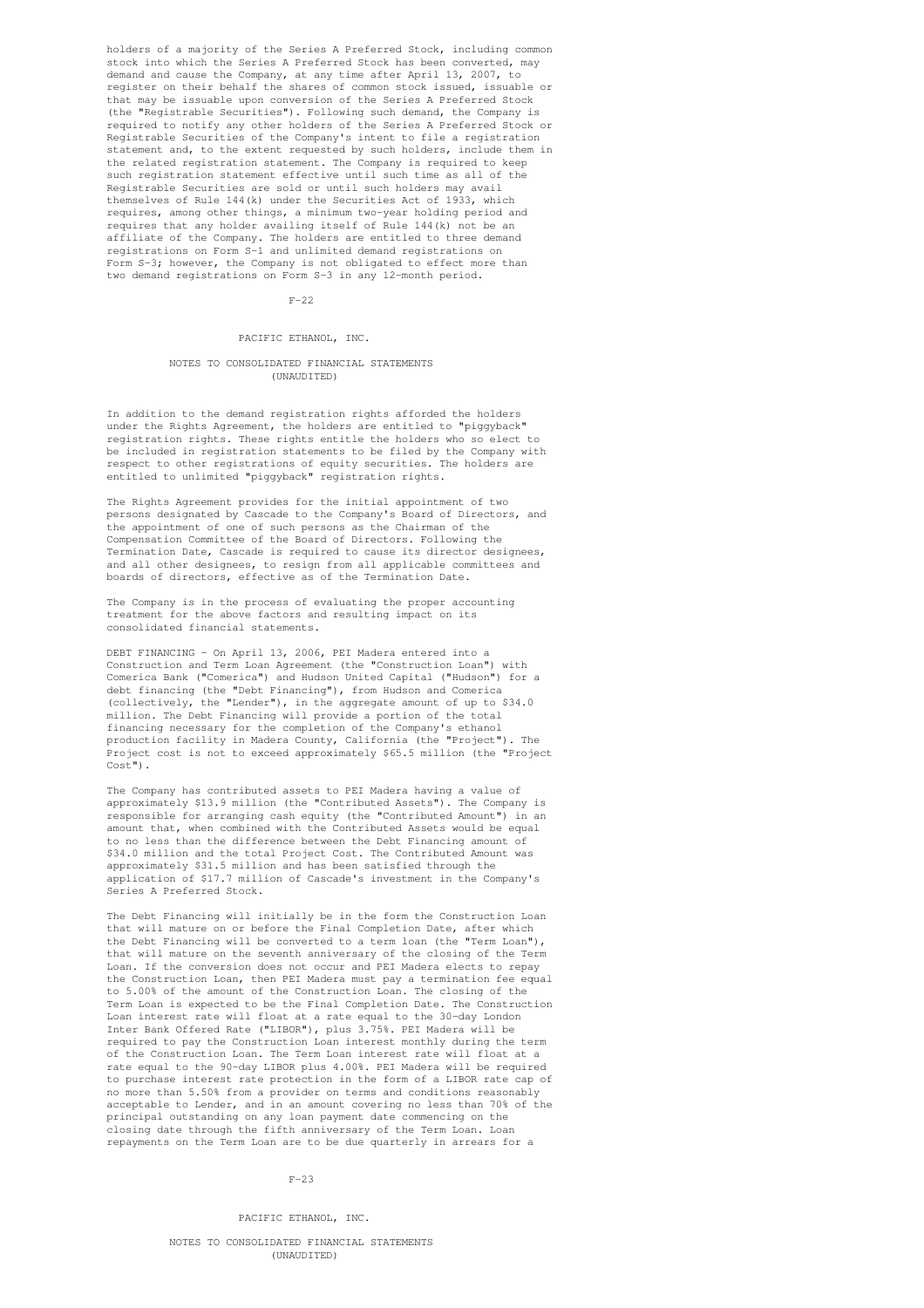total of 28 payments beginning on the closing of the Term Loan and ending on its maturity date. The loan amortization for the Project will be established on the closing of the Term Loan based upon the operating cash projected to be available to PEI Madera from the Project as determined by closing pro forma projections. The Debt Financing will be the only indebtedness permitted on the Project. The Debt Financing will be senior to all obligations of the Project and PEI Madera other than direct Project operating expenses and expenses incurred in the ordinary course of business. All direct and out-of-pocket expenses of the Company or the Company's direct and indirect subsidiaries will be reimbursed only after the repayment of the Debt Financing obligations.

The Term Loan amount is to be the lesser of (i) \$34.0 Million, (ii) 52.25% of the total Project cost as of the Term Loan Conversion Date, and (iii) an amount equal to the present value (discounted at an interest rate of 9.5% per annum) of 43.67% of the operating cash distributable to and received by PEI Madera supported by the closing pro forma projections, from the closing of Term Loan through the seventh anniversary of such closing.

The Debt Financing is secured by: (a) a perfected first priority security interest in all of the assets of PEI Madera, including inventories and all right title and interest in all tangible and intangible assets of the Project; (b) a perfected first priority security interest in the Project's grain facility, including all of PEI Madera's and the Company's and its affiliates' right title and interest in all tangible and intangible assets of the Project's grain facility; (c) a pledge of 100% of the ownership interest in PEI Madera; (d) a pledge of the PEI Madera's ownership interest in the Project; (e) an assignment of all revenues produced by the Project and PEI Madera; (f) the pledge and assignment of the material Project documents, to the extent assignable; (g) all contractual cash flows associated with such agreements; and (h) any other collateral security as Lender may reasonably request. In addition, the Construction Loan is secured by a completion bond provided by W.M. Lyles Co.

 $F-24$ 

#### ITEM 2. MANAGEMENT'S DISCUSSION AND ANALYSIS OF FINANCIAL CONDITION AND RESULTS OF OPERATIONS.

The following discussion and analysis should be read in conjunction with our consolidated financial statements and notes to consolidated financial statements included elsewhere in this report. This report and our consolidated financial statements and notes to consolidated financial statements contain forward-looking statements, which generally include the plans and objectives of management for future operations, including plans and objectives relating to our future economic performance and our current beliefs regarding revenues we might generate and profits we might earn if we are successful in implementing our business strategies. The forward-looking statements and associated risks may include, relate to or be qualified by other important factors, including, without limitation:

- o the projected growth or contraction in the ethanol market in which we operate;
- o fluctuations in the market price of ethanol;
- o our business strategy for expanding, maintaining or
- contracting our presence in this market;
- o our ability to obtain the necessary financing to complete construction of our planned ethanol production facilities other than our facility in Madera County, California;
- o anticipated trends in our financial condition and results of operations; and
- o our ability to distinguish ourselves from our current and future competitors.

We do not undertake to update, revise or correct any forward-looking statements.

Any of the factors described above or in the "Risk Factors" section of our Annual Report on Form 10-KSB for the year ended December 31, 2005 could cause our financial results, including our net income or loss or growth in net income or loss to differ materially from prior results, which in turn could, among other things, cause the price of our common stock to fluctuate substantially.

#### OVERVIEW

Our primary goal is to become a leader in the production, marketing and sale of ethanol and other renewable fuels in the Western United States.

Through our wholly-owned subsidiary, Kinergy Marketing, LLC, or Kinergy, we are currently engaged in the business of marketing ethanol in the Western United States. We provide transportation, storage and delivery of ethanol through third-party service providers. We sell ethanol primarily in California, Nevada, Arizona, Washington and Oregon and have extensive customer relationships throughout the Western United States and extensive supplier relationships throughout the Western and Midwestern United States. We do not currently produce any ethanol that we sell. Until we commence the production of ethanol, if at all, we expect our operations to consist primarily of the marketing and sale of ethanol produced by third-parties. Accordingly, we expect that unless and until we complete the construction of our initial ethanol production facility in Madera County our consolidated net sales will consist solely of net sales generated by Kinergy. We anticipate that our net sales will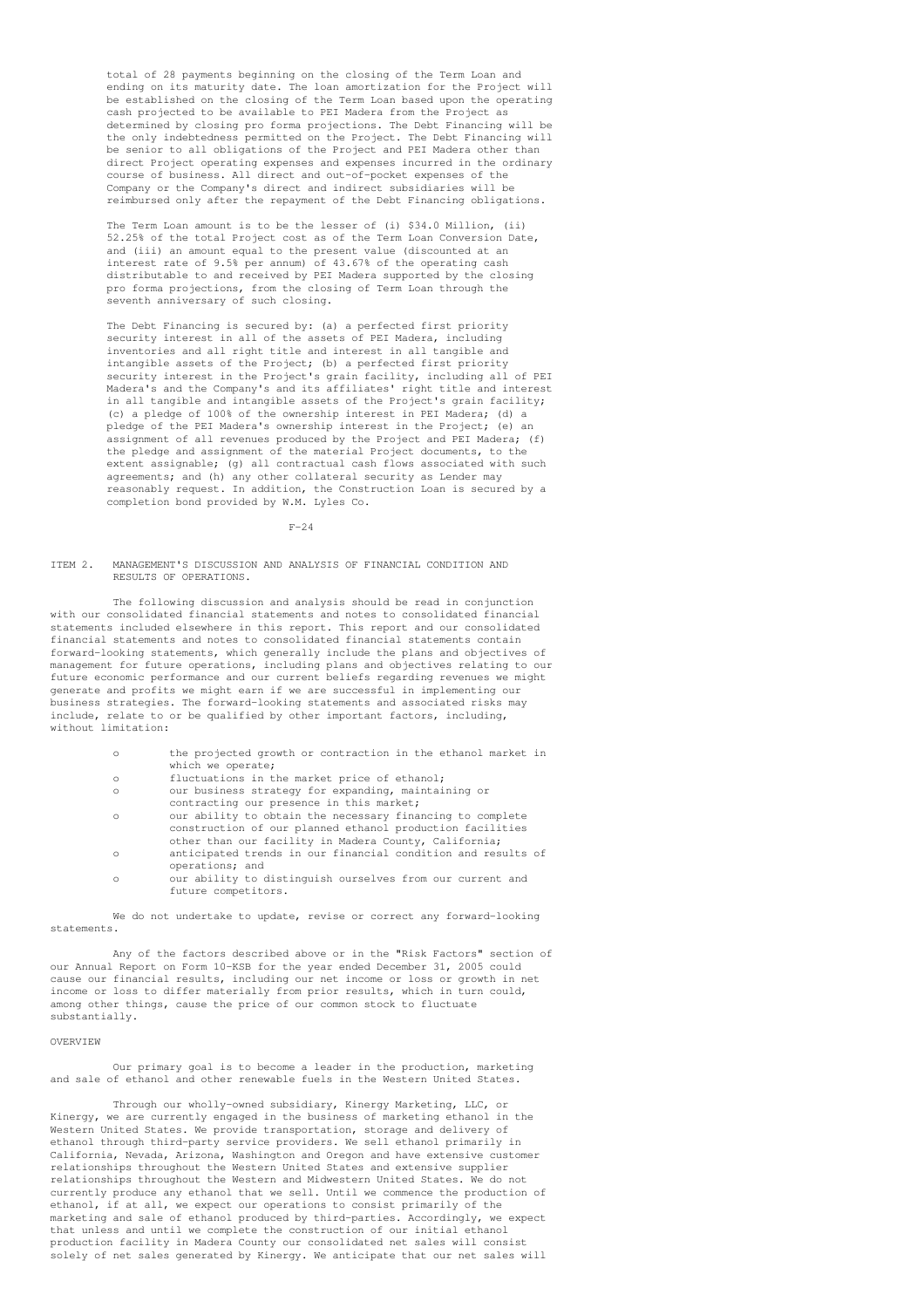grow in the long-term as demand for ethanol increases and as a result of our marketing agreements with third-party ethanol producers.

We believe that we have a competitive advantage due to the market niche that we have developed by supplying ethanol to customers in several major metropolitan and rural markets in California and other Western states. We also believe that the experience of our management over the past two decades and the operations Kinergy has conducted over the past five years have enabled us to establish valuable relationships in the ethanol marketing industry and understand the business of marketing ethanol.

2

Through Pacific Ethanol Madera, LLC, or PEI Madera, a second-tier subsidiary of our wholly-owned subsidiary, Pacific Ethanol California, Inc., or PEI California, we are constructing an ethanol production facility in Madera County to begin the production and sale of ethanol and its co-products. In April 2006, we secured all the necessary financing to complete construction of this facility. See "Preferred Stock Financing" and "Debt Financing" below. We also intend to construct or otherwise acquire additional ethanol production facilities as financing resources and business prospects make the construction or acquisition of these facilities advisable.

Currently, ethanol represents only up to 3% of the total annual gasoline supply in the United States. We believe that the ethanol industry has substantial room to grow to reach what we estimate is an achievable level of at least 10% of the total annual gasoline supply in the United States. An increase in the demand for ethanol from California's current level of 5.7% to at least 10% of total annual gasoline supply would result in demand for approximately 700 million additional gallons of ethanol, representing an increase in annual demand in California of approximately 75%. An additional 700 million gallons of ethanol would represent an increase in annual demand of approximately 18% for the entire United States.

Kinergy has two principal methods of conducting its ethanol marketing and sales activities: direct sales and inventory sales. Kinergy's first method of marketing and selling ethanol involves direct sales through which suppliers deliver ethanol directly via rail to Kinergy's customers. For direct sales, Kinergy typically matches ethanol purchase and sale contracts of like quantities and delivery periods. These back-to-back direct sales typically involve no price risks to Kinergy that otherwise may result from fluctuations in the market price of ethanol. Kinergy's second method of marketing and selling ethanol involves truck deliveries from inventory purchased by Kinergy in advance. For inventory sales, as with direct sales, Kinergy typically matches ethanol purchase and sale contracts of like quantities. However, timing differences do exist and consequently, a back-to-back inventory sale may lag by up to two or more weeks. This time lag results from inventory transit and turnover times. As a result, Kinergy may supply ethanol under new inventory sales contracts from existing inventory. These back-to-back inventory sales therefore involve some price risks to Kinergy resulting from potential fluctuations in the market price of ethanol.

We believe that the only consistent price risk to Kinergy is currently inventory risk. Management seeks to optimize transitions to new inventory sales contracts and reduce the effects of declining ethanol prices by managing inventory as carefully as possible to decrease inventory levels in anticipation of declining ethanol prices. In addition, management seeks to increase inventory levels in anticipation of rising ethanol prices. Because Kinergy decreases inventory levels in anticipation of declining ethanol prices and increases inventory levels in anticipation of rising ethanol prices, it is subject to the risk of ethanol prices moving in unanticipated directions, which could result in declining or even negative gross profit margins over certain periods of time, but also enables Kinergy to potentially benefit from above-normal gross profit margins.

Over the past few years, the market price of ethanol has experienced significant fluctuations. The price of ethanol declined by approximately 25% from its 2004 average price per gallon in five months from January 2005 through May 2005 and reversed this decline and increased to approximately 55% above its 2004 average price per gallon in four months from June 2005 through September 2005. From September through December 2005, the price of ethanol trended downward, but reversed its trend in the first quarter of 2006 by rising approximately 16% above its 2005 average price per gallon.

 $\overline{3}$ 

We believe that the market price of ethanol will, for the foreseeable future, continue to experience significant fluctuations which may cause our future results of operations to fluctuate significantly. As a result, our historical results of operations may not be predictive of our future results of operations.

Historically, Kinergy's gross profit margins have averaged between 2.0% and 4.4%. Kinergy's gross profit margins in the first quarter of 2006 and 2005 were 6.0% and 1.7%, respectively. We believe that Kinergy's future gross profit margins may be lower than average historical levels for two principal reasons. First, increased competition in the ethanol market may reduce margins. Second, Kinergy may, in some cases, engage in direct sale arrangements that typically result in lower gross margins. Historically, Kinergy's sales were comprised to a greater degree of inventory sales that often involved the buying and selling of ethanol based on anticipated trends in the market price of ethanol. These inventory sales represented higher-risk positions but enabled Kinergy to achieve higher margin levels, as compared to direct sales, as a result of correctly anticipating fluctuations in the market price of ethanol. As a result of highly-volatile ethanol prices, we are unable to estimate Kinergy's future gross profit margins from inventory sales. However, we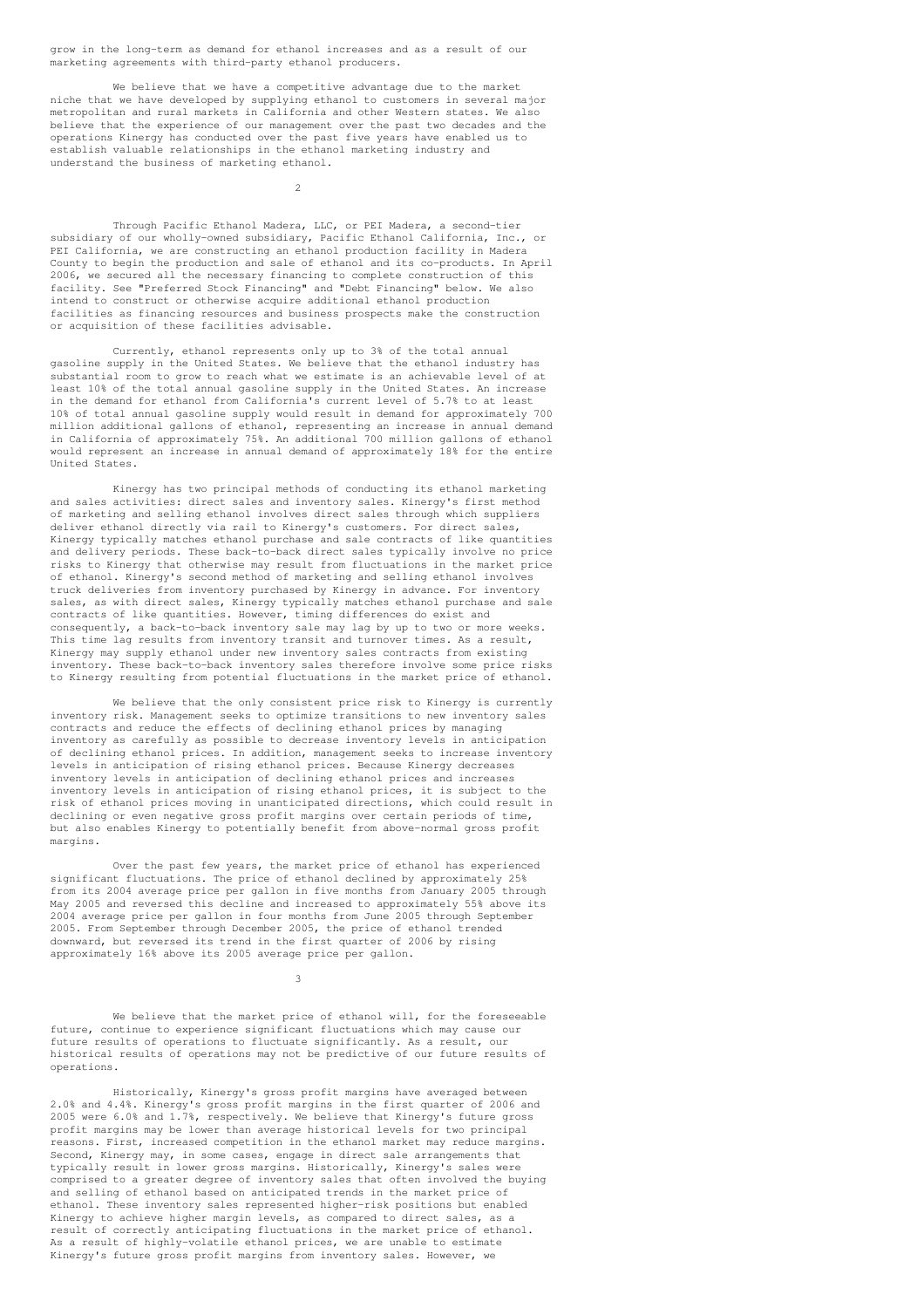believe that over longer periods of up to a year or more, our gross profit margin from inventory sales is unlikely to exceed our historic high average gross profit margin of 4.4%.

If we are able to complete our ethanol production facility in Madera County and commence producing ethanol, we expect our gross profit margins for ethanol that we produce to be substantially higher than our gross profit margins for Kinergy's direct sales and inventory sales activities. However, any gross profits that we realize from the production of ethanol will be highly dependent upon the prevailing market price of ethanol at the time of sale. Moreover, in light of the recent and expected future volatility in the price of ethanol, we are now, and expect for the foreseeable future to be, unable to estimate our gross profit margins resulting from the sale of ethanol that we may produce.

Kinergy's gross profit margin increased by 253% from 1.7% in the first quarter of 2005 to 6.0% in the first quarter of 2006. Kinergy's gross profit margin in the first quarter of 2005 is generally reflective of the contracted margins for that period. The increase in Kinergy's gross profit margin in the first quarter of 2006 is generally reflective of opportunistic buying and selling during a period of rapidly increasing market prices. Kinergy entered into fixed-price purchase contracts for the October 2005 through March 2006 contracting period and maintained a net long ethanol position going into the first quarter of 2006. The decision to maintain a net long ethanol position was based on a confluence of factors, including management's expectation of increased prices of gasoline and petroleum and the acceleration of the phase-out of MTBE blending which we believed would result in a significant increase in demand for blending ethanol with gasoline.

#### SHARE EXCHANGE TRANSACTION

On March 23, 2005, we completed a share exchange transaction, or the Share Exchange Transaction, with the shareholders of PEI California, and the holders of the membership interests of each of Kinergy and ReEnergy, LLC, or ReEnergy, pursuant to which we acquired all of the issued and outstanding shares of capital stock of PEI California and all of the outstanding membership interests of each of Kinergy and ReEnergy. Immediately prior to the consummation of the Share Exchange Transaction, our predecessor, Accessity Corp., or Accessity, reincorporated in the State of Delaware under the name "Pacific Ethanol, Inc." through a merger of Accessity with and into its then-wholly-owned Delaware subsidiary named Pacific Ethanol, Inc., which was formed for the purpose of effecting the reincorporation, or the Reincorporation Merger. We are the surviving entity resulting from the reincorporation merger and Kinergy, PEI California and ReEnergy are three of our wholly-owned subsidiaries.

4

The Share Exchange Transaction has been accounted for as a reverse acquisition whereby PEI California is deemed to be the accounting acquiror. We have consolidated the results of PEI California, Kinergy, and ReEnergy beginning March 23, 2005, the date of the Share Exchange Transaction. Accordingly, our results of operations for the quarter ended March 31, 2005 consist of the operations of PEI California for that entire period and the operations of Kinergy and ReEnergy from March 23, 2005 through March 31, 2005. Our results of operations for the quarter ended March 31, 2006 consist of our operations and the operations of all of our wholly-owned subsidiaries, including PEI California, Kinergy and ReEnergy for that entire period.

In connection with the Share Exchange Transaction, we issued an aggregate of 20,610,987 shares of common stock to the shareholders of PEI California, 3,875,000 shares of common stock to the limited liability company member of Kinergy and an aggregate of 125,000 shares of common stock to the limited liability company members of ReEnergy. In addition, holders of options and warrants to acquire an aggregate of 3,157,587 shares of common stock of PEI California were, following the consummation of the Share Exchange Transaction, deemed to hold warrants to acquire an equal number of our shares of common stock. Also, a holder of a promissory note, a portion of which was convertible into an aggregate of 664,879 shares of common stock of PEI California was, following the consummation of the Share Exchange Transaction, entitled to convert the note into an equal number of shares of our common stock.

On March 23, 2005, prior to the consummation of the Share Exchange Transaction, PEI California issued to 63 accredited investors in a private offering an aggregate of 7,000,000 shares of common stock at a purchase price of \$3.00 per share, two-year investor warrants to purchase 1,400,000 shares of common stock at an exercise price of \$3.00 per share and two-year investor warrants to purchase 700,000 shares of common stock at an exercise price of \$5.00 per share, for total gross proceeds of approximately \$21,000,000. PEI California paid cash placement agent fees and expenses of approximately \$1,850,400 and issued five-year placement agent warrants to purchase 678,000 shares of common stock at an exercise price of \$3.00 per share in connection with the offering. Additional costs related to the financing include legal, accounting and consulting fees that totaled approximately \$274,415.

## PREFERRED STOCK FINANCING

## GENERAL

On April 13, 2006, we issued to one investor, Cascade Investment, L.L.C., or Cascade, 5,250,000 shares of our Series A Cumulative Redeemable Convertible Preferred Stock, or Series A Preferred Stock, at a price of \$16.00 per share, for an aggregate purchase price of \$84.0 million. Of the \$84.0 million aggregate purchase price, \$4.0 million was paid to us at closing and \$80.0 million was deposited into a restricted cash account and will be disbursed in accordance with the Deposit Agreement described below. We are entitled to use the initial \$4.0 million of proceeds for general working capital purposes and must use the remaining \$80.0 million for the construction or acquisition of one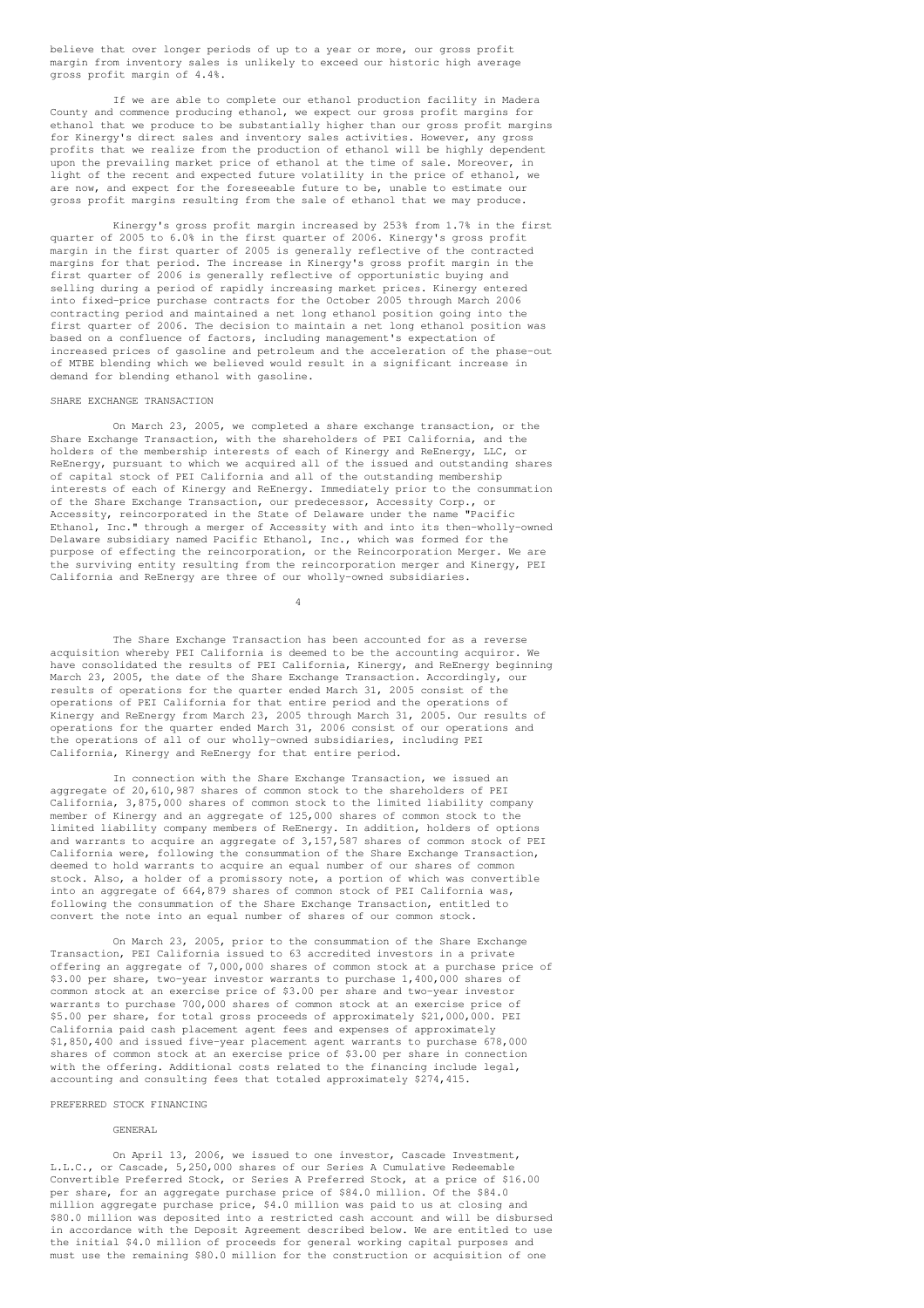or more ethanol production facilities in accordance with the terms of the Deposit Agreement described below.

#### CERTIFICATE OF DESIGNATIONS

The Certificate of Designations, Powers, Preferences and Rights of the Series A Cumulative Redeemable Convertible Preferred Stock, or Certificate of Designations, provides for 7,000,000 shares of preferred stock to be designated as Series A Cumulative Redeemable Convertible Preferred Stock. The Series A Preferred Stock ranks senior in liquidation and dividend preferences to our common stock. Holders of Series A Preferred Stock are entitled to quarterly cumulative dividends payable in arrears in cash in an amount equal to 5% of the purchase price per share of the Series A Preferred Stock; however, such dividends may, at our option, be paid in additional shares of Series A Preferred

5

Stock based on the value of the purchase price per share of the Series A Preferred Stock. The holders of Series A Preferred Stock have a liquidation preference over the holders of our common stock equivalent to the purchase price per share of the Series A Preferred Stock plus any accrued and unpaid dividends on the Series A Preferred Stock. A liquidation will be deemed to occur upon the happening of customary events, including transfer of all or substantially all of our capital stock or assets or a merger, consolidation, share exchange, reorganization or other transaction or series of related transaction, unless holders of 66 2/3% of the Series A Preferred Stock vote affirmatively in favor of or otherwise consent to such transaction.

The holders of the Series A Preferred Stock have conversion rights initially equivalent to two shares of common stock for each share of Series A Preferred Stock. The conversion ratio is subject to customary antidilution adjustments. In addition, antidilution adjustments are to occur in the event that we issue equity securities at a price equivalent to less than \$8.00 per share, including derivative securities convertible into equity securities (on an as-converted or as-exercised basis). Certain specified issuances will not result in antidilution adjustments. The shares of Series A Preferred Stock are also subject to forced conversion upon the occurrence of a transaction that would result in an internal rate of return to the holders of the Series A Preferred Stock of 25% or more. Accrued but unpaid dividends on the Series A Preferred Stock are to be paid in cash upon any conversion of the Series A Preferred  $S + \alpha \alpha k$ 

The holders of Series A Preferred Stock vote together as a single class with the holders of our common stock on all actions to be taken by our stockholders. Each share of Series A Preferred Stock entitles the holder to the number of votes equal to the number of shares of our common stock into which each share of Series A Preferred Stock is convertible. However, the number of votes for each share of Series A Preferred Stock may not exceed the number of shares of common stock into which each share of Series A Preferred Stock would be convertible if the applicable conversion price were \$8.99. The holders of Series A Preferred Stock are afforded numerous customary protective provisions with respect to certain actions that may only be approved by holders of a majority of the shares of Series A Preferred Stock. The holders of the Series A Preferred Stock are also afforded preemptive rights with respect to certain securities offered by us and are entitled to certain redemption rights.

#### DEPOSIT AGREEMENT

The Deposit Agreement between us and Comerica Bank provides for a restricted cash account into which \$80.0 million of the aggregate purchase price for the Series A Preferred Stock has been deposited. We may not withdraw funds from the restricted cash account except in accordance with the terms of the Deposit Agreement. Under the Deposit Agreement, we may, with certain prescribed limitations, requisition funds from the restricted cash account for the payment of construction costs in connection with the construction of ethanol production facilities. Of the \$80.0 million deposited into the restricted cash account, \$20.0 million has been advanced to us for use in the construction of our Madera County ethanol plant.

## REGISTRATION RIGHTS AND STOCKHOLDERS AGREEMENT

In connection with the issuance of the Series A Preferred Stock, we entered into a Registration Rights and Stockholders Agreement, or Rights Agreement, with Cascade. The Rights Agreement is to be effective until the holders of the Series A Preferred Stock, and their affiliates, as a group, own less than 10% of the Series A Preferred Stock issued under the purchase agreement with Cascade, including common stock into which such Series A Preferred Stock has been converted (the "Termination Date"). The Rights Agreement provides that holders of a majority of the Series A Preferred Stock, including common stock into which the Series A Preferred Stock has been converted, may demand and cause us, at any time after April 13, 2007, to register on their behalf the shares of common stock issued, issuable or that may

6

be issuable upon conversion of the Series A Preferred Stock, or Registrable Securities. Following such demand, we are required to notify any other holders of the Series A Preferred Stock or Registrable Securities of our intent to file a registration statement and, to the extent requested by such holders, include them in the related registration statement. We are required to keep such registration statement effective until such time as all of the Registrable Securities are sold or until such holders may avail themselves of Rule  $144(k)$ , which requires, among other things, a minimum two-year holding period and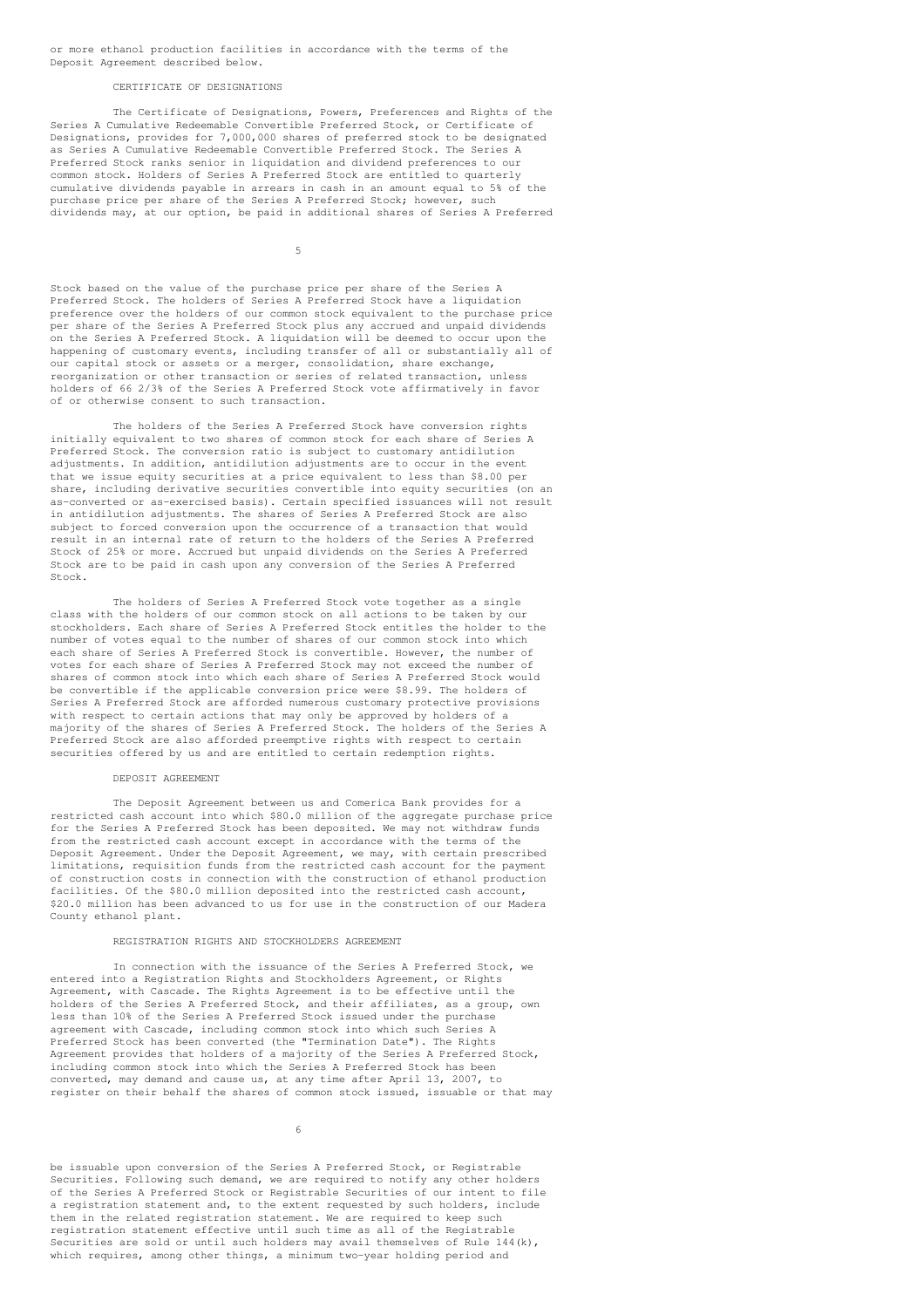requires that any holder availing itself of Rule 144(k) not be an affiliate of Pacific Ethanol. The holders are entitled to three demand registrations on Form S-1 and unlimited demand registrations on Form S-3; however, we are not obligated to effect more than two demand registrations on Form S-3 in any 12-month period.

In addition to the demand registration rights afforded the holders under the Rights Agreement, the holders are entitled to "piggyback" registration rights. These rights entitle the holders who so elect to be included in registration statements to be filed by us with respect to other registrations of equity securities. The holders are entitled to unlimited "piggyback" registration rights.

The Rights Agreement provides for the initial appointment of two persons designated by Cascade to our Board of Directors, and the appointment of one of such persons as the Chairman of the Compensation Committee of the Board of Directors. Following the Termination Date, Cascade is required to cause its director designees, and all other designees, to resign from all applicable committees and boards of directors, effective as of the Termination Date.

## DEBT FINANCING

## OVERVIEW

On April 13, 2006, PEI California's second-tier subsidiary, Pacific Ethanol Madera LLC, or PEI Madera, entered into a Construction and Term Loan Agreement, or Construction Loan, with Hudson United Capital, or Hudson, and Comerica Bank, or Comerica. This debt financing, or Debt Financing, is in the aggregate amount of up to approximately \$34.0 million and will provide a portion of the total financing necessary for the completion of our ethanol production facility in Madera County, or Project. The Project cost is not to exceed approximately \$65.5 million, or Project Cost.

We have contributed assets to PEI Madera having a value of approximately \$13.9 million (the "Contributed Assets"). We are responsible for arranging cash equity (the "Contributed Amount") in an amount that, when combined with the Contributed Assets would be equal to no less than the difference between the Debt Financing amount of  $\hat{s}34.0$  million and the total Project Cost. The Contributed Amount was approximately \$31.5 million and has been satisfied through the application of \$17.7 million of Cascade's investment in our Series A Preferred Stock.

## CONSTRUCTION LOAN AND TERM LOAN

The Debt Financing will initially be in the form of a construction loan, or Construction Loan, that will mature on or before the Final Completion Date, after which the Debt Financing will be converted to a term loan, or Term Loan, that will mature on the seventh anniversary of the closing of the Term Loan. If the conversion does not occur and PEI Madera elects to repay the Construction Loan, then PEI Madera must pay a termination fee equal to 5.00% of the amount of the Construction Loan. The closing of the Term Loan is expected to be the Final Completion Date. The Construction Loan interest rate will float at a rate equal to the 30-day London Inter Bank Offered Rate, or LIBOR, plus 3.75%. PEI Madera will be required to pay the Construction Loan interest monthly during the term of the Construction Loan. The Term Loan interest rate will float at a rate equal to the 90-day LIBOR plus 4.00%. PEI Madera will be required to purchase interest rate protection in the form of a LIBOR rate cap of no more than 5.50% from a provider on terms and conditions reasonably acceptable to Lender, and in an amount covering no less than 70% of the principal outstanding

7

any loan payment date commencing on the first draw down date through the fifth anniversary of the Term Loan. Loan repayments on the Term Loan are to be due quarterly in arrears for a total of 28 payments beginning on the closing of the Term Loan and ending on its maturity date. The loan amortization for the Project will be established on the closing of the Term Loan based upon the operating cash projected to be available to PEI Madera from the Project as determined by closing pro forma projections. The Debt Financing will be the only secured indebtedness permitted on the Project. The Debt Financing will be senior to all obligations of the Project and PEI Madera other than direct Project operating expenses and expenses incurred in the ordinary course of business. All direct and out-of-pocket expenses of Pacific Ethanol or our direct and indirect subsidiaries will be reimbursed only after the repayment of the Debt Financing obligations.

The Term Loan amount is to be the lesser of (i) \$34.0 Million, (ii) 52.25% of the total Project cost as of the Term Loan Conversion Date, and (iii) an amount equal to the present value (discounted at an interest rate of 9.5% per annum) of 43.67% of the operating cash distributable to and received by PEI Madera supported by the closing pro forma projections, from the closing of Term Loan through the seventh anniversary of such closing.

## LENDER'S SECURITY INTEREST

The Debt Financing is secured by: (i) a perfected first priority security interest in all of the assets of PEI Madera, including inventories and all right title and interest in all tangible and intangible assets of the Project; (ii) a perfected first priority security interest in the Project's grain facility, including all of PEI Madera's and Pacific Ethanol's and its affiliates' right title and interest in all tangible and intangible assets of the Project's grain facility; (iii) a pledge of 100% of the ownership interest in PEI Madera; (iv) a pledge of the PEI Madera's ownership interest in the Project; (v) an assignment of all revenues produced by the Project and PEI Madera; (vi) the pledge and assignment of the material Project documents, to the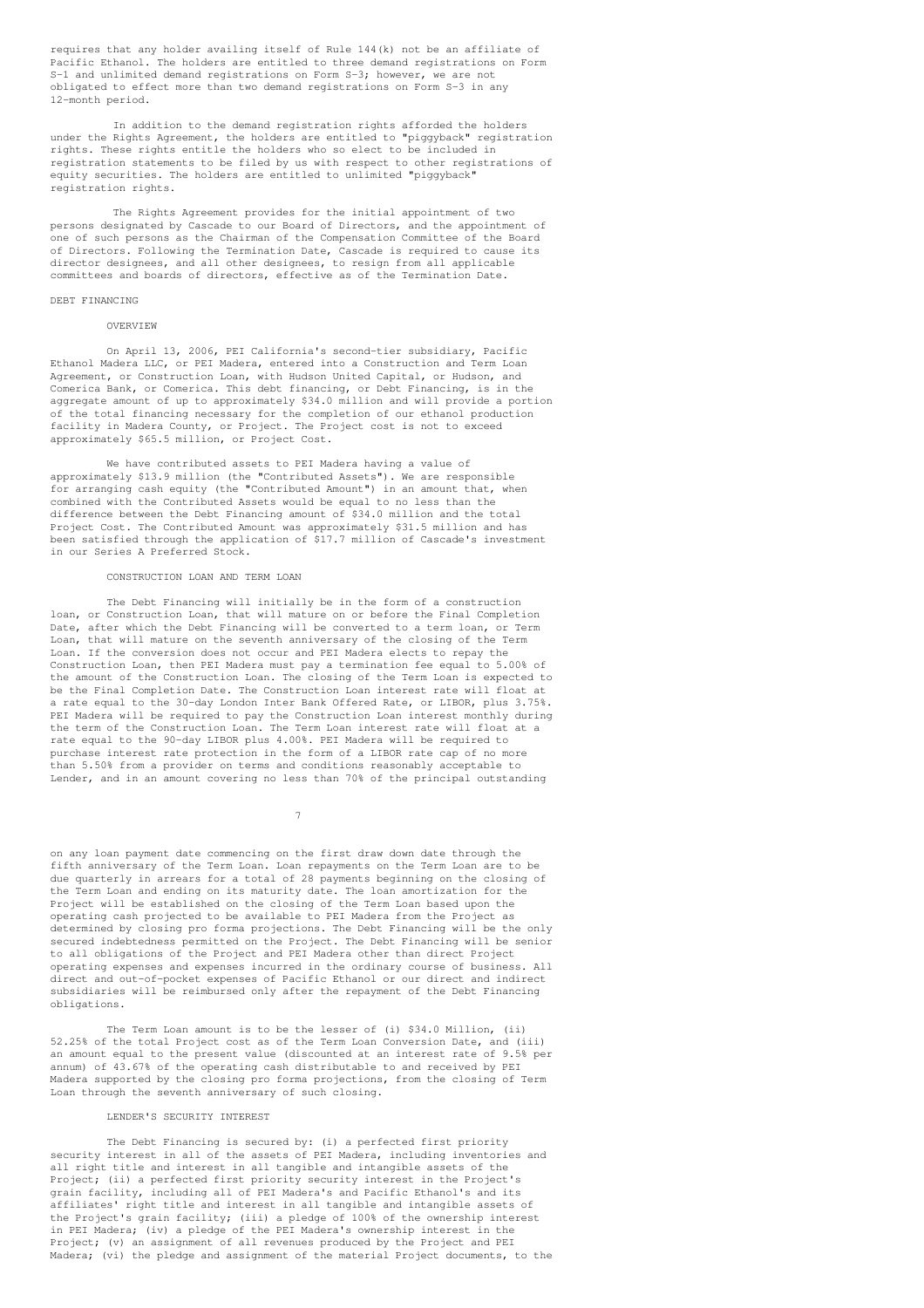extent assignable; (vii) all contractual cash flows associated with such agreements; and (viii) any other collateral security as Lender may reasonably request. In addition, the Construction Loan is secured by a completion bond provided by W.M. Lyles Co.

#### CRITICAL ACCOUNTING POLICIES

Our discussion and analysis of our financial condition and results of operations are based upon our consolidated financial statements, which have been prepared in accordance with accounting principles generally accepted in the United States of America. The preparation of these financial statements requires us to make estimates and judgments that affect the reported amounts of assets and liabilities and disclosure of contingent assets and liabilities at the date of the financial statements and the reported amount of net sales and expenses for each period. The following represents a summary of our critical accounting policies, defined as those policies that we believe are the most important to the portrayal of our financial condition and results of operations and that require management's most difficult, subjective or complex judgments, often as a result of the need to make estimates about the effects of matters that are inherently uncertain.

#### REVENUE RECOGNITION

We derive revenue primarily from sales of ethanol. Our sales are based upon written agreements or purchase orders that identify the amount of ethanol to be purchased and the purchase price. Shipments are made to customers, either, directly from suppliers or from our inventory to our customers by truck or rail. Ethanol that is shipped by rail originates primarily in the Midwest and takes from 10 to 14 days from date of shipment to be delivered to the customer or to one of four terminals in California and Oregon. For local deliveries the product is shipped by truck and delivered the same day as shipment. Revenue is recognized upon delivery of ethanol to a customer's designated ethanol tank in accordance with Staff Accounting Bulletin ("SAB") No. 104, REVENUE Recognition, and the related Emerging Issues Task Force ("EITF") Issue No. 99-19, REPORTING REVENUE GROSS AS A PRINCIPAL VERSUS NET AS AN AGENT.

8

Revenues on the sale of ethanol, which is shipped from our stock of inventory, are recognized when the ethanol has been delivered to the customer, provided that appropriate signed documentation of the arrangement, such as a signed contract, purchase order or letter of agreement, has been received, the fee is fixed or determinable and collectibility is reasonably assured.

In accordance with EITF Issue No. 99-19, revenue from drop shipments of third-party ethanol sales are recognized upon delivery, and recorded at the gross amount when we are responsible for fulfillment of the customer order, have latitude in pricing, incur credit risk on the receivable and have discretion in the selection of the supplier. Shipping and handling costs are included in cost of goods sold.

We have entered into certain contracts under which we may pay the owner of the ethanol the gross payments received by us from third parties for forward sales of ethanol less certain transaction costs and fees. From the gross payments, we may deduct transportation costs and expenses incurred by or on behalf of Pacific Ethanol in connection with the marketing of ethanol pursuant to the agreement, including truck, rail and terminal fees for the transportation of the facility's ethanol to third parties and may also deduct and retain a marketing fee calculated after deducting these costs and expenses. During 2005, we did not record revenues under these terms. If and when we do purchase and sell ethanol under these terms, we will evaluate the proper recording of the sales under EITF Issue No. 99-19.

#### INVENTORIES

Inventories consist of fuel ethanol and is valued at the lower of cost or market, cost being determined on a first-in, first-out basis. Shipping, handling and storage costs are classified as a component of cost of goods sold. Title to ethanol transfers from the producer to us when the ethanol passes through the inlet flange of our receiving tank.

#### INTANGIBLES, INCLUDING GOODWILL

We evaluate impairment of long-lived assets in accordance with Statement of Financial Accounting Standards, or SFAS, No. 144, ACCOUNTING FOR THE IMPAIRMENT OR DISPOSAL OF LONG-LIVED ASSET. We assess the impairment of long-lived assets, including property and equipment and purchased intangibles subject to amortization, which are reviewed for impairment whenever events or changes in circumstances indicate that the carrying amount of an asset may not be recoverable. The asset impairment review assesses the fair value of the assets based on the future cash flows the assets are expected to generate. An impairment loss is recognized when estimated undiscounted future cash flows expected to result from the use of the asset plus net proceeds expected from the disposition of the asset (if any) are less than the related asset's carrying amount. Impairment losses are measured as the amount by which the carrying amounts of the assets exceed their fair values. Estimates of future cash flows are judgments based on management's experience and knowledge of our operations and the industries in which we operate. These estimates can be significantly affected by future changes in market conditions, the economic environment, and capital spending decisions of our customers and inflation.

We believe the future cash flows to be received from its long-lived assets will exceed the assets' carrying value, and, accordingly, we have not recognized any impairment losses through March 31, 2006.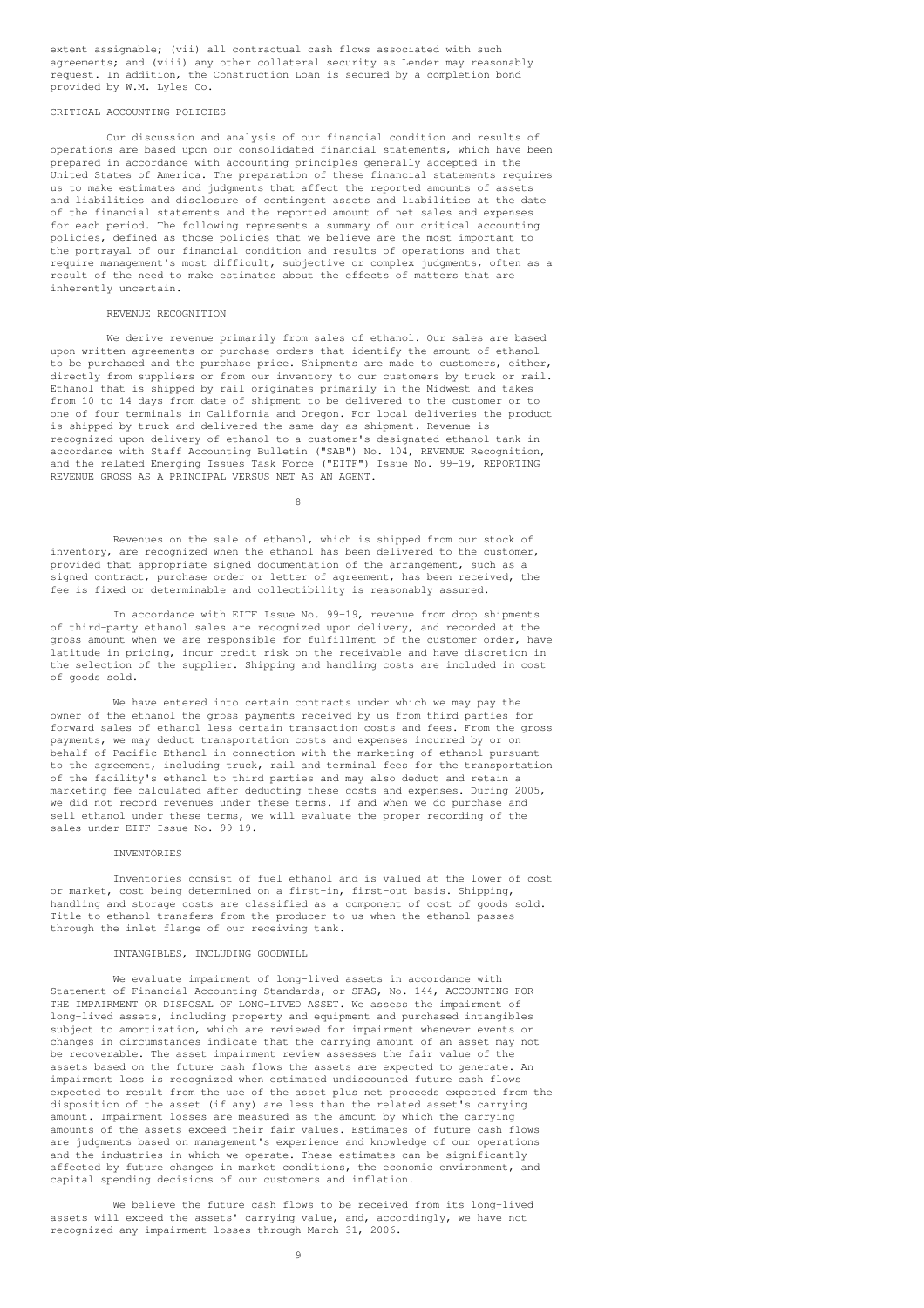Goodwill represents the excess of cost of an acquired entity over the net of the amounts assigned to net assets acquired and liabilities assumed. We account for our goodwill in accordance with SFAS No. 142, GOODWILL AND OTHER INTANGIBLE ASSETS, which requires an annual review for impairment or more frequently if impairment indicators arise. This review would include the determination of each reporting unit's fair value using market multiples and discounted cash flow modeling. We have adopted SFAS No. 142 guidelines for annual review of impairment of goodwill and has performed its annual review of impairment and accordingly, we have not recognized any impairment losses through March 31, 2006.

## STOCK-BASED COMPENSATION

During the first quarter of 2006, effective as of the beginning of the year, we adopted the fair value method of accounting for employee stock compensation cost pursuant to SFAS No. 123R. Prior to that date, we used the intrinsic value method under Accounting Policy Board ("APB") Opinion No. 25 to recognize compensation cost. Under the method of accounting for the change to the fair value method, compensation cost recognized in 2006 is the same amount that would have been recognized if the fair value method would have been used for all awards granted. The effects on net income and earnings per share had the fair value method been applied to all outstanding and unvested awards in each period are reflected in Note 1 of the financial statements.

Our assumptions made for purposes of estimating the fair value of its stock options, as well as a summary of the activity under our stock option plan are included in Note 1 of the financial statements.

We account for the stock options granted to non-employees in accordance with EITF Issue No. 96-18, ACCOUNTING FOR EQUITY INSTRUMENTS THAT ARE ISSUED TO OTHER THAN EMPLOYEES FOR ACQUIRING, OR IN CONJUNCTION WITH SELLING, GOODS OR SERVICES and SFAS No. 123R.

## DERIVATIVE INSTRUMENTS AND HEDGING ACTIVITIES

We attempt to minimize our exposure to price risk by using derivative instruments. In 2006, we entered into derivative instruments in an attempt to minimize our exposure to market volatility associated with certain purchase commitments. We account for our derivative transactions in accordance with SFAS No. 133 "ACCOUNTING FOR DERIVATIVE INSTRUMENTS AND HEDGING ACTIVITIES", as amended and interpreted. Derivative transactions, which can include forward contracts and futures positions on the New York Mercantile Exchange ("NYMEX"), are recorded on the balance sheet as assets and liabilities based on the derivative's fair value. Changes in the fair value of the derivative contracts are recognized currently in earnings unless specific hedge accounting criteria are met. If derivatives meet those criteria, the derivative's gains and losses offset related results on the hedged item in the income statement. We formally designate each derivative as a hedge and document and assess the effectiveness of derivatives associated with transactions that receive hedge accounting.

## RESULTS OF OPERATIONS

The table presented below, which compare our results of operations from one period to another, present the results for each period, the change in those results from one period to another in both dollars and percentage change, and the results for each period as a percentage of net sales. The columns present the following:

- o The first two data columns in the table show the absolute results for each period presented.
- The columns entitled "Dollar Variance" and "Percentage Variance" show the change in results, both in dollars and percentages. These two columns show favorable changes as a positive and unfavorable changes as negative. For example, when our net sales increase from one period to the next, that change is shown as a positive number in both columns. Conversely, when expenses increase from one period to the next, that change is shown as a negative in both columns.

#### $10$

period as a percentage of net sales.

# $<$ TARLE>

THREE MONTHS ENDED MARCH 31, 2006 COMPARED TO THE THREE MONTHS ENDED MARCH 31, 2005

o The last two columns in the table show the results for each

|                                                                                 |                              | THREE MONTHS ENDED<br>MARCH 31, | <b>DOLLAR</b><br>VARIANCE<br>FAVORABLE | PERCENTAGE<br>VARIANCE<br>FAVORABLE | RESULTS AS A<br>PERCENTAGE<br>OF NET SALES FOR THE<br>THREE MONTHS ENDED<br>MARCH 31, |                |
|---------------------------------------------------------------------------------|------------------------------|---------------------------------|----------------------------------------|-------------------------------------|---------------------------------------------------------------------------------------|----------------|
|                                                                                 | 2006                         | 2005                            | (UNFAVORABLE)                          | (UNFAVORABLE)                       | 2006                                                                                  | 2005           |
| $<$ S>                                                                          | <<                           | $<\infty$                       | <<                                     | <<                                  | <<                                                                                    | <<             |
| Net sales<br>Cost of sales $\dots\dots\dots\dots\dots\dots\dots\dots\dots\dots$ | \$38,239,167<br>35, 913, 920 | \$2,301,997<br>2,254,370        | \$35,937,170<br>33,659,550             | 1,561.1%<br>1,493.1                 | 100.0%<br>93.9                                                                        | 100.0%<br>97.9 |
| Gross profit<br>Selling, general and administrative                             | 2,325,247                    | 47.627                          | 2.277.620                              | 4,782.1                             | 6.1                                                                                   | 2.1            |
| expenses<br>Feasibility study expensed in connection                            | 2,984,084                    | 743,233                         | 2,240,851                              | (301.5)                             | 7.8                                                                                   | 32.3           |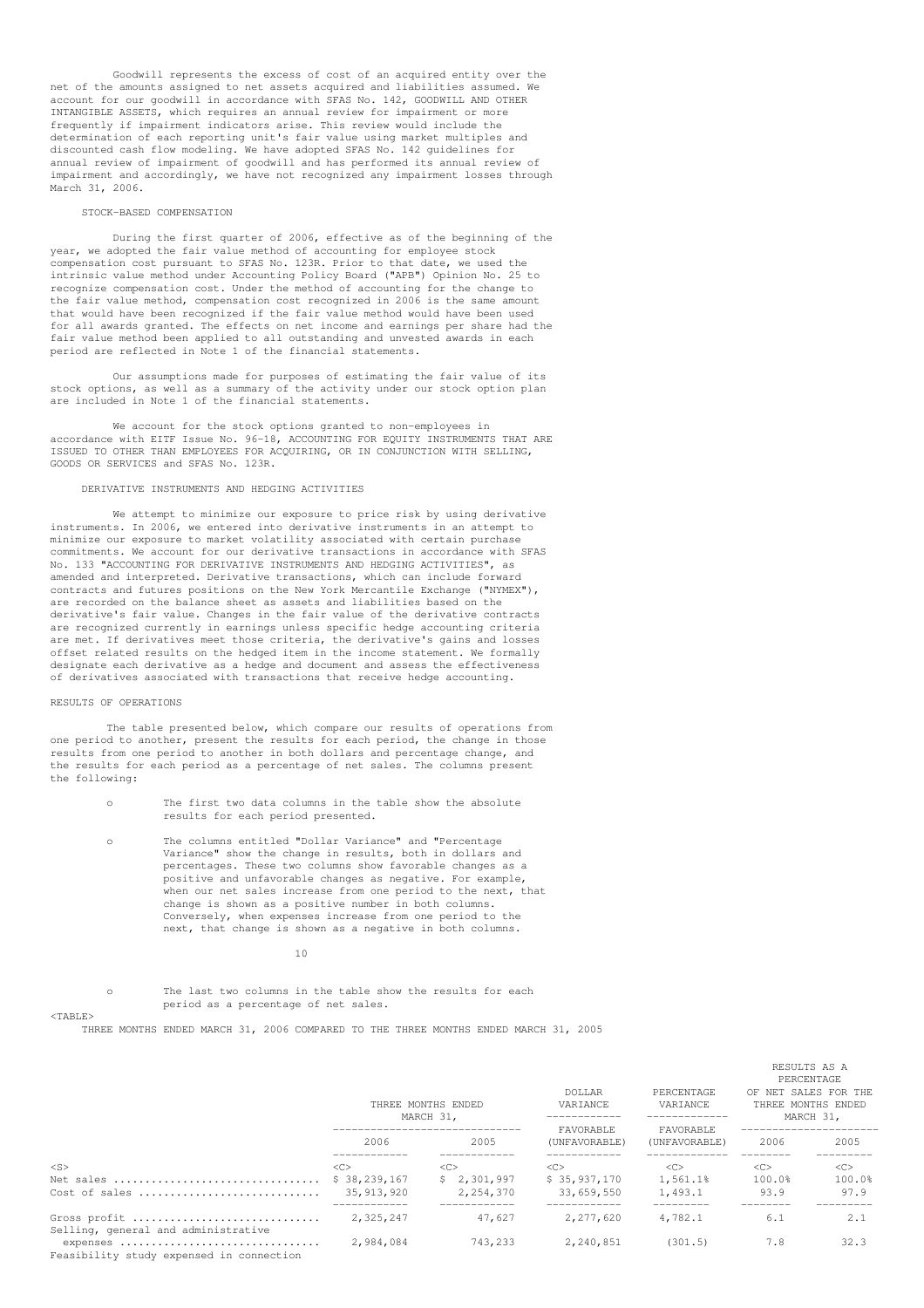| with acquisition of ReEnergy             | $\qquad \qquad -$ | 852,250         | (852, 250)  | 100.0   |                       | 37.0                   |
|------------------------------------------|-------------------|-----------------|-------------|---------|-----------------------|------------------------|
|                                          |                   |                 |             |         |                       |                        |
| Loss from operations                     | (658, 837)        | (1, 547, 856)   | 889,019     | 57.4    | (1.7)                 | (67.2)                 |
| Total other income (expense)             | 51,779            | (107, 853)      | 159,632     | 148.0   | 0.1                   | (4.7)                  |
|                                          |                   |                 |             |         |                       |                        |
| Loss from operations before income taxes | (607, 058)        | (1, 655, 709)   | 1,048,651   | 63.3    | (1.6)                 | (71.9)                 |
| Provision for income taxes               | 4,705             | 1,600           | (3, 105)    | (194.1) | 0.0                   | 0.1                    |
|                                          |                   |                 |             |         |                       |                        |
|                                          | (611,763)         | \$(1, 657, 309) | \$1,045,546 | 63.1%   | $(1.6)$ $\frac{6}{5}$ | $(72.0)$ $\frac{6}{3}$ |
|                                          |                   |                 |             |         |                       |                        |

 $<$ /TABLE>

NET SALES. Net sales for the three months ended March 31, 2006 increased by \$35,937,170 to \$38,239,167 as compared to \$2,301,997 for the three months ended March 31, 2005. We completed our acquisition of Kinergy on March 23, 2005. Accordingly, our results of operations for the quarter ended March 31, 2005 consist of the operations of PEI California for that entire period and the operations of Kinergy and ReEnergy from March 23, 2005 through March 31, 2005. Our results of operations for the quarter ended March 31, 2006 consist of our operations and the operations of all of our wholly-owned subsidiaries, including PEI California, Kinergy and ReEnergy for that entire period.

GROSS PROFIT. Gross profit for 2005 increased by \$2,277,620 to  $$2,325,247$  as compared to  $$47,627$  for the three months ended March 31, 2005. Gross profit as a percentage of net sales increased to 6.1% for the three months ended March 31, 2006 as compared to 2.1% for the three months ended March 31, 2005. This difference is almost entirely attributable to higher gross margins achieved by Kinergy.

Historically, Kinergy's gross profit margins have averaged between 2.0% and 4.4%. Kinergy's gross profit margin was 6.0% in the first quarter of 2006 as compared to 1.7% in the first quarter of 2005. Kinergy's gross profit margin in the first quarter of 2005 is generally reflective of the contracted margins for that period. The increase in Kinergy's gross profit margin in the first quarter of 2006 is generally reflective of opportunistic buying and selling during a period of rapidly increasing market prices. Kinergy entered into fixed-price purchase contracts for the October 2005 through March 2006 contracting period and maintained a net long ethanol position going into the first quarter of 2006. The decision to maintain a net long ethanol position was based on a confluence of factors, including management's expectation of increased prices of gasoline and petroleum and the acceleration of the phase-out of MTBE blending which we believed would result in a significant increase in demand for blending ethanol with gasoline.

We believe that Kinergy's future gross profit margins may be lower than historical levels for two principal reasons. First, increased competition in the ethanol market may reduce margins. Second, Kinergy may, in some cases, engage in direct sales arrangements that typically result in lower gross margins.

11

SELLING, GENERAL AND ADMINISTRATIVE EXPENSES. Selling, general and administrative expenses for the three months ended March 31, 2006 increased by  $$2,240,851$  to  $$2,984,084$  as compared to  $$743,233$  for the three months ended March 31, 2005. This increase was primarily due to \$885,094 in additional legal, accounting and consulting fees, \$176,442 in additional amortization of intangibles, \$175,866 in additional non-cash compensation and non-cash consulting expenses, \$555,831 in additional payroll expense related to the three executive employment agreements that became effective upon the consummation of the Share Exchange Transaction on March 23, 2005, the addition of two staff positions in May and June 2005, an employee promotion in May 2005, the addition of two executive positions in June 2005, the addition of two high-level ethanol plant management positions in September 2005, the addition of three staff positions in the fourth quarter of 2005, and the addition of three staff positions in the first quarter of 2006. The increase in selling, general and administrative expenses was also due to \$22,482 in additional insurance expense related primarily to liability and property coverage for our Madera County construction site, a \$88,121 increase in business travel expenses, a \$95,602 increase in policy and investor relations expenses, a \$17,496 increase in rents, a \$9,044 increase in advertising and marketing expense, an \$34,007 increase in dues and trade memberships, a \$10,512 increase in telephone expense, a \$44,324 increase in terminated project development expense, and the net balance of \$126,030 related to various increases in other selling, general and administrative expenses.

We expect that over the near-term, our selling, general and administration expenses will increase as a result of, among other things, increased legal and accounting fees associated with increased corporate governance activities in response to the Sarbanes-Oxley Act of 2002, recently adopted rules and regulations of the Securities and Exchange Commission, increased employee costs associated with planned staffing increases, increased sales and marketing expenses, increased activities related to the construction of our Madera County ethanol production facility and increased activity in searching for and analyzing potential acquisitions.

FEASIBILITY STUDY EXPENSED IN CONNECTION WITH ACQUISITION OF REENERGY. Feasibility study expenses in connection with acquisition of ReEnergy for the three months ended March 31, 2006 were \$0 as compared to \$852,250 for the three months ended March 31, 2005. This amount arose in the connection with the acquisition of ReEnergy and relates to a feasibility study for an ethanol plant in Visalia, California. Based on this study, ReEnergy entered into an option to buy land for the ethanol plant. The option expired unexercised on December 15, 2005.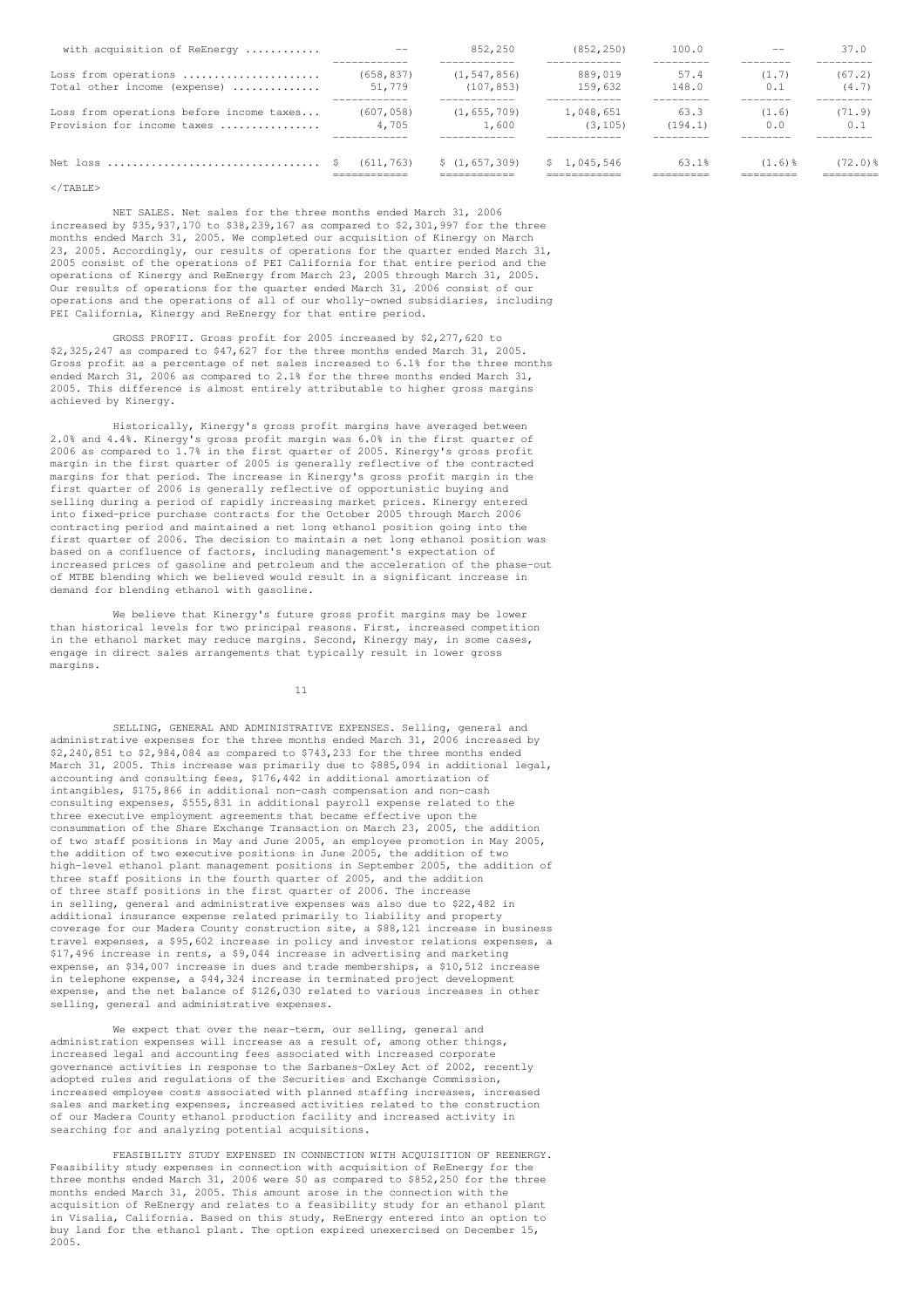OTHER INCOME/(EXPENSE). Other income/(expense) increased by \$159,632 to \$51,779 for the three months ended March 31, 2006 as compared to (\$107,853) for the three months ended March 31, 2005, primarily due to a \$49,080 increase in interest income, a \$19,595 decrease in other income, a net decrease of \$138,492 in interest expense related to long-term debt, amortization of discount, and construction payables, net of capitalized interest related to our planned Madera County ethanol plant, and an increase of \$8,345 in bank charges, finance charges, and short-term interest.

## LIQUIDITY AND CAPITAL RESOURCES

During the three months ended March 31, 2006, we funded our operations primarily from our cash on hand, net income from the operations of Kinergy and net proceeds from the exercise of warrants and options to purchase shares of our common stock. As of March 31, 2006, we had negative working capital of \$10,569,314, representing a decrease in working capital of \$7,675,181 from negative working capital of \$2,894,133 as of December 31, 2005. This decrease in working capital is primarily due to an increase in accounts payable to W.M. Lyles Co., a related party, for the construction of our Madera County ethanol production facility as well as an increase in accounts payable of Kinergy.

12

Our current available capital resources consist primarily of approximately \$4.2 million in cash as of March 31, 2006. This amount was primarily raised through the exercise of outstanding warrants and options. We expect that our future available capital resources will consist primarily of any balance of the \$4.2 million in cash as of March 31, 2006, cash generated from Kinergy's ethanol marketing business, if any, restricted and unrestricted proceeds from the issuance of our Series A Preferred Stock to Cascade, and any future debt and/or equity financings.

Accounts receivable increased \$3,007,632 during the three months ended March 31, 2006 from \$4,947,538 as of December 31, 2005 to \$7,955,170 as of March 31, 2006. Kinergy's sales growth contributed substantially all of this increase.

Inventory balances increased \$281,492 during the three months ended March 31, 2006, from \$362,972 as of December 31, 2005 to \$644,464 as of March 31, 2006. As of December 31, 2005, there was significant inventory in transit (prepaid inventory) due to logistical delays in delivery to our inventory terminal locations. The increased inventory balance as of March 31, 2006 reflects a return to a more typical balance between inventory in transit and actual inventory on hand.

Other current assets increased \$517,787 during the three months ended March 31, 2006, from \$86,054 as of December 31, 2005 to \$603,841 as of March 31, 2006. The increase is primarily related to deposits for derivative instruments.

Total other assets increased \$368,091 during the three months ended March 31, 2006 from \$10,196,892 as of December 31, 2005 to \$10,564,983 as of March 31, 2006. The increase is primarily due to deferred financing fees related to our debt financing for the completion of our ethanol production facility in Madera County. See "Debt Financing" above.

Cash provided by our operating activities totaled \$4,998,183 for the three months ended March 31, 2006 compared to cash used in our operating activities of \$1,196,080 for the three months ended March 31, 2005. This \$5,694,263 increase in cash provided by operating activities primarily resulted from an increase in accounts payable and accrued expenses.

Cash used in our investing activities totaled \$11,020,530 for the three months ended March 31, 2006 as compared to \$2,976,737 of cash provided in the three months ended March 31, 2005. Included in the results for the three months ended March 31, 2006 are \$13,770,530 in cash used for additions to property, plant, and equipment primarily reflecting the Madera County plant construction and \$2,750,000 in proceeds from sale of marketable securities.

Cash provided by our financing activities totaled \$5,702,138 for the three months ended March 31, 2006 as compared to \$18,962,854 for the three months ended March 31, 2005. The entire amount for the three months ended March 31, 2006 is related to gross proceeds from the exercise of warrants and stock options. The amount for the three months ended March 31, 2005 includes the proceeds from PEI California's private placement transaction in March 2005. See "Share Exchange Transaction" above.

On April 13, 2006, we issued to Cascade 5,250,000 shares of our Series A Preferred Stock at a price of \$16.00 per share for an aggregate purchase price of \$84.0 million. Of the \$84.0 million aggregate purchase price, \$4.0 million was paid to us at closing and \$80.0 million has been deposited into a restricted cash account and will be disbursed in accordance with a Deposit Agreement. We are entitled to use the initial \$4.0 million of proceeds for general working capital and must use the remaining \$80.0 million for the construction or acquisition of one or more ethanol production facilities in accordance with the terms of the Deposit Agreement. Of the \$80.0 million deposited into the restricted cash account, \$20.0 million has been advanced to us for use in the construction of our Madera County ethanol plant. See "Preferred Stock Financing" above.

On April 13, 2006, PEI Madera entered into a Construction Loan with Hudson and Comerica for debt financing in the aggregate amount of up to approximately \$34.0 million. We must use these loan proceeds for the construction of our Madera County ethanol production facility.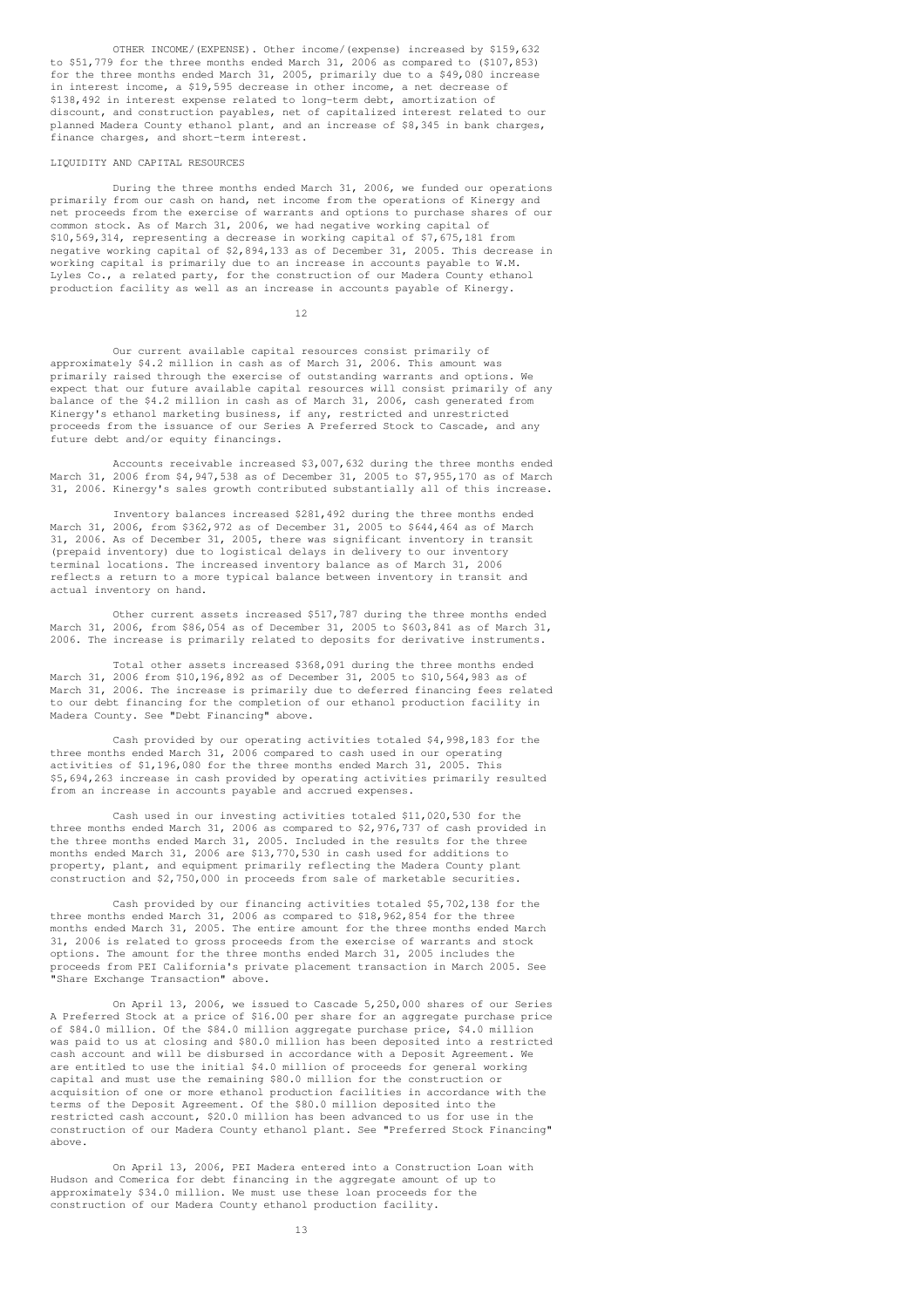A portion of the proceeds from the Series A Preferred Stock financing and the entire amount of the approximately \$34.0 million in Debt Financing are expected to be used as follows for a total cost of completion of our Madera County ethanol production facility estimated at approximately \$55.3 million: site work (\$1.7 million); building and concrete (\$7.0 million); site utilities (\$1.1 million); equipment and tanks (\$19.2 million); piping (\$5.7 million); electrical (\$3.7 million); and engineering, general conditions, and other (\$16.9 million). The above amounts do not include up to \$10.2 million in additional funding required for capital raising expenses, interest expense during construction and working capital for a total project cost of approximately \$65.5 million.

We have a \$2.0 million revolving line of credit with Comerica Bank, or Comerica, that we use from time to time in connection with the operations of Kinergy. Principal amounts outstanding under the line of credit accrue interest, on a per annum basis, at Comerica's "base rate" of interest plus 1.0%. Comerica's "base rate" of interest is currently the prime rate of interest and is subject to adjustment from time to time by Comerica. As of March 31, 2006, the interest rate on principal amounts outstanding under the line of credit would have been 8.75%. There were no balances outstanding on the line of credit as of March 31, 2006 and December 31, 2005.

On October 1, 2005, we issued an Irrevocable Standby Letter of Credit by Comerica Bank for any sum not to exceed a total of \$400,000, leaving funds available of \$1.6 million on the line of credit. The designated beneficiary of the letter of credit is one of our vendors, and the letter was initially valid through March 31, 2006. On April 1, 2006, the Irrevocable Standby Letter of Credit was extended to September 30, 2006.

We believe that current and future available capital resources, revenues generated from operations and other existing sources of liquidity, including the credit facilities we have, and our offering of Series A Preferred Stock and the available proceeds from the Debt Financing, will be adequate to meet our anticipated working capital and capital expenditure requirements for at least the next twelve months. If, however, our capital requirements or cash flow vary materially from our current projections, if unforeseen circumstances occur, or if we require a significant amount of cash to fund future acquisitions, we may require additional financing. Our failure to raise capital, if needed, could restrict our growth or hinder our ability to compete.

#### EFFECTS OF INFLATION

The impact of inflation and changing prices has not been significant on the financial condition or results of operations of either our company or our operating subsidiaries.

ITEM 3. QUANTITATIVE AND QUALITATIVE DISCLOSURES ABOUT MARKET RISK.

#### INDEXED PURCHASE COMMITMENTS

We are exposed to market risks primarily related to volatility in unleaded gasoline prices associated with purchase commitments for ethanol. We utilize NYMEX commodity-based futures contracts to attempt to hedge our exposure to these market price fluctuations. As of March 31, 2006, we had entered into NYMEX futures contracts that will settle from April 2006 through September 2006. These contracts qualify as cash flow hedges, therefore, unrealized gains and losses in the fair value of these instruments are recognized in other comprehensive income. This accounting treatment is discussed further under Note 1 "Organization and Summary of Significant Accounting Policies" in our consolidated financial statements contained elsewhere in this report.

14

The fair value estimate is based on the difference between NYMEX market data available on March 31, 2006 and the applicable contract price, multiplied by the number of gallons stated in the futures contract. The time value component of the derivative value was not significant, and was therefore excluded from the calculation of fair value.

ITEM 4. CONTROLS AND PROCEDURES.

#### EVALUATION OF DISCLOSURE CONTROLS AND PROCEDURES

We conducted an evaluation, with the participation of our Chief Executive Officer and Chief Financial Officer, of the effectiveness of the design and operation of our disclosure controls and procedures, as defined in Rules 13a-15(e) and 15d-15(e) under the Securities Exchange Act of 1934, as amended, or the Exchange Act, as of March 31, 2006, to ensure that information required to be disclosed by us in the reports filed or submitted by us under the Exchange Act is recorded, processed, summarized and reported, within the time periods specified in the Securities Exchange Commission's rules and forms, including to ensure that information required to be disclosed by us in the reports filed or submitted by us under the Exchange Act is accumulated and communicated to management, including our principal executive and principal financial officers, or persons performing similar functions, as appropriate to allow timely decisions regarding required disclosure. Based on that evaluation, our Chief Executive Officer and Chief Financial Officer have concluded that as of March 31, 2006, our disclosure controls and procedures were not effective at the reasonable assurance level due to the material weakness described below.

A material weakness is a control deficiency (within the meaning of the Public Company Accounting Oversight Board (PCAOB) Auditing Standard No. 2) or combination of control deficiencies, that results in more than a remote likelihood that a material misstatement of the annual or interim financial statements will not be prevented or detected.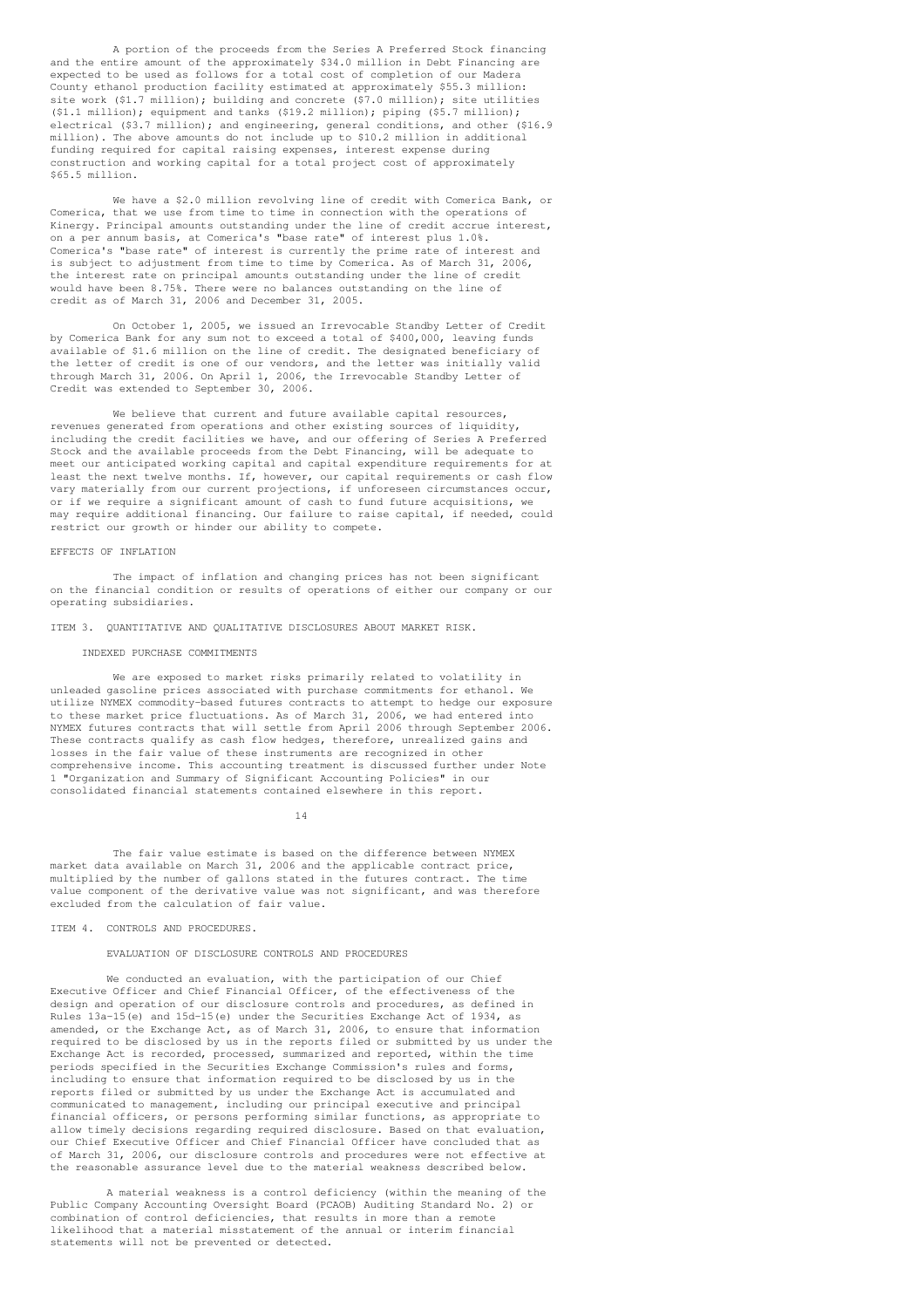On April 7, 2006, in connection with its audit of our consolidated financial statements for the year ended December 31, 2005, Hein & Associates LLP, our independent registered public accounting firm ("Hein"), advised management and our audit committee of the following matter that Hein considered to be a material weakness: The organization of our accounting department at that time did not provide us with the appropriate resources and adequate technical skills to accurately account for and disclose our activities.

Hein stated that this matter is evidenced by the following issues encountered in connection with its audit of our consolidated financial statements for the year ended December 31, 2005: (i) we were unable to provide accurate accounting for and disclosure of the Share Exchange Transaction, (ii) our closing procedures were not adequate and resulted in significant accounting adjustments, and (iii) we were unable to adequately perform the financial reporting process as evidenced by a significant number of suggested revisions and comments by Hein to our consolidated financial statements and related disclosures for the year ended December 31, 2005.

As a result of the identification of this matter by Hein, management evaluated, with consultation from our audit committee, in the second quarter of 2006 and as of March 31, 2006, the impact of our lack of appropriate resources and adequate technical skills in our accounting department and concluded, in the second quarter of 2006 and as of March 31, 2006, that the control deficiency that resulted in our lack of appropriate resources and adequate technical skills in our accounting department represented a material weakness and concluded that, as of March 31, 2006, our disclosure controls and procedures were not effective at the reasonable assurance level.

15

To initially address this material weakness, management performed additional analyses and other procedures to ensure that the financial statements included herein fairly present, in all material respects, our financial position, results of operations and cash flows for the periods presented.

## REMEDIATION OF MATERIAL WEAKNESS

To remediate the material weakness in our disclosure controls and procedures identified above, we have done or intend to do the following subsequent to March 31, 2006, in the periods specified below:

In the second quarter of 2006, we developed plans to alter the current organization of our accounting department to hire additional personnel to assist in our financial reporting processes, including a Director of Financial Reporting who has expertise in public company financial reporting compliance and at least one additional accounting supervisory support staff member who will report to our Controller and/or our Director of Financial Reporting.

In the second quarter of 2006, we successfully hired a Director of Financial Reporting who has expertise in public company financial reporting compliance. We also replaced one support staff member with a more well-qualified individual. We continue to seek to hire an additional accounting supervisory support staff member who will report to our Controller and/or our Director of Financial Reporting.

Our remediation plans also include exploring the advisability of seeking guidance from financial consultants who are certified public accountants with the requisite background and experience to assist us in identifying and evaluating complex accounting and reporting matters. In addition, we intend to define new internal processes for identifying and disclosing both routine and non-routine transactions and for researching and determining proper accounting treatment for those transactions. We plan to assign individuals with appropriate knowledge and skills to perform these processes and plan to provide those individuals with adequate technical and other resources to help ensure the proper application of accounting principles and the timely and appropriate disclosure of routine and non-routine transactions. We also intend to hire a General Counsel who will work with our Chief Financial Officer and Director of Financial Reporting to help ensure that our disclosures are timely and appropriate.

We believe that our current Director of Financial Reporting and our additional accounting supervisory support staff member, once hired, will contribute additional expertise to our team of finance and accounting personnel. In addition, we believe that, by replacing one support staff member with a more well-qualified individual, we have added an individual who will contribute additional expertise to our team of finance and accounting personnel. We also believe that our new position of General Counsel, once it is filled with a suitable candidate, will contribute additional expertise to help ensure that our reporting obligations are satisfied.

Management is unsure, at the time of the filing of this report, when the actions described above will remediate the material weakness also described above. Although management intends to hire one additional accounting supervisory support staff member and a General Counsel as soon as practicable, it may take an extended period of time until suitable candidates can be located and hired. Management is, however, optimistic that these personnel can be located and hired by the third quarter of 2006 and that the material weakness described above can be fully remediated by the fourth quarter of 2006. Until we hire an additional accounting supervisory support staff member, as planned, management may hire outside consultants to assist us in satisfying our financial reporting obligations.

Our Director of Financial Reporting has an annual base salary of \$85,000, not including benefits and other costs of employment. Management believes that a suitable candidate for General Counsel will have an annual base salary in the range of \$150,000 to \$200,000, not including benefits and other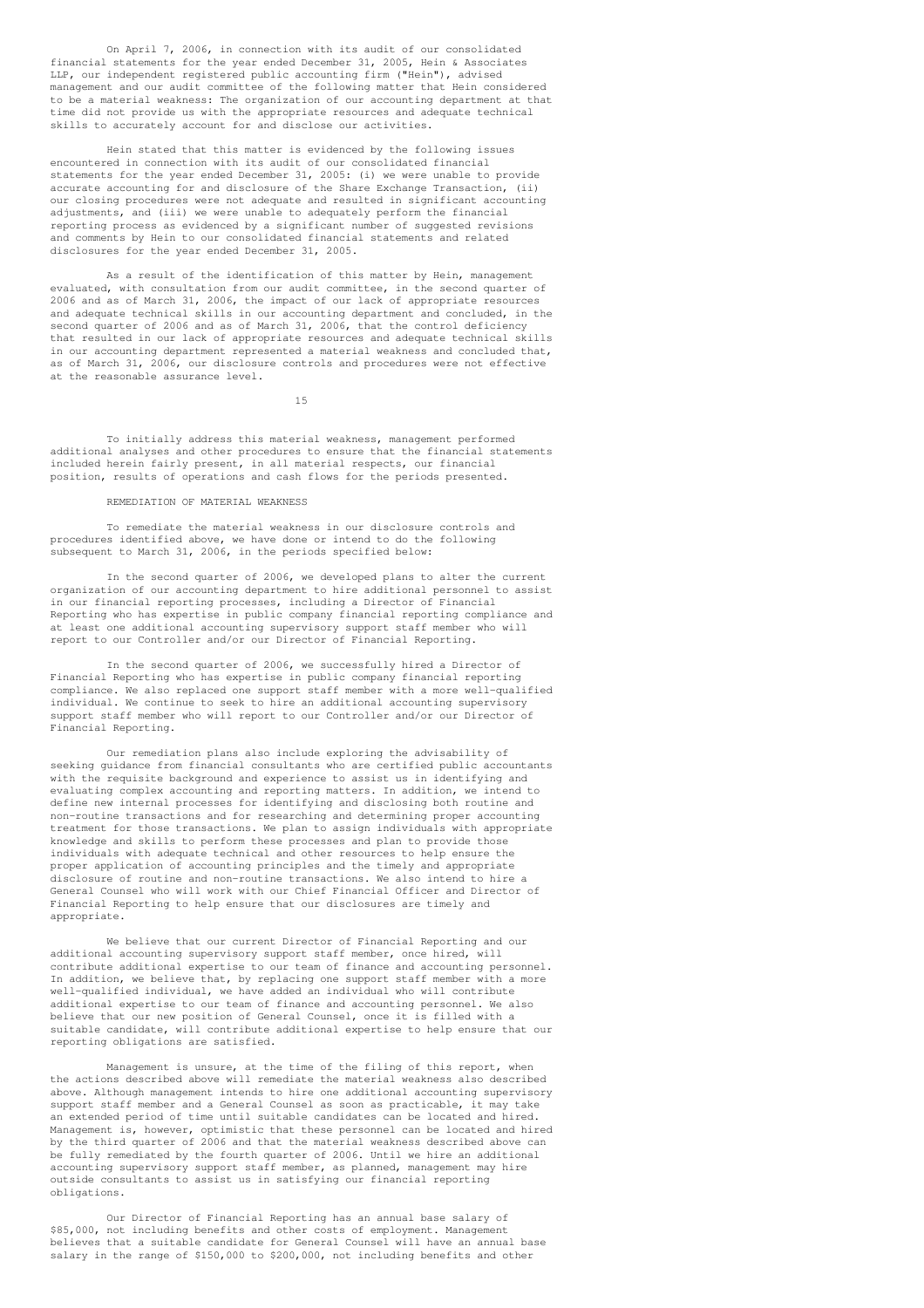costs of employment. Management also believes that a suitable candidate for our additional accounting supervisory support staff member will have an annual base salary in the range of \$40,000 to \$50,000, not including benefits and other costs of employment. Management is unable, however, to estimate our expenditures

16

related to fees, if any, that may be paid to financial consultants in connection with their guidance in identifying and evaluating complex accounting and reporting matters. Management is also unable to estimate our expenditures related to the development of new internal processes for identifying and disclosing both routine and non-routine transactions and for researching and determining proper accounting treatment for those transactions. Management is also unable to estimate our expenditures related to the hiring of other outside consultants, if any, to assist us in satisfying our financial reporting obligations. In addition, management is unable to estimate our expenditures related to higher fees to be paid to our independent auditors in connection with their review of this remediation.

## CHANGES IN INTERNAL CONTROL OVER FINANCIAL REPORTING

There were no changes during our most recently completed fiscal quarter that have materially affected or are reasonably likely to materially affect, our internal control over financial reporting, as defined in Rules 13a-15(f) and 15d-15(f) under the Exchange Act.

## PART II - OTHER INFORMATION

ITEM 1. LEGAL PROCEEDINGS.

We are subject to legal proceedings, claims and litigation arising in the ordinary course of business. While the amounts claimed may be substantial, the ultimate liability cannot presently be determined because of considerable uncertainties that exist. Therefore, it is possible that the outcome of those legal proceedings, claims and litigation could adversely affect our quarterly or annual operating results or cash flows when resolved in a future period. However, based on facts currently available, management believes such matters will not adversely affect our financial position, results of operations or cash flows.

## BARRY SPIEGEL

On December 23, 2005, Barry J. Spiegel, a stockholder of Pacific Ethanol and former director of Accessity, filed a complaint in the Circuit Court of the 17th Judicial District in and for Broward County, Florida (Case No. 05018512), or the Spiegel Action, against Barry Siegel, Philip Kart, Kenneth Friedman and Bruce Udell, or collectively, the Defendants. Messrs. Siegel, Udell and Friedman are former directors of Accessity and Pacific Ethanol. Mr. Kart is a former executive officer of Accessity and Pacific Ethanol.

The Spiegel Action relates to the Share Exchange Transaction and purports to state the following five counts against the Defendants: (i) breach of fiduciary duty, (ii) violation of Florida's Deceptive and Unfair Trade Practices Act, (iii) conspiracy to defraud, (iv) fraud, and (v) violation of Florida Securities and Investor Protection Act. Mr. Spiegel is seeking \$22.0 million in damages. On March 8, 2006, Defendants filed a motion to dismiss the Spiegel Action.

We have agreed with Messrs. Friedman, Siegel, Kart and Udell to advance the costs of defense in connection with the Spiegel Action. Under applicable provisions of Delaware law, we may be responsible to indemnify each of the Defendants in connection with the Spiegel Action. The final outcome of the Spiegel Action will most likely take an indefinite time to resolve.

17

#### GERALD ZUTLER

In January 2003, DriverShield CRM Corp., or DriverShield, then a wholly-owned subsidiary of our predecessor, Accessity, was served with a complaint filed by Mr. Gerald Zutler, its former President and Chief Operating Officer, alleging, among other things, that DriverShield breached his employment contract, that there was fraudulent concealment of DriverShield's intention to terminate its employment agreement with Mr. Zutler, and discrimination on the basis of age and aiding and abetting violation of the New York State Human Rights Law. The complaint was filed in the Supreme Court of the State of New York, County of Nassau, Index No.: 654/03. Mr. Zutler is seeking damages aggregating \$2.225 million, plus punitive damages and reasonable attorneys' fees. DriverShield's management believes that DriverShield properly terminated Mr. Zutler's employment for cause, and intends to vigorously defend this suit. An Answer to the complaint was served by DriverShield on February 28, 2003. In 2003, Mr. Zutler filed a motion to have DriverShield's attorney removed from the case. The motion was granted by the court, but was subsequently overturned by an appellate court. DriverShield has filed a claim with its insurance carrier under its directors and officers and employment practices' liability policy. The carrier has agreed to cover certain portions of the claim as they relate to Mr. Siegel, DriverShield's former Chief Executive Officer. The policy has a \$50,000 deductible and a liability limit of \$3.0 million per policy year. At the present time, the carrier has agreed to cover the portion of the claim that relates to Mr. Siegel and has agreed to a fifty percent allocation of expenses.

## MERCATOR GROUP, LLC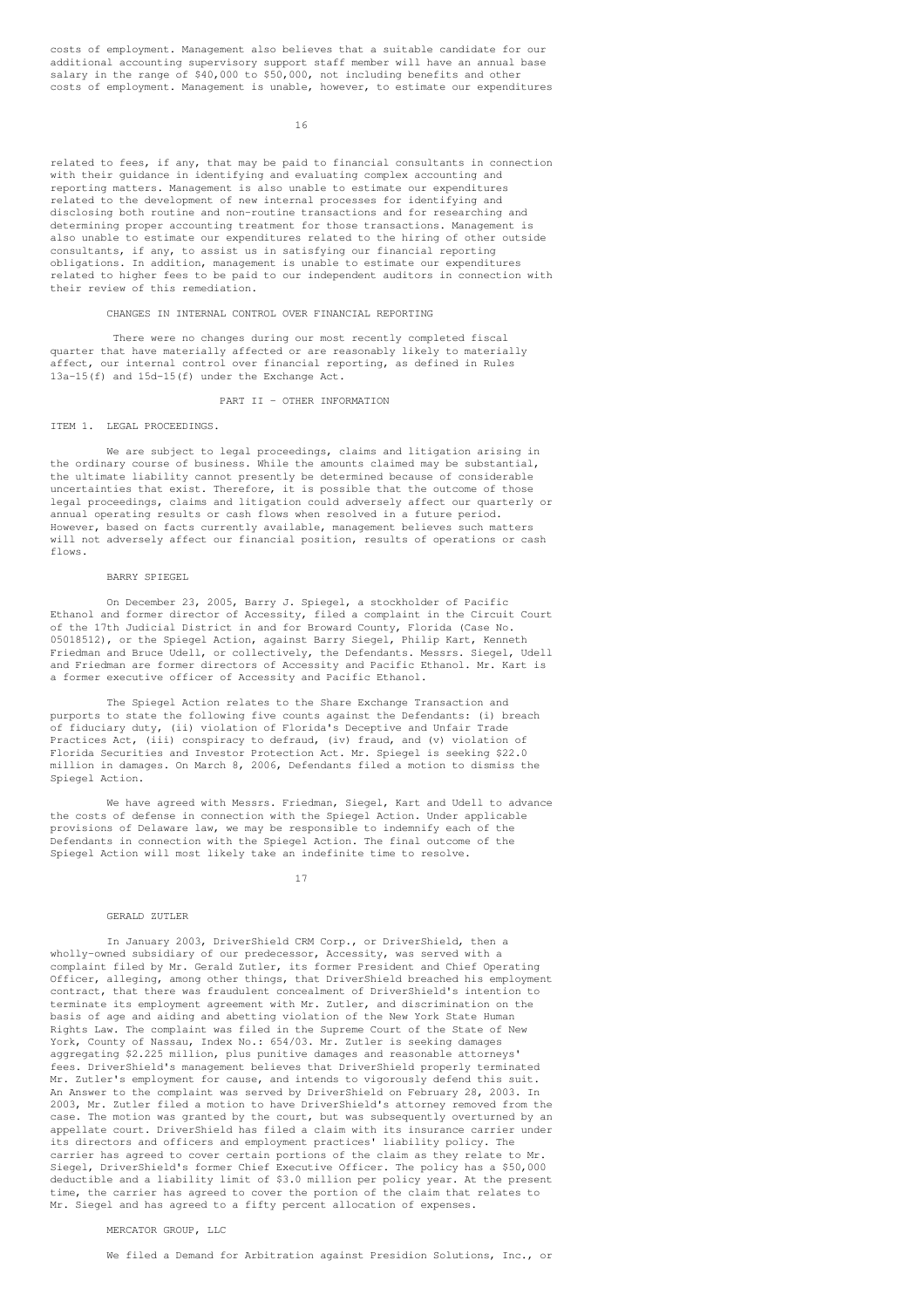Presidion, alleging that Presidion breached the terms of the Memorandum of Understanding, or the MOU, between Accessity and Presidion dated January 17, 2003. We sought a break-up fee of \$250,000 pursuant to the terms of the MOU alleging that Presidion breached the MOU by wrongfully terminating the MOU. Additionally, we sought out of pocket costs of its due diligence amounting to approximately \$37,000. Presidion filed a counterclaim against us alleging that we had breached the MOU and therefore owe Presidion a break-up fee of \$250,000. The dispute was heard by a single arbitrator before the American Arbitration Association in Broward County, Florida in late February 2004. During June 2004, the arbitrator awarded us the \$250,000 break-up fee set forth in the MOU between us and Presidion, as well as our share of the costs of the arbitration and interest from the date of the termination by Presidion of the MOU, aggregating approximately \$280,000. During the third quarter of 2004, Presidion paid us the full amount of the award with accrued interest. The arbitrator dismissed Presidion's counterclaim against us.

In 2003, we filed a lawsuit seeking damages in excess of \$100 million as a result of information obtained during the course of the arbitration discussed above, against: (i) Presidion Corporation, f/k/a MediaBus Networks, Inc., Presidion's parent corporation, (ii) Presidion's investment bankers, Mercator Group, LLC, or Mercator, and various related and affiliated parties and (iii) Taurus Global LLC, or Taurus, (collectively referred to as the "Mercator Action"), alleging that these parties committed a number of wrongful acts, including, but not limited to tortuously interfering in the transaction between us and Presidion. In 2004, we dismissed this lawsuit without prejudice, which was filed in Florida state court. We recently refiled this action in the State of California, for a similar amount, as we believe this to be the proper jurisdiction. On August 18, 2005, the court stayed the action and ordered the parties to arbitration. The parties agreed to mediate the matter. Mediation took place on December 9, 2005 and was not successful. On December 5, 2005, we filed a Demand for Arbitration with the American Arbitration Association. On April 6, 2006, a single arbitrator was appointed. The final outcome of the Mercator Action will most likely take an indefinite time to resolve. We currently have limited information regarding the financial condition of the defendants and the extent of their insurance coverage. Therefore, it is possible that we may prevail, but may not be able to collect any judgment. The share exchange agreement relating to the Share Exchange Transaction provides that following full and final settlement or other final resolution of the Mercator Action, after deduction of all fees and expenses incurred by the law firm representing us in this action and payment of the 25% contingency fee to the law firm, shareholders of record of Accessity on the date immediately preceding the closing date of the Share Exchange Transaction will receive two-thirds and we will retain the remaining one-third of the net proceeds from any Mercator Action recovery.

18

#### ITEM 1A. RISK FACTORS

In addition to the other information set forth in this report, you should carefully consider the factors discussed under "Risk Factors" in our Annual Report on Form 10-KSB for the year ended December 31, 2005, which could materially affect our business, financial condition and results of operations. The risks described in our Annual Report on Form 10-KSB are not the only risks we face. Additional risks and uncertainties not currently known to us or that we currently deem to be immaterial also may materially adversely affect our business, financial condition and results of operations.

ITEM 2. UNREGISTERED SALES OF EQUITY SECURITIES AND USE OF PROCEEDS.

## UNREGISTERED SALES OF EQUITY SECURITIES

From January through March 2006, we issued an aggregate of 1,647,946 shares of our common stock upon the exercise of outstanding warrants, net of 7,171 shares of common stock deemed tendered back to us upon cashless exercises of certain of those warrants. In connection with the warrant exercises, other than cashless exercises, we received aggregate gross proceeds of \$5,494,065.

Exemption from the registration provisions of the Securities Act of 1933 for the transactions described above is claimed under Section 4(2) of the Securities Act of 1933, among others, on the basis that such transactions did not involve any public offering and the purchasers were sophisticated or accredited with access to the kind of information registration would provide.

DIVIDENDS

We have never paid cash dividends on our common stock and do not currently intend to pay cash dividends on our common stock in the foreseeable future. We currently anticipate that we will retain any earnings for use in the continued development of our business.

ITEM 3. DEFAULTS UPON SENIOR SECURITIES.

None.

ITEM 4. SUBMISSION OF MATTERS TO A VOTE OF SECURITY HOLDERS.

None.

ITEM 5. OTHER INFORMATION.

None.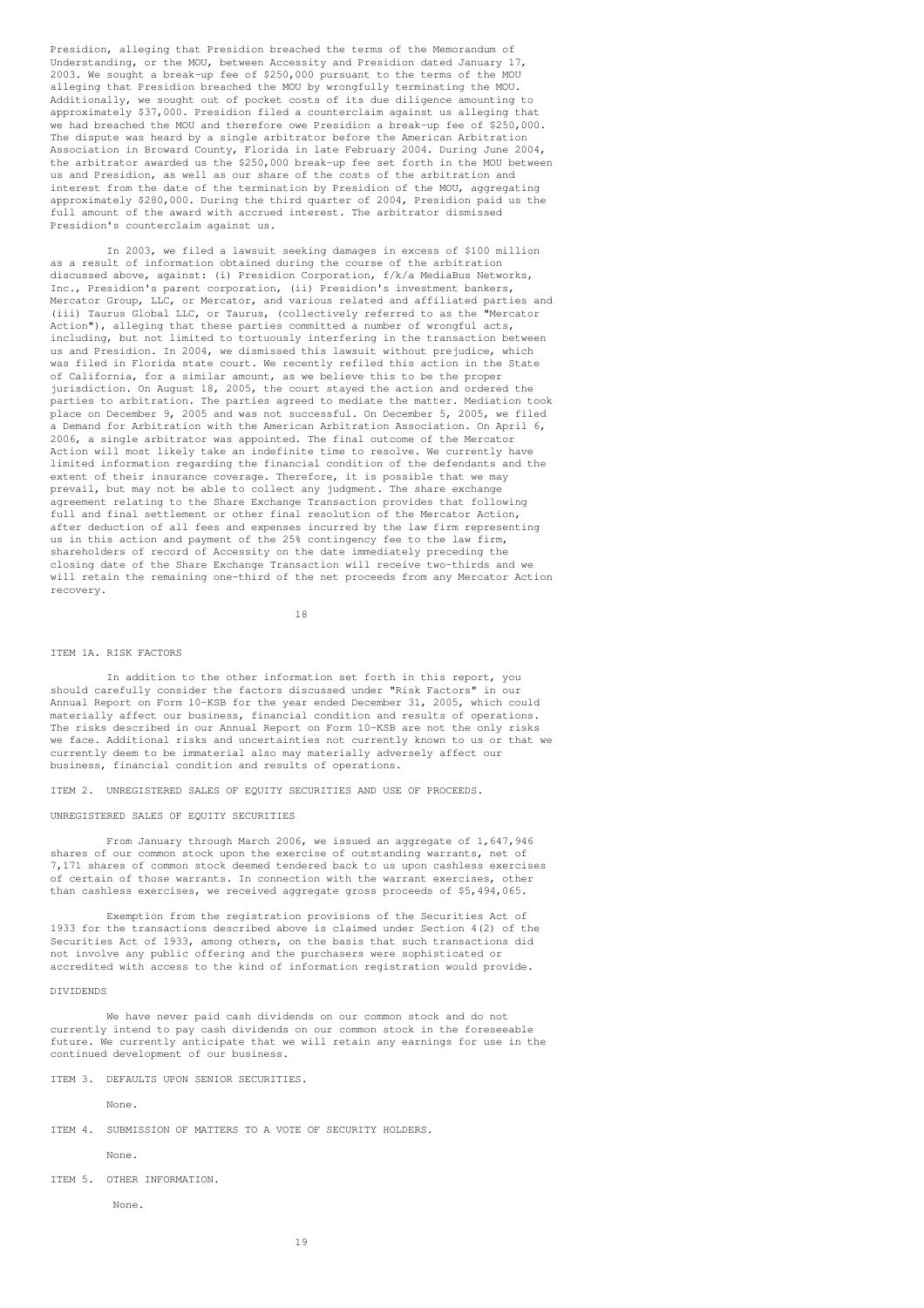## ITEM 6. EXHIBITS.

 $\overline{\phantom{a}}$ 

| Exhibit |             |
|---------|-------------|
| Number  | Description |
|         |             |

- 10.1 First Amendment to Pacific Ethanol, Inc. 2004 Stock Option Plan (1)
- 31.1 Certifications Required by Rule 13a-14(a) of the Securities Exchange Act of 1934, as amended, as Adopted Pursuant to Section 302 of the Sarbanes-Oxley Act of 2002 (\*)
- 31.2 Certifications Required by Rule 13a-14(a) of the Securities Exchange Act of 1934, as amended, as Adopted Pursuant to Section 302 of the Sarbanes-Oxley Act of 2002 (\*)
- 32.1 Certification of President and Chief Financial Officer Pursuant to 18 U.S.C. Section 1350, as Adopted

Pursuant to Section 906 of the Sarbanes-Oxley Act of 2002 (\*)

\* Filed herewith.<br>(1) Filed as an exh Filed as an exhibit to the Registrant's Current Report on Form 8-K for January 26, 2006 (File No. 0-21467) filed with the Commission on February 1, 2006.

20

#### SIGNATURES

In accordance with the requirements of the Exchange Act, the registrant caused this report to be signed on its behalf by the undersigned, thereunto duly authorized.

#### PACIFIC ETHANOL, INC.

Dated: May 15, 2006 By: /S/ WILLIAM G. LANGLEY

--------------------------------------

William G. Langley Chief Financial Officer (principal financial officer and duly authorized officer)

 $21$ 

## EXHIBITS FILED WITH THIS REPORT

| Exhibit |             |
|---------|-------------|
| Number  | Description |
|         |             |

- 31.1 Certifications Required by Rule 13a-14(a) of the Securities Exchange Act of 1934, as amended, as Adopted Pursuant to Section 302 of the Sarbanes-Oxley Act of 2002 (\*)
- 31.2 Certifications Required by Rule 13a-14(a) of the Securities Exchange Act of 1934, as amended, as Adopted Pursuant to Section 302 of the Sarbanes-Oxley Act of 2002 (\*)
- 32.1 Certification of President and Chief Financial Officer Pursuant to 18 U.S.C. Section 1350, as Adopted

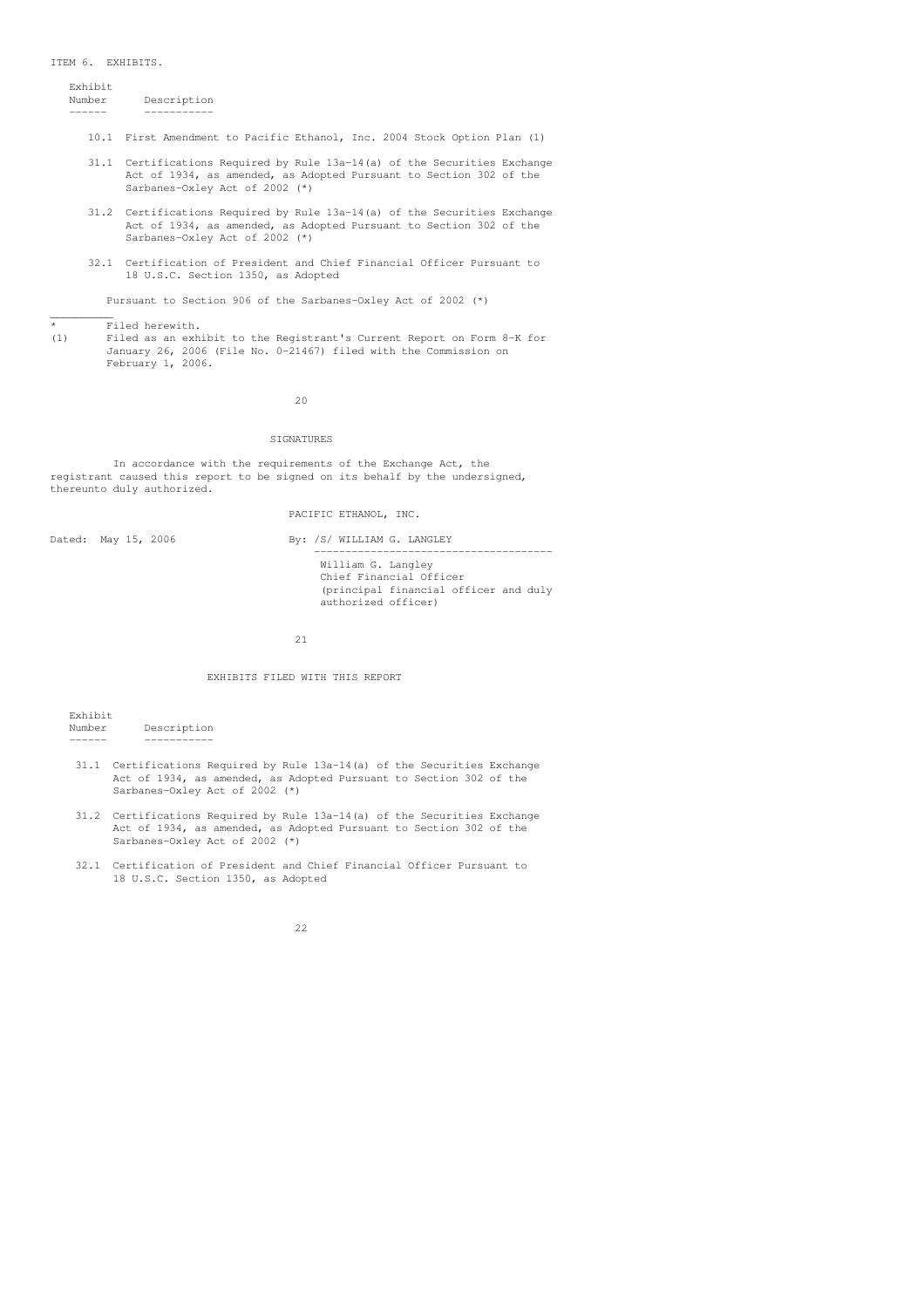EXHIBIT 31.1

## CERTIFICATION

I, Neil M. Koehler, certify that:

1. I have reviewed this Form 10-Q of Pacific Ethanol, Inc.;

2. Based on my knowledge, this report does not contain any untrue statement of a material fact or omit to state a material fact necessary to make the statements made, in light of the circumstances under which such statements were made, not misleading with respect to the period covered by this report;

3. Based on my knowledge, the financial statements, and other financial information included in this report, fairly present in all material respects the financial condition, results of operations and cash flows of the small business issuer as of, and for, the periods presented in this report;

4. The small business issuer's other certifying officer(s) and I are responsible for establishing and maintaining disclosure controls and procedures (as defined in Exchange Act Rules 13a-15(e) and 15d-15(e)) [language omitted pursuant to SEC Release 34-47986] for the small business issuer and have:

(a) Designed such disclosure controls and procedures, or caused such disclosure controls and procedures to be designed under our supervision, to ensure that material information relating to the small business issuer, including its consolidated subsidiaries, is made known to us by others within those entities, particularly during the period in which this report is being prepared;

(b) [Omitted pursuant to SEC Release 34-47986];

(c) Evaluated the effectiveness of the small business issuer's disclosure controls and procedures and presented in this report our conclusions about the effectiveness of the disclosure controls and procedures, as of the end of the period covered by this report based on such evaluation; and

(d) Disclosed in this report any change in the small business issuer's internal control over financial reporting that occurred during the small business issuer's most recent fiscal quarter (the small business issuer's fourth fiscal quarter in the case of an annual report) that has materially affected, or is reasonably likely to materially affect, the small business issuer's internal control over financial reporting; and

5. The small business issuer's other certifying officer(s) and I have disclosed, based on our most recent evaluation of internal control over financial reporting, to the small business issuer's auditors, and the audit committee of the small business issuer's board of directors (or persons performing the equivalent functions):

(a) All significant deficiencies and material weaknesses in the design or operation of internal control over financial reporting which are reasonably likely to adversely affect the small business issuer's ability to record, process, summarize and report financial information; and

(b) Any fraud, whether or not material, that involves management or other employees who have a significant role in the small business issuer's control over financial reporting.

Date: May 15, 2006

/S/ NEIL M. KOEHLER -------------------

Neil M. Koehler, Chief Executive Officer (principal executive officer)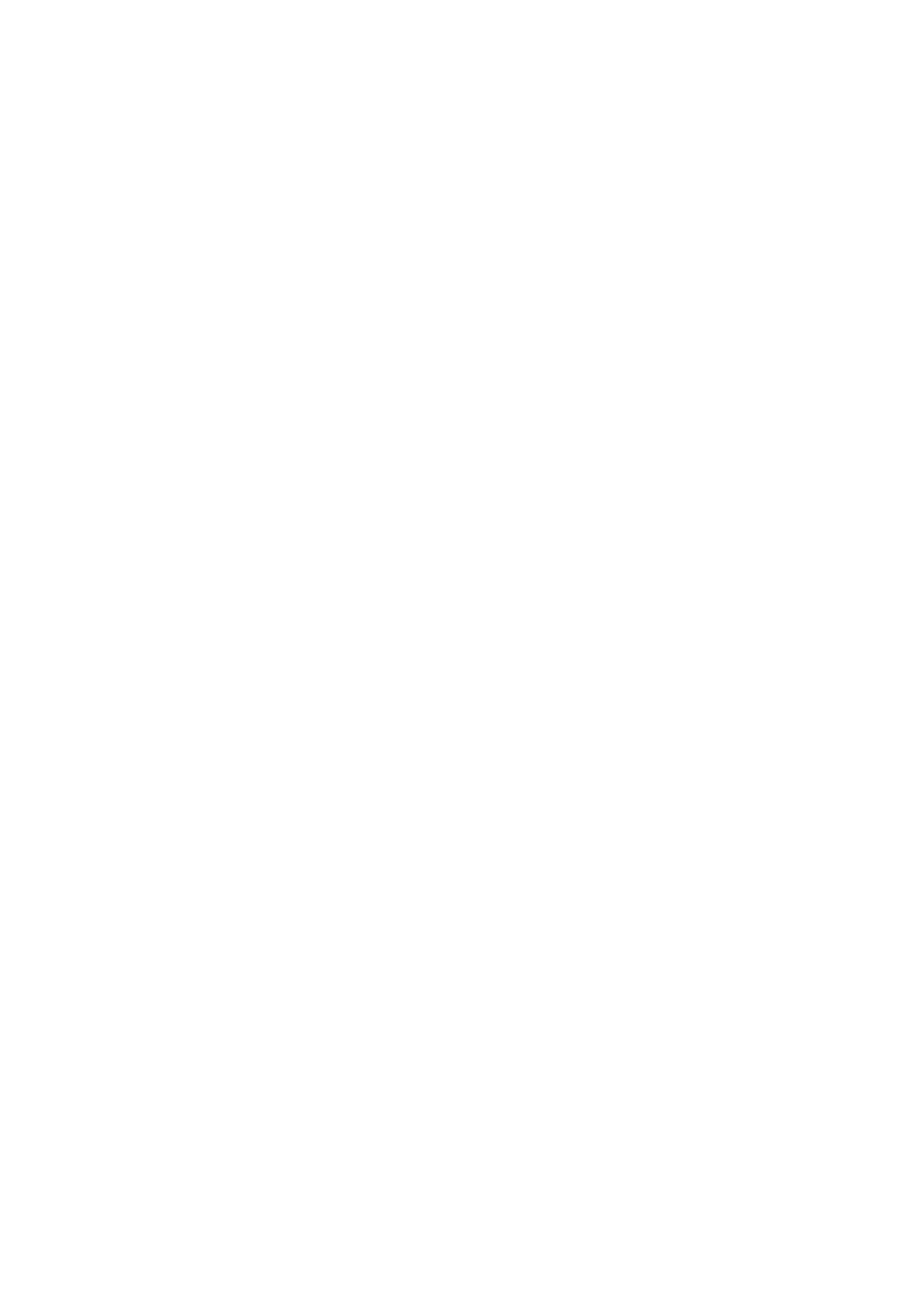EXHIBIT 31.2

## CERTIFICATION

I, William G. Langley, certify that:

1. I have reviewed this Form 10-Q of Pacific Ethanol, Inc.;

2. Based on my knowledge, this report does not contain any untrue statement of a material fact or omit to state a material fact necessary to make the statements made, in light of the circumstances under which such statements were made, not misleading with respect to the period covered by this report;

3. Based on my knowledge, the financial statements, and other financial information included in this report, fairly present in all material respects the financial condition, results of operations and cash flows of the small business issuer as of, and for, the periods presented in this report;

4. The small business issuer's other certifying officer(s) and I are responsible for establishing and maintaining disclosure controls and procedures (as defined in Exchange Act Rules 13a-15(e) and 15d-15(e)) [language omitted pursuant to SEC Release 34-47986] for the small business issuer and have:

(a) Designed such disclosure controls and procedures, or caused such disclosure controls and procedures to be designed under our supervision, to ensure that material information relating to the small business issuer, including its consolidated subsidiaries, is made known to us by others within those entities, particularly during the period in which this report is being prepared;

(b) [Omitted pursuant to SEC Release 34-47986];

(c) Evaluated the effectiveness of the small business issuer's disclosure controls and procedures and presented in this report our conclusions about the effectiveness of the disclosure controls and procedures, as of the end of the period covered by this report based on such evaluation; and

(d) Disclosed in this report any change in the small business issuer's internal control over financial reporting that occurred during the small business issuer's most recent fiscal quarter (the small business issuer's fourth fiscal quarter in the case of an annual report) that has materially affected, or is reasonably likely to materially affect, the small business issuer's internal control over financial reporting; and

5. The small business issuer's other certifying officer(s) and I have disclosed, based on our most recent evaluation of internal control over financial reporting, to the small business issuer's auditors and the audit committee of the small business issuer's board of directors (or persons performing the equivalent functions):

(a) All significant deficiencies and material weaknesses in the design or operation of internal controls over financial reporting which are reasonably likely to adversely affect the small business issuer's ability to record, process, summarize and report financial information; and

(b) Any fraud, whether or not material, that involves management or other employees who have a significant role in the small business issuer's control over financial reporting.

Date: May 15, 2006

/S/ WILLIAM G. LANGLEY ----------------------

William G. Langley, Chief Financial Officer (principal financial officer)